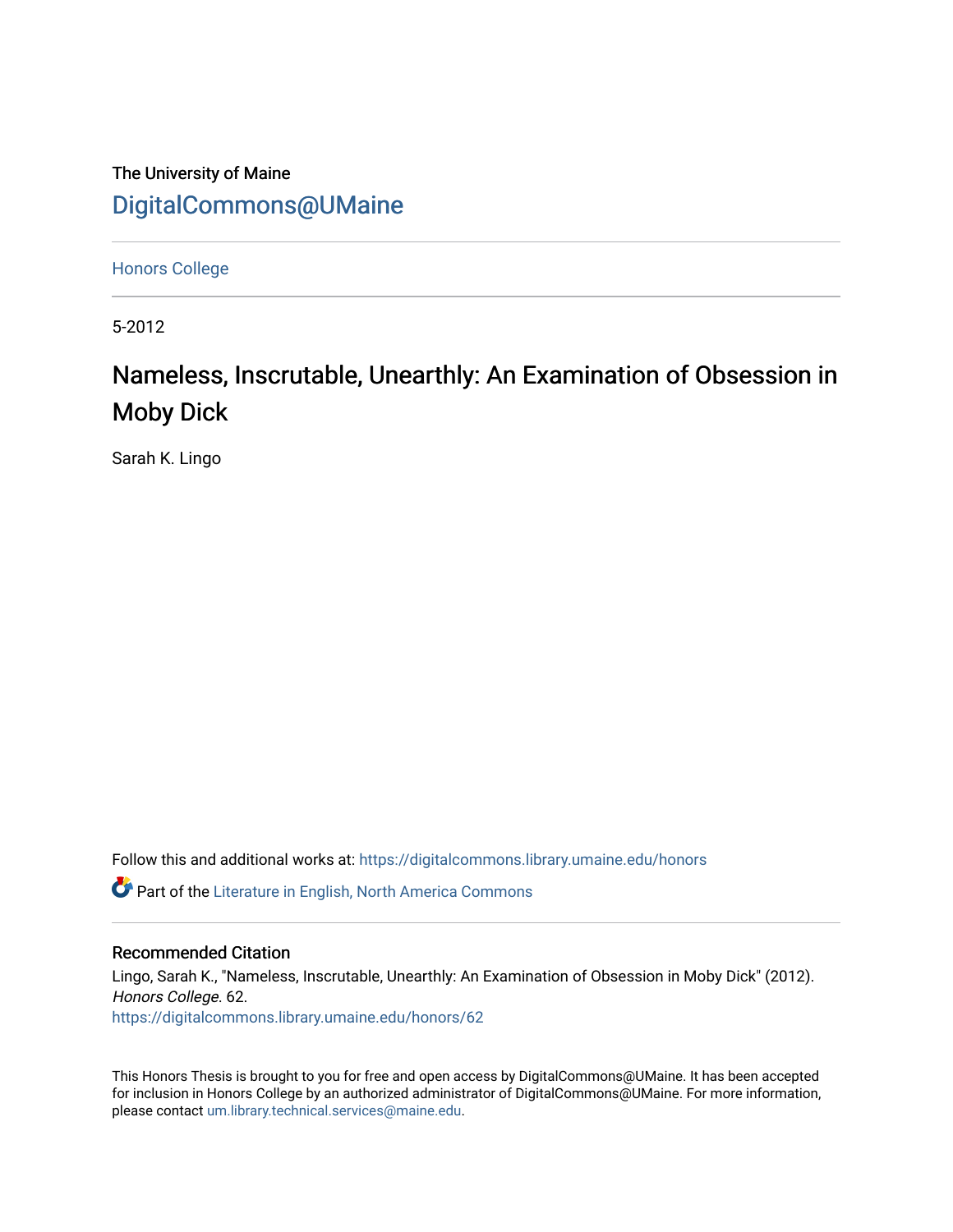## NAMELESS, INSCRUTABLE, UNEARTHLY: AN EXAMINATION OF OBSESSION

## IN *MOBY DICK*

by

Sarah K. Lingo

A Thesis Submitted in Partial Fulfillment of the Requirements for a Degree with Honors (English)

The Honors College

University of Maine

May 2012

Advisory Committee:

Steven R. Evans, Associate Professor of English, Advisor Sarah Harlan-Haughey, Assistant Professor of English Greg Howard, Assistant Professor of English Naomi Jacobs, Professor of English Christopher Mares, Director of the Intensive English Institute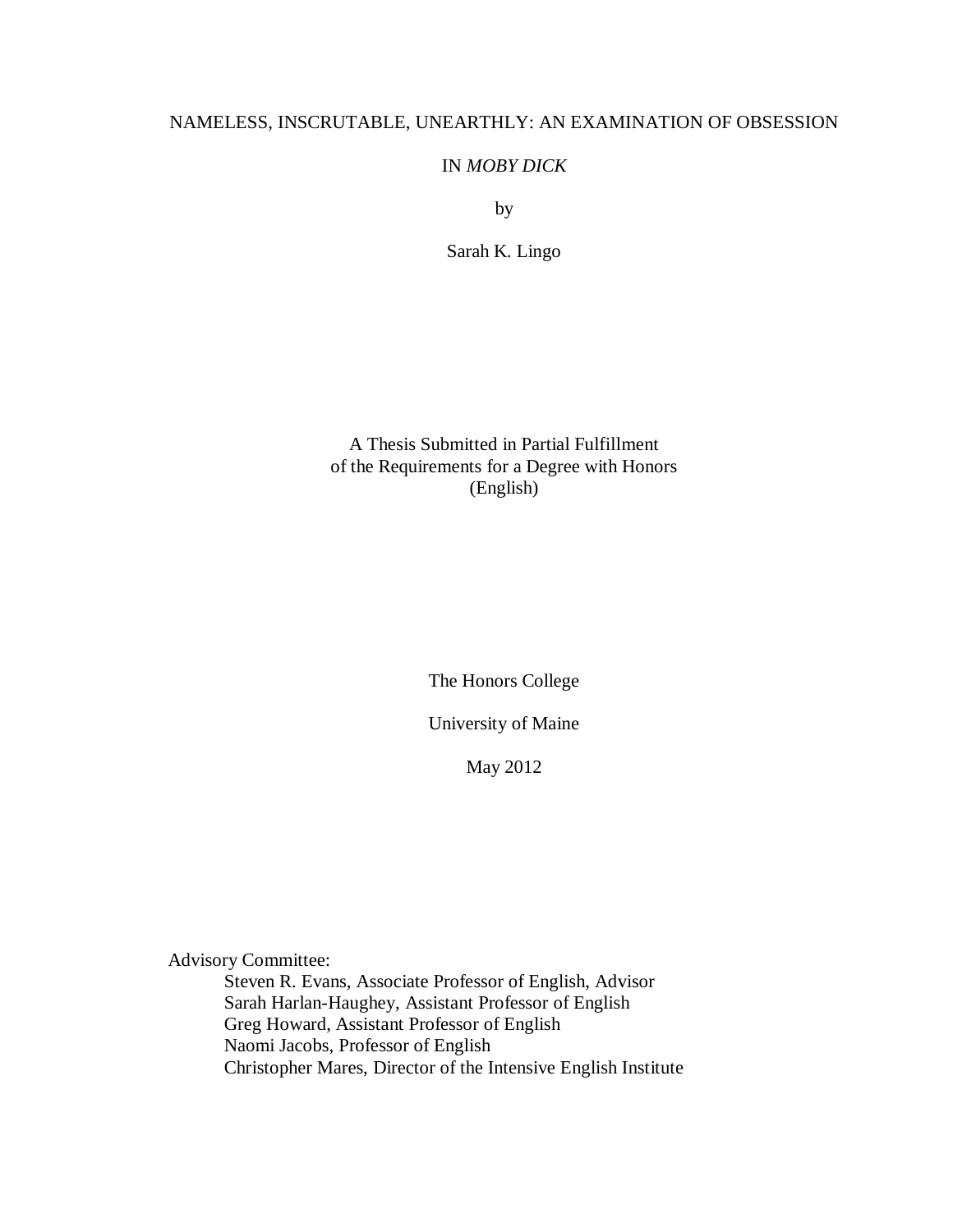© 2012 Sarah K. Lingo

All Rights Reserved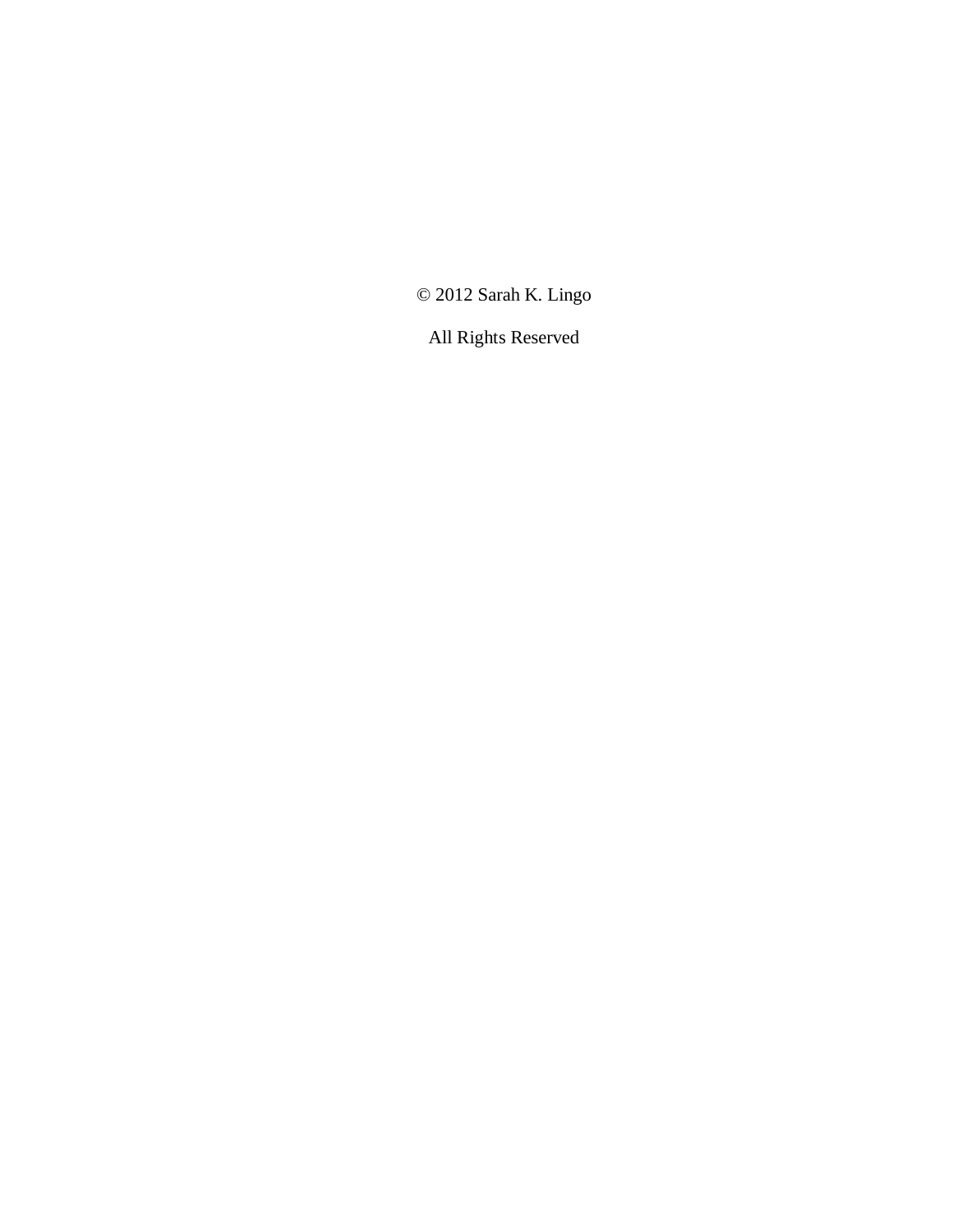#### Abstract

In this project, I examine the operation of the sublime and the unconscious in *Moby Dick*. In the sublime, I locate the source of Ahab's obsession with, and Ishmael's interest in, Moby Dick. Through sublime experiences, these characters confront the limits of human understanding. Ishmael accepts this limitation, but Ahab rejects it, choosing to pursue Moby Dick in an effort to reassert order in an entropic universe. He blames his loss of control on the whale, which becomes his *objet petit a*: that object, according to Lacan, that distracts the obsessive from the true source of his anxiety. Employing Lacanian psychoanalytic theory, I compare Ahab's and Ishmael's reactions to the sublime, and how these reactions determine their fates.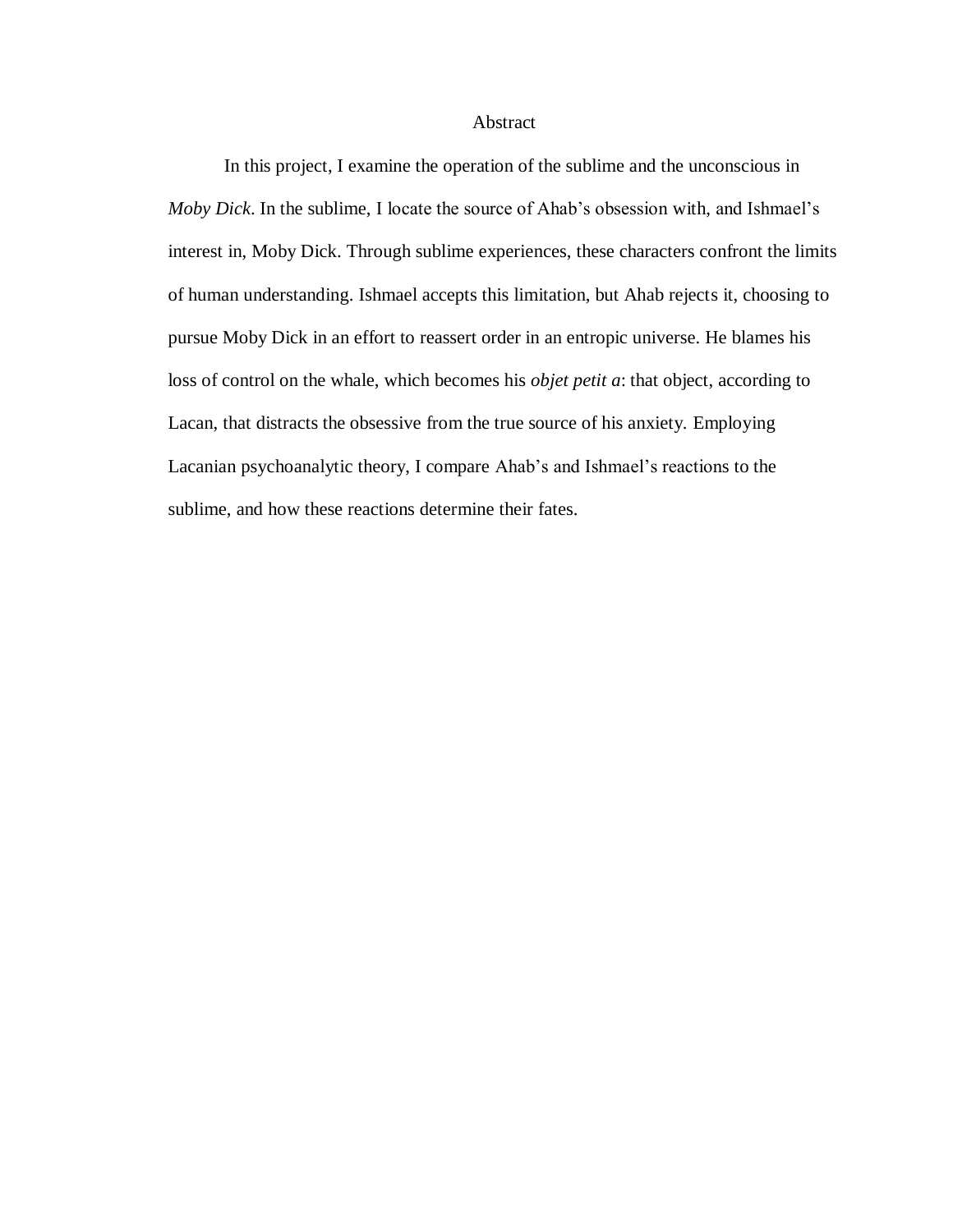For my parents.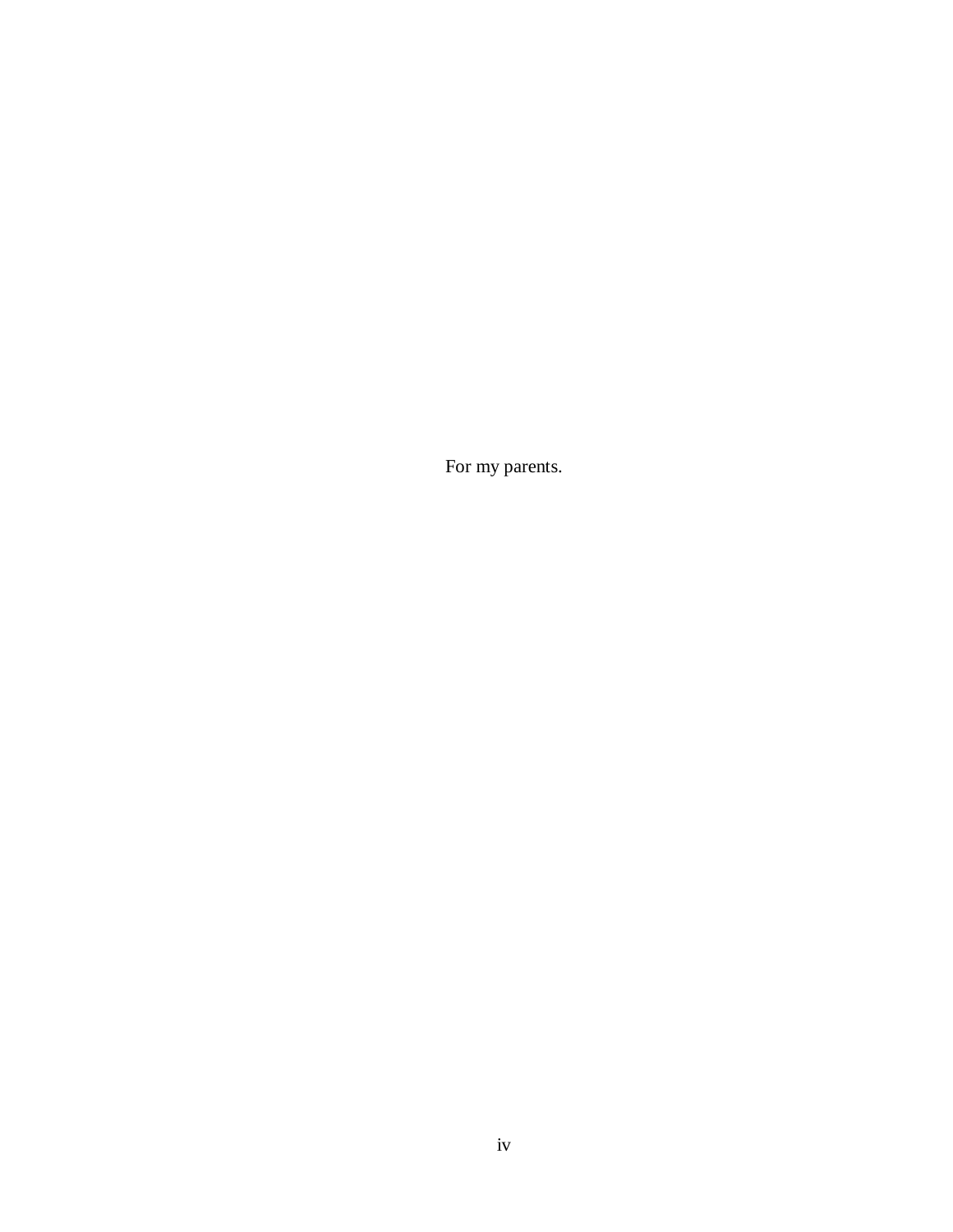#### Acknowledgements

I am infinitely grateful for the support of my thesis advisor Dr. Steve Evans who not only guided this thesis but instilled in me a passion for critical theory. I would like to thank my committee members for their assistance: Chris Mares, Drs. Sarah Harlan-Haughey, Naomi Jacobs, and Greg Howard. I recognize also my dear friend Alexis Priestley for her constant friendship and commiseration. Finally, my partner Peter Royal deserves to be acknowledged for his unwavering support, having critiqued countless drafts, assuaged my frequent anxieties, and engaged me in many long and profound conversations about Ahab, obsession, and the sublime. Thank you.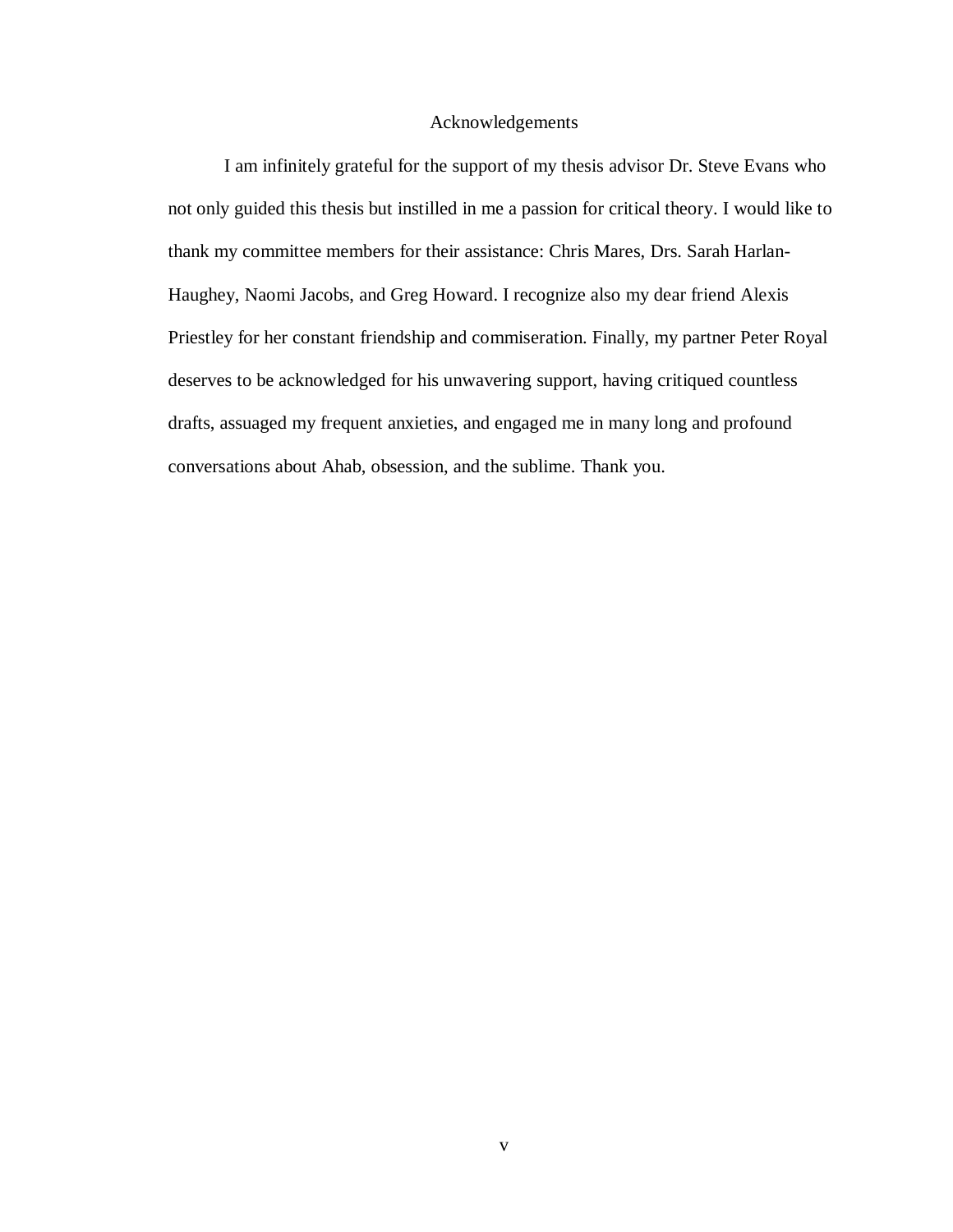## Contents

| Chapter 1: Melville and His Unshored Harborless Immensities3               |
|----------------------------------------------------------------------------|
|                                                                            |
|                                                                            |
|                                                                            |
|                                                                            |
|                                                                            |
|                                                                            |
| All the Horrors of the Half Known Life: The Origin of Ahab's Madness23     |
|                                                                            |
|                                                                            |
|                                                                            |
|                                                                            |
|                                                                            |
|                                                                            |
|                                                                            |
| Conclusion: I Know Him Not, and Never Will: Two Responses to the Sublime54 |
|                                                                            |
|                                                                            |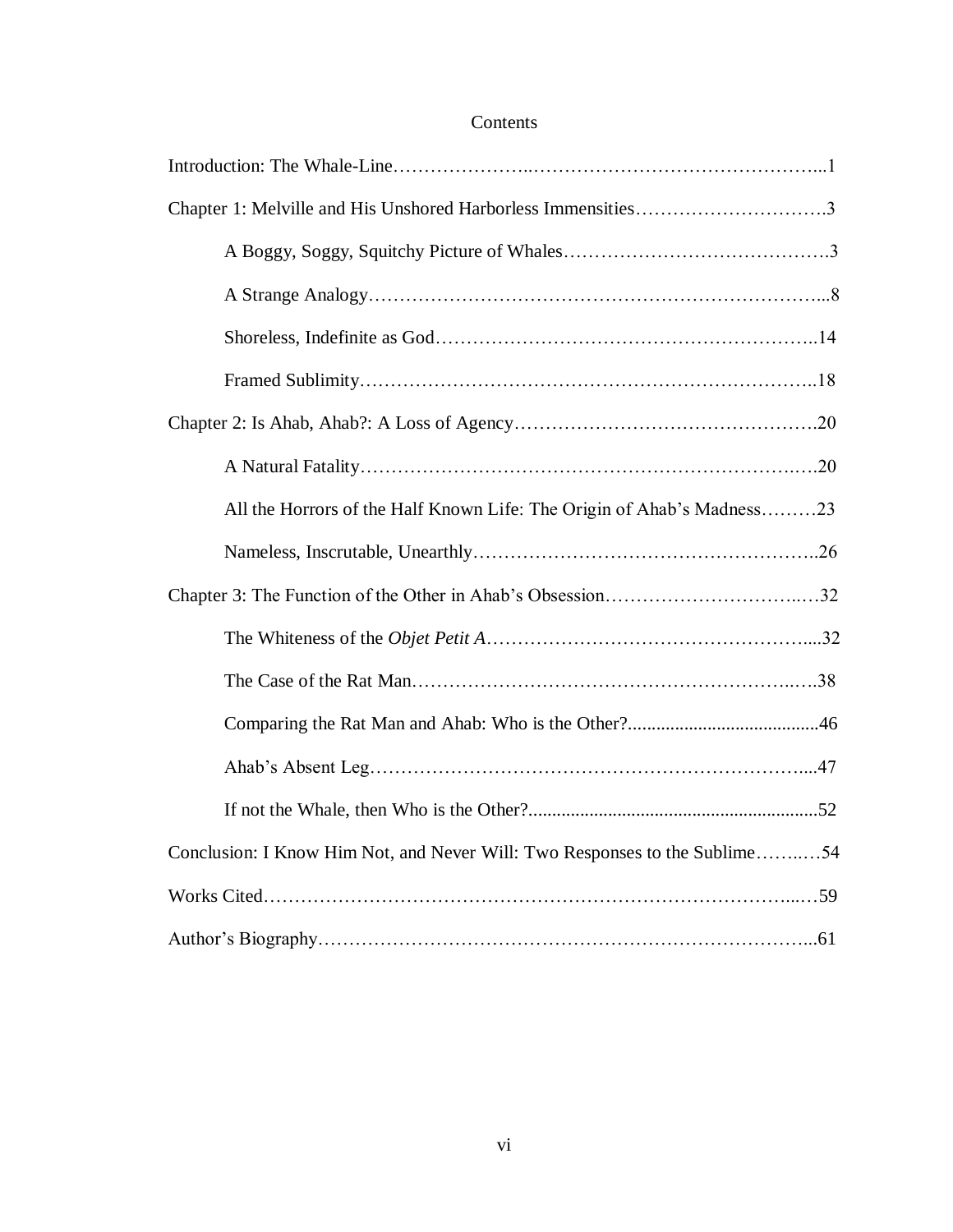#### Introduction

#### The Whale-Line

Ishmael describes the whale-line, a rope which covers almost the entire ship, "twisting and writhing around it in almost every direction" (Melville 253). It is common, Ishmael tells us, for this line to entrap a whaler and drag him over the side of the ship to his death. At the end of the chapter, Ishmael explains that a whale-line entangles all humanity:

> All men live enveloped in whale-lines. All are born with halters around their necks; but it is only when caught in the swift, sudden turn of death, that mortals realize the silent, subtle, ever-present perils of life. And if you be a philosopher, though seated in the whale-boat, you would not at heart feel one whit more of terror, than though seated before your evening fire with a poker, and not a harpoon, by your side. (254)

Ishmael impresses on his reader the frailty of human beings: the philosopher is just as aware of the "ever-present perils of life" as the whaler. This frailty is emphasized by the enormity of the whale itself. The leviathan Moby Dick leaves Ishmael feeling small: "For in the mere act of penning my thoughts of this Leviathan, they weary me, and make me faint with their outreaching comprehensiveness" (406). The experience of human vulnerability permeates *Moby Dick*, and I argue, is the primary cause of Ahab's mad obsession.

As the immensity of the whale makes Ishmael "weary," the immensity of *Moby Dick* should make the reader feel the same. As a hermeneutic project, *Moby Dick* is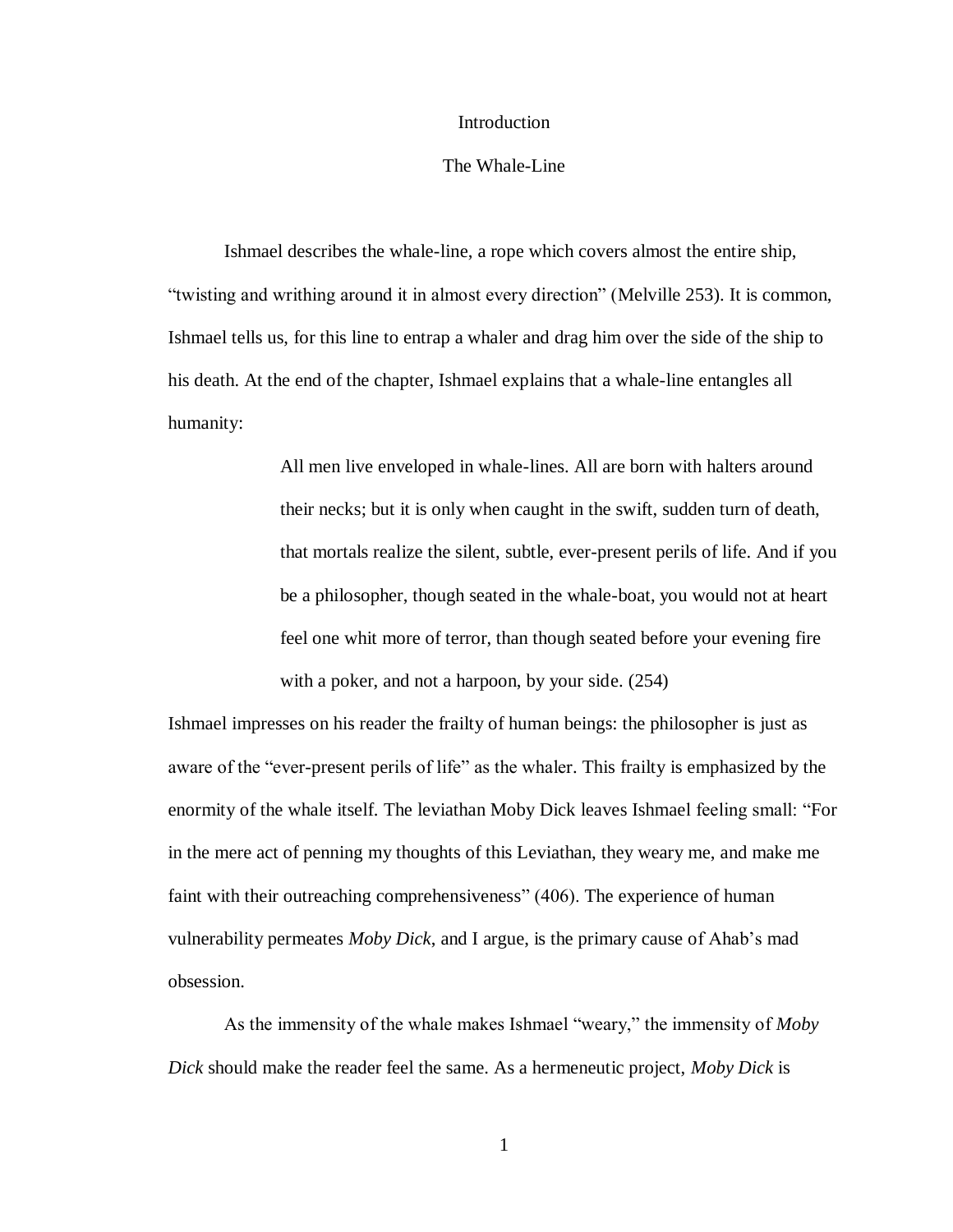substantial. The task of interpreting its ambiguous symbols and characters is reminiscent of the task of describing the appearance of whales, according to Ishmael: "For all these reasons, then, any way you may look at it, you must conclude that the great Leviathan is that one creature in the world which must remain unpainted to the last. True, one portrait may hit the mark much nearer than another, but none can hit it with any very considerable degree of exactness" (240). The word "unpainted" is polysemous here, indicating not only the whale's refusal to be interpreted but his physical whiteness: "[S]o mystical and well nigh ineffable was it, that I almost despair of putting it in a comprehensible form. It was the whiteness of the whale that above all things appalled me" (168). This ambiguity invites an obsessive pursuit: for Ishmael, one of interpretation and for Ahab, one of revenge.

*Moby Dick*, as both whale and book, refuses to be interpreted. This ambiguity exists in several objects: the sea, the whale, and Ahab. Each of these objects presents a semiotic challenge to its interpreter. Often in *Moby Dick*, the interpreter, when faced with these objects, has a sublime experience and is reminded of the insufficiency of his senses. One response to a reminder that human perception is inadequate is awe, reverence, and humility. Another is denial, rejection, and arrogance. The first aligns with Ishmael's reaction, and the second with Ahab's. Though Ishmael does not become wholly obsessed with the pursuit of Moby Dick, he flirts with obsession, and his fanatical categorizing and describing of whales reflect this. Ishmael and Ahab exhibit different but not necessarily opposite reactions when faced with the immensity of whales and of the sea they inhabit.

Ahab's reaction to the possibility that his senses may be inadequate, a consuming obsession with Moby Dick, is similar, in Lacanian terms, to the reaction of a castrated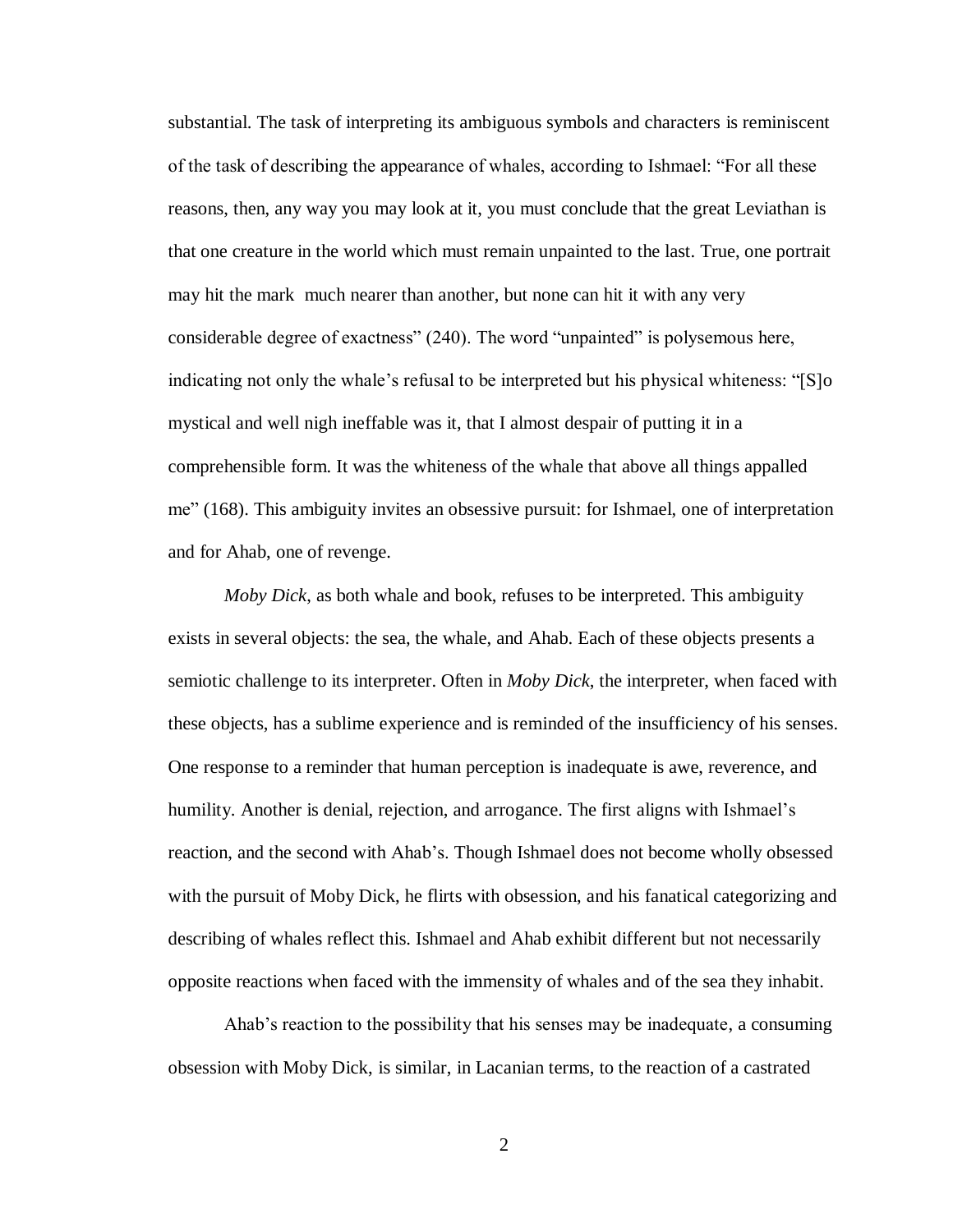subject, who loses *jouissance* and looks to the Other and the *objet petit a* to find it. It is my intention to examine Ahab's trauma and subsequent obsession through a Lacanian lens for this reason. However, I will first give an extended and close reading of *Moby Dick*, paying attention to the sublime and the unconscious, before turning to my psychoanalytic methodology. It will be necessary to examine dominant conceptions of the sublime and the unconscious in *Moby Dick* before relating these to Lacanian psychoanalytic theory.

#### Chapter 1

Melville and His Unshored Harborless Immensities

## A Boggy, Soggy, Squitchy Picture of Whales

Ishmael experiences the incomprehensibility of whales even before he boards the *Pequod*. In the Spouter-Inn, he encounters:

> a very large oil painting so thoroughly besmoked, and every way defaced, that in the unequal crosslights by which you viewed it, it was only by diligent study and a series of systematic visits to it, and careful inquiry of the neighbors, that you could any way arrive at an understanding of its purpose . . . A boggy, soggy, squitchy picture truly, enough to drive a nervous man distracted. Yet was there a sort of indefinite, half-attained, unimaginable sublimity about it that fairly froze you to it, till you involuntarily took an oath with yourself to find out what that marvelous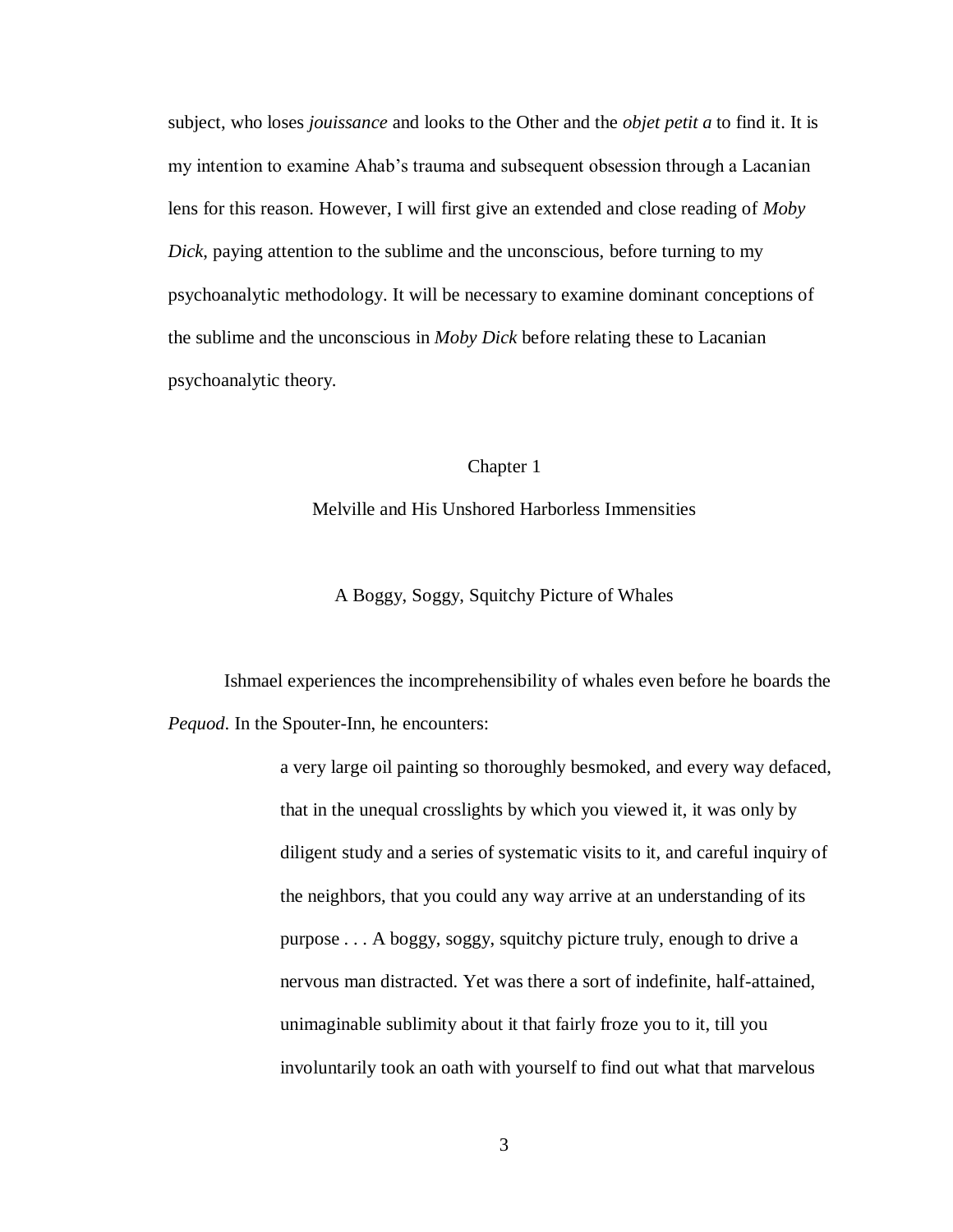painting meant. Ever and anon a bright, but, alas, deceptive idea would dart you through . . . But stop; does it not bear a faint resemblance to a gigantic fish? even the great leviathan himself? (Melville 9-10)

Ishmael eventually determines that the painting is of "a Cape-Horner in a great hurricane; the half-foundered ship weltering there with its three dismantled masts alone visible; and an exasperated whale, purposing to spring clean over the craft, is in the enormous act of impaling himself upon the three mast-heads" (10). He admits that this is just a "theory ... partly based upon the aggregated opinions of many aged persons with whom [he] conversed upon the subject" (10). The painting is indistinct, or as Ishmael puts it, "boggy, soggy," and "squitchy." The "indefinite, half-attained, unimaginable sublimity" of the painting follows Ishmael throughout his story, extending into his physical encounters with whales while aboard the *Pequod*. His impressions of the leviathan, like his impressions of the painting, are amorphous, indefinite. Ishmael's opinion of whales seems in constant flux; as Carol Colatrella points out, "It becomes difficult to distinguish between victims and villains: is that whale a magnificently divine creature or a monster?" (Colatrella 166). Ishmael has not worked through his experiences before sitting down to write *Moby Dick*; *Moby Dick* is this "working through." As Ishmael writes, he relives his experiences, hoping to shed some light on them not only for his reader, but for himself.

As Ishmael works to uncover the meaning of leviathans, he finds that it is just as elusive in direct encounters as in the Spouter-Inn painting: leviathans and the ocean they inhabit are unknowable. Despite Ishmael's relentless quest for understanding, the futility of this quest is apparent and observable in those chapters dedicated to the scientific study of whales. Ishmael devotes much discussion to whaling history, whale mythology, and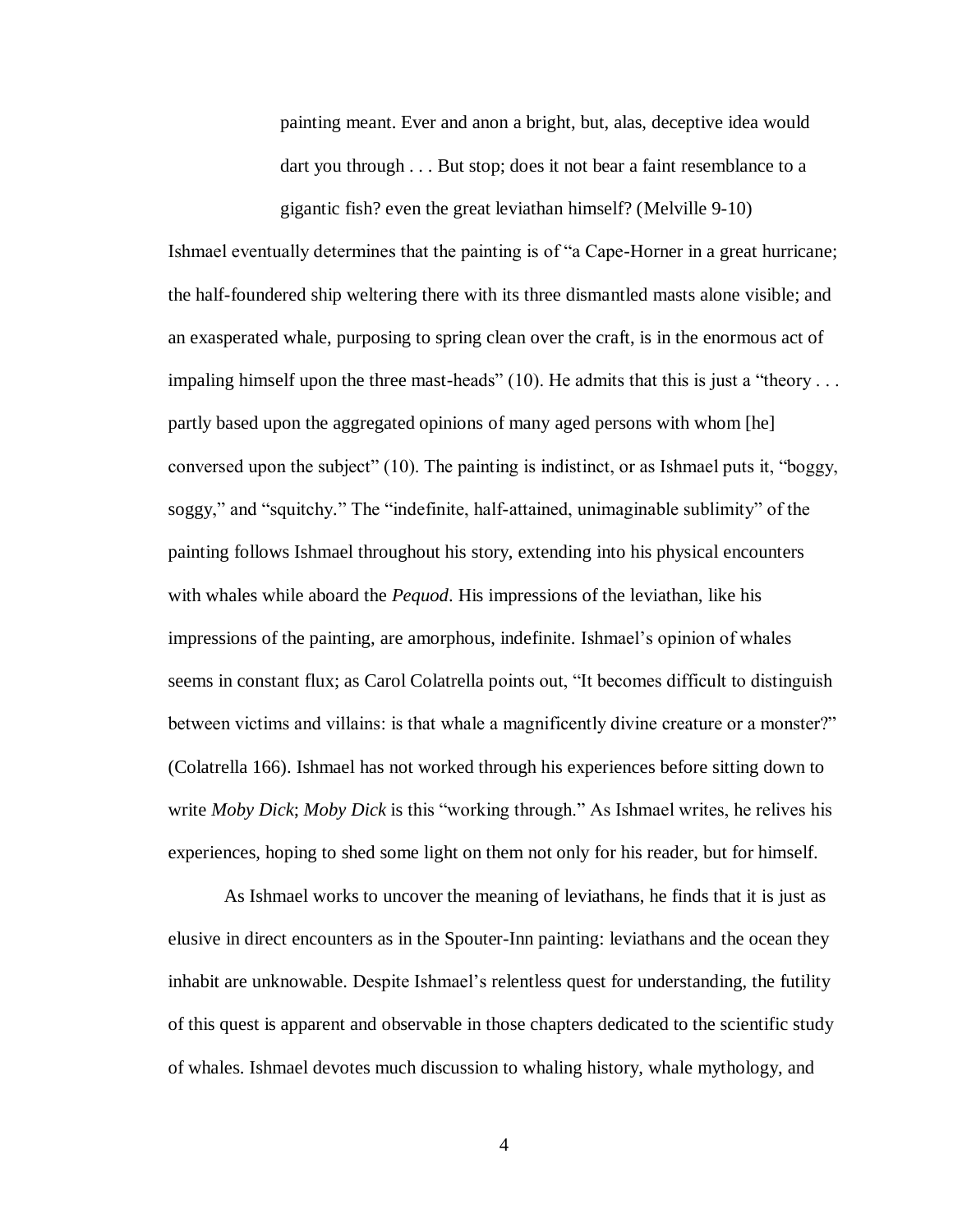four chapters on whale anatomy. Though Ahab is our most obvious obsessive case, Ishmael too exhibits an obsession, one which might be more apparent if it were not set alongside extreme Ahab: Ishmael is obsessed with understanding, and specifically, understanding whales. The purpose of Ishmael's comprehensive documentation of whaleknowledge, exemplified in those chapters dedicated exclusively to the cataloguing and anatomizing of whales, is ambiguous. Charles Olson in *Call Me Ishmael* suggests that Melville uses them to control the pace of the plot:

> The body of the book supports the bulk of the matter on the Sperm whale—"scientific or poetic." Melville carefully controls these chapters, skillfully breaking them up: the eight different vessels the *Pequod* meets as she moves across the ocean slip in and out between the considerations of cetology. Actually and deliberately the whaling chapters brake the advance of the plot. Van Wyck Brooks calls them "ballast." (Olson 67- 68).

While these extended pauses may be examples of narratological devices at work, they are also a symptom of Ishmael's experiences. Our first question should be, why does *Ishmael*  tell his story this way? For Ishmael, reliving his experiences on the *Pequod* must be painful, and thus, one possible purpose for the cetology chapters is to intentionally delay reliving the final destruction of the *Pequod* and its men. *Moby Dick* is meant to be organic: not just a telling but a reliving of Ishmael's story.

Another possible reason for including these chapters is that Ishmael gathers knowledge as a way to understand his trauma; *Moby Dick* is a cathartic project. When Ishmael first interviews to join the *Pequod*'s crew, Captain Peleg asks, "Dost know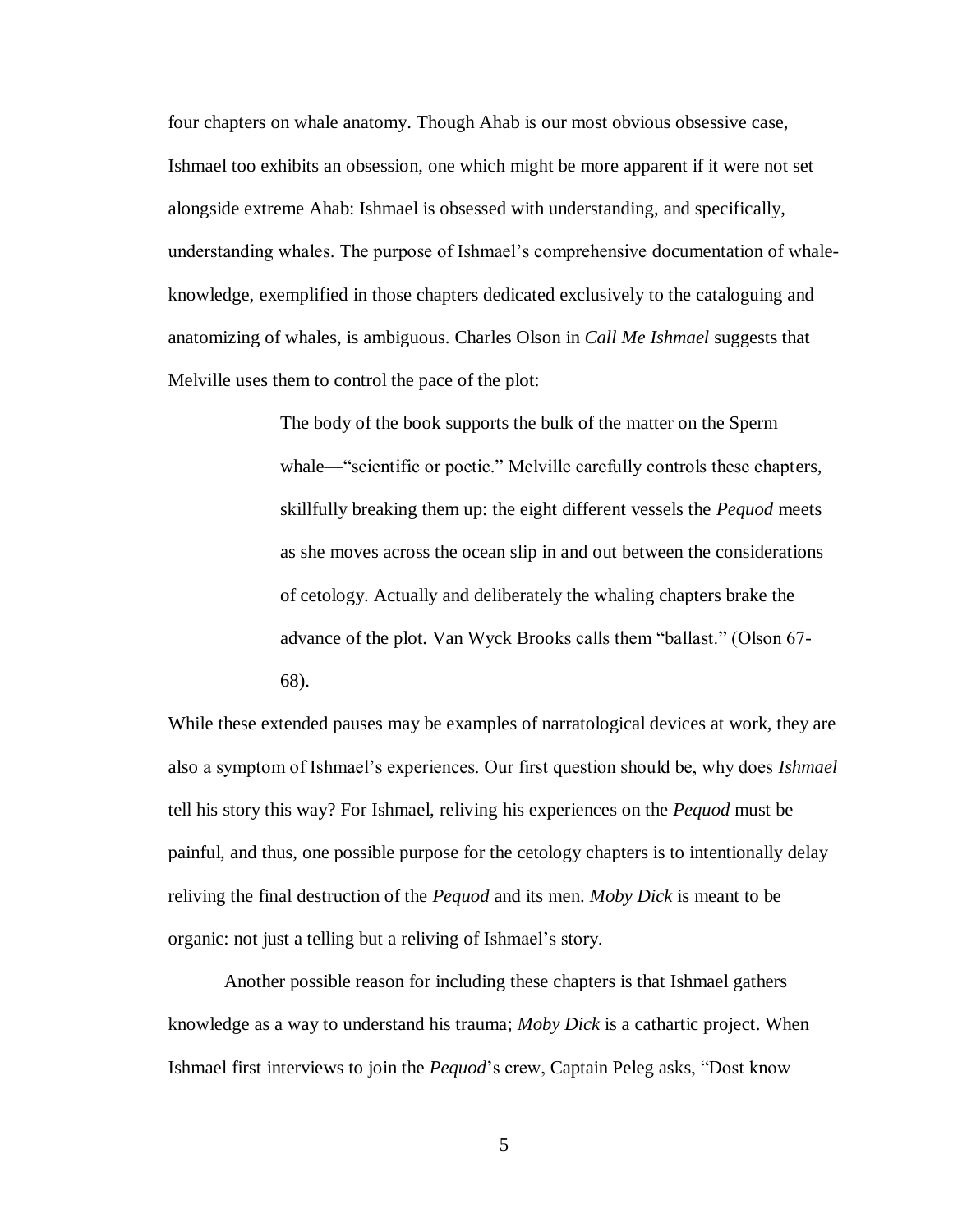nothing at all about whaling, I dare say—eh?" to which Ishmael responds, "Nothing Sir; But I have no doubt I shall soon learn" (Melville 63). He must, therefore, learn what he knows about cetology and whaling history *after* his experience on the *Pequod*, which seems strange. Logically, Ishmael should want nothing to do with whales after losing his friends and fellow whalers to one. Moby Dick leaves Ishmael stranded in the middle of the ocean, an "orphan." But Ishmael embraces whales, learning everything he can about whale anatomy and the exploits of other whaling voyages. Even before the cetology chapters, Ishmael begins *Moby Dick* by translating "whale" into thirteen languages and giving pages of extracts about whales from a variety of sources including the Bible and Shakespeare. Knowledge, for Ishmael, coupled with the cathartic experience of writing *Moby Dick*, is a way to possess his own trauma and control it.

Ishmael admits to the inadequacy of his account of whale anatomy and categorization in "Cetology," and practically apologizes for not providing a more thorough examination:

> Finally: It was stated at the outset, that this system would not be here, and at once, perfected. You cannot but plainly see that I have kept my words. But now I leave my cetological system standing thus unfinished, even as the great Cathedral of Cologne was left, with the crane still standing upon the top of the uncompleted tower. For small erections may be finished by their first architects; grand ones, true ones, ever leave the copestone to posterity. God keep me from ever completing anything. This whole book is but a draught—nay, but the draught of a draught. Oh, Time, Strength, Cash, and Patience. (128)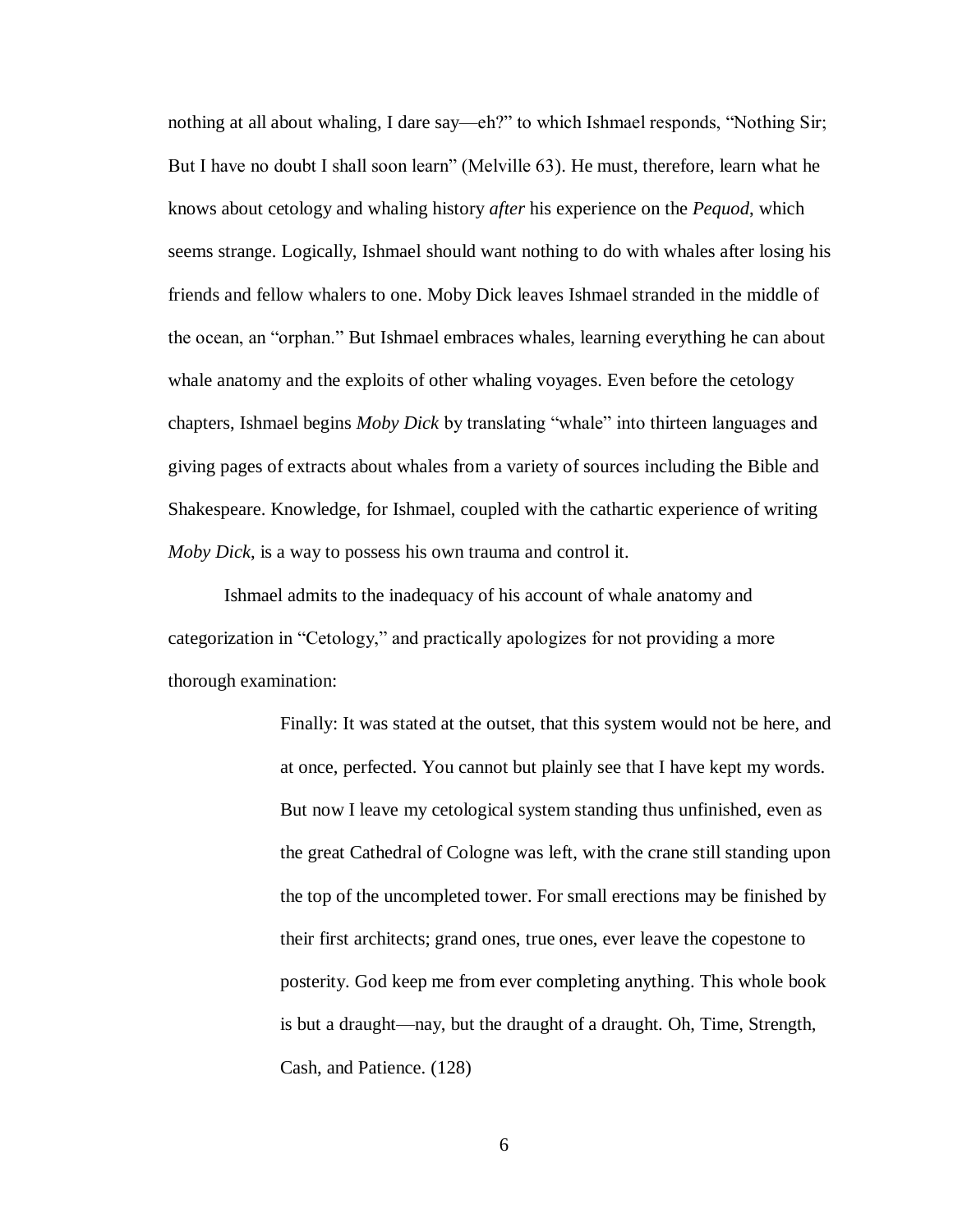His own attempts to scientifically describe whales dissatisfy him. He eventually concludes that it is absurd to even try to understand the leviathan through a museum exhibit or anatomy book:

> How vain and foolish, then, thought I, for timid untraveled man to try to comprehend aright this wondrous whale, by merely poring over his dead attenuated skeleton, stretched in this peaceful wood. No. Only in the heart of quickest perils; only when within the eddyings of his angry flukes; only on the profound unbounded sea, can the fully invested whale be truly and livingly found out. (405)

Although Ishmael has been "in the heart of quickest perils," he still researches whales, believing that his experiences alone do not provide adequate insight into them. Though he exhaustively studies whales, he admits his inadequacy in penetrating their mysteries. If Ishmael, with his whaling experience and scientific knowledge cannot comprehend the leviathan, does his reader have a chance? As Ishmael's encounter with the painting in the Spouter-Inn indicates, whales, and the water they inhabit, are unknowable.

In "The Sphynx," Ahab expresses a similar desire to know the unknowable. He addresses the head of a decapitated and gutted sperm whale that hangs over the side of the ship, bobbing half in and half out of the water: "'Speak, thou vast and venerable head,' muttered Ahab, 'which though ungarnished with a beard, yet here and there lookest hoary with mosses; speak, mighty head, and tell us the secret thing that is in thee. Of all divers, thou hast dived the deepest. That head upon which the upper sun now gleams, has moved amid this world's foundations" (279-280). Ishmael compares the head to that of the Sphynx, "hanging there in the midst of so intense a calm" (279). The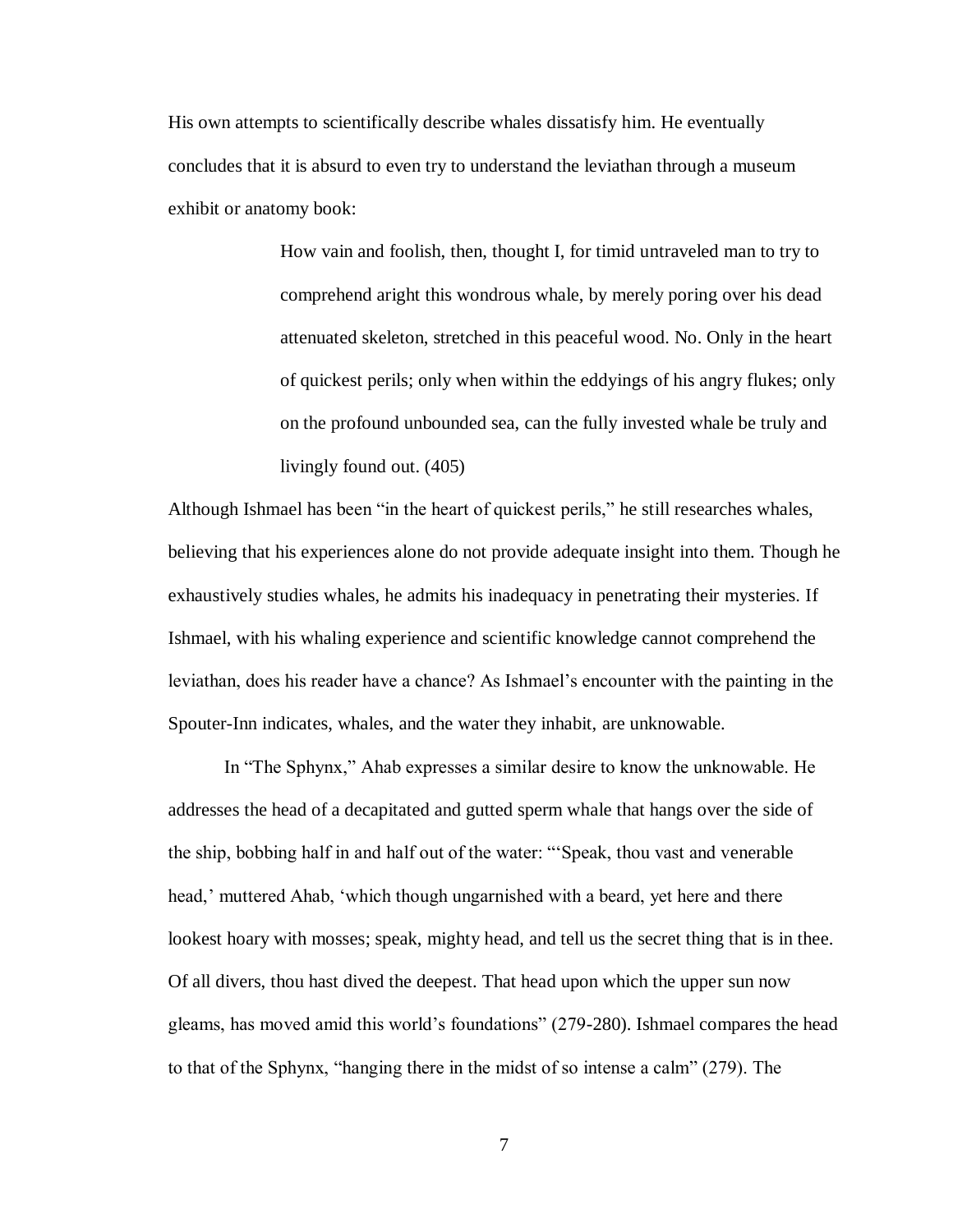reasons for this comparison become clear as Ahab continues his address, speculating about what secret things the whale has seen in "that awful water-land": murder, mutinies, the death-leaps of lovers, and the sinking of ships (280). Ahab perceives the whale's home as a terrible wasteland harboring only death, yet he pleads with the whale to share history's secrets: "O head! thou hast seen enough to split the planets and make an infidel of Abraham, and not one syllable is thine!" (280). He is only shaken from his apostrophe by a "Sail ho!" from the main mast head, at which point "whole thunderclouds swept aside from his brow" (280). Ahab ends his monologue and this short chapter saying, "O Nature, and O soul of man! how far beyond all utterance are your linked analogies; not the smallest atom stirs or lives on matter, but has its cunning duplicate in mind" (280). While this last exclamation is ambiguous, with no immediately recognizable reference to his recent speech, it seems likely that he alludes to the whale and himself, respectively, when he addresses "nature" and the "soul of man," and also that he recognizes a chasm between these.

#### A Strange Analogy

As illustrated by his speech in "The Sphynx," Ahab perceives the whale to be a source of information on the inscrutable, unchanging sea itself. Not only has the whale seen unfathomable depths "where bell or diver never went," these depths are his "most familiar home" (280). Ahab's opinion of the sea here echoes an earlier assessment of Ishmael's: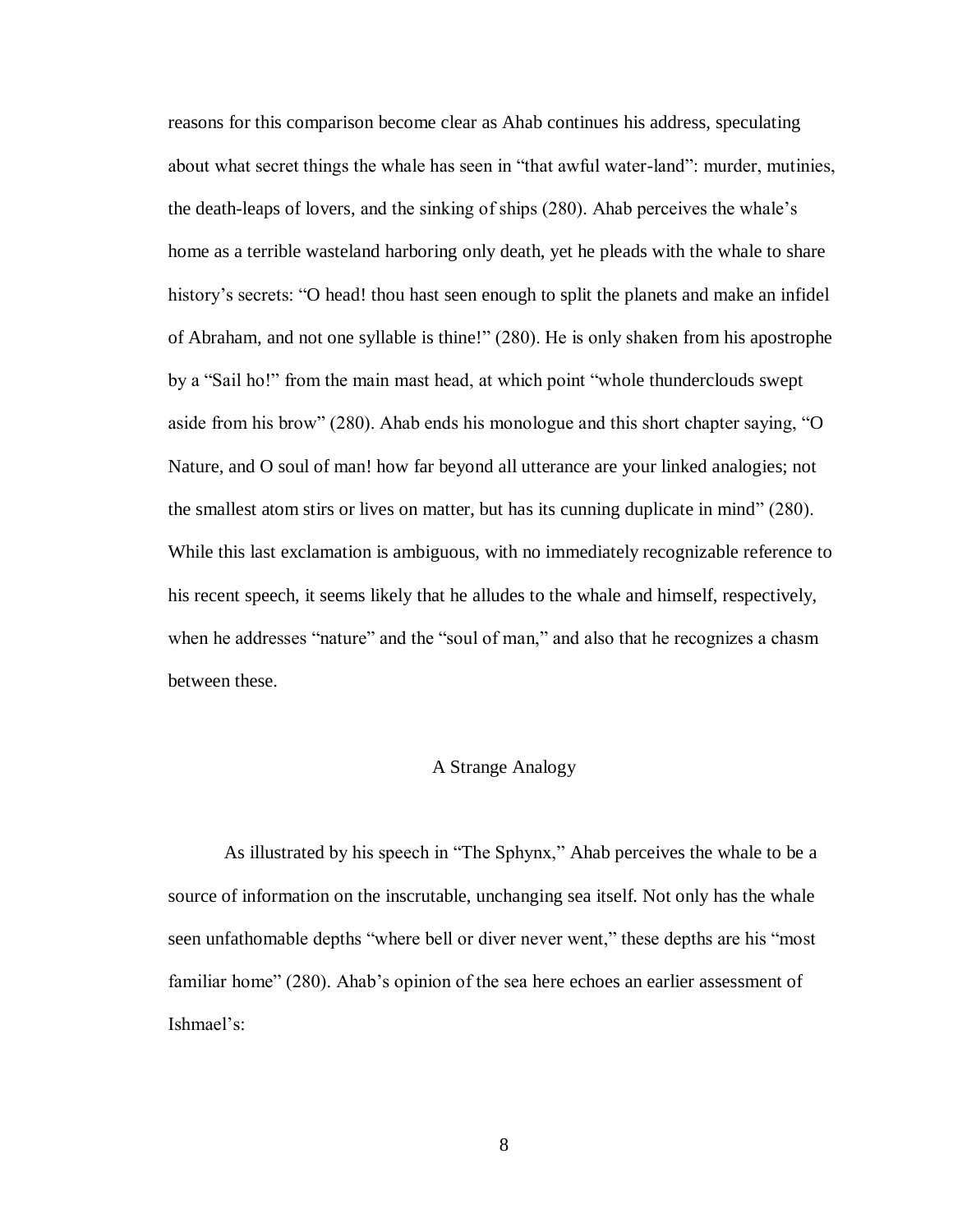Consider the subtleness of the sea; how its most dreaded creatures glide under the water, unapparent for the most part, and treacherously hidden beneath the loveliest tints of azure. Consider also the devilish brilliance of beauty of many of its most remorseless tribes, as the dainty embellished shape of many species of sharks. Consider, once more, the universal cannibalism of the sea; all whose creatures prey upon each other, carrying on eternal war since the world began. (248)

In both of these analyses, the sea is an unknowable, dangerous entity, an obvious conclusion, supported by the fear sailors have of the sea: "Mark, how when sailors in a dead calm bathe in the open sea—mark how closely they hug their ship and only coast along her sides" (371). In Ishmael's analysis, not only is the sea dangerous, it is deceptive, concealing "dreaded creatures . . . beneath the loveliest tints of azure." Its outward beauty, like the "dainty embellished shape" of sharks, is matched by an inner horror: an ongoing "cannibalism." This terrible image of sea creatures consuming one another agrees with Ahab's conception of the sea as a death-ridden wasteland. Though Ishmael's analysis of the sea is similar to Ahab's in that the sea represents some unknowable, malicious entity, these are different in a crucial way: Ishmael sees the brutality of the sea and the gentleness of the land as mirroring two forces within the human soul:

> Consider all this; and then turn to this green, gentle, and most docile earth; consider them both, the sea and the land; and do you not find a strange analogy to something in yourself? For as this appalling ocean surrounds the verdant land, so in the soul of man there lies one insular Tahiti, full of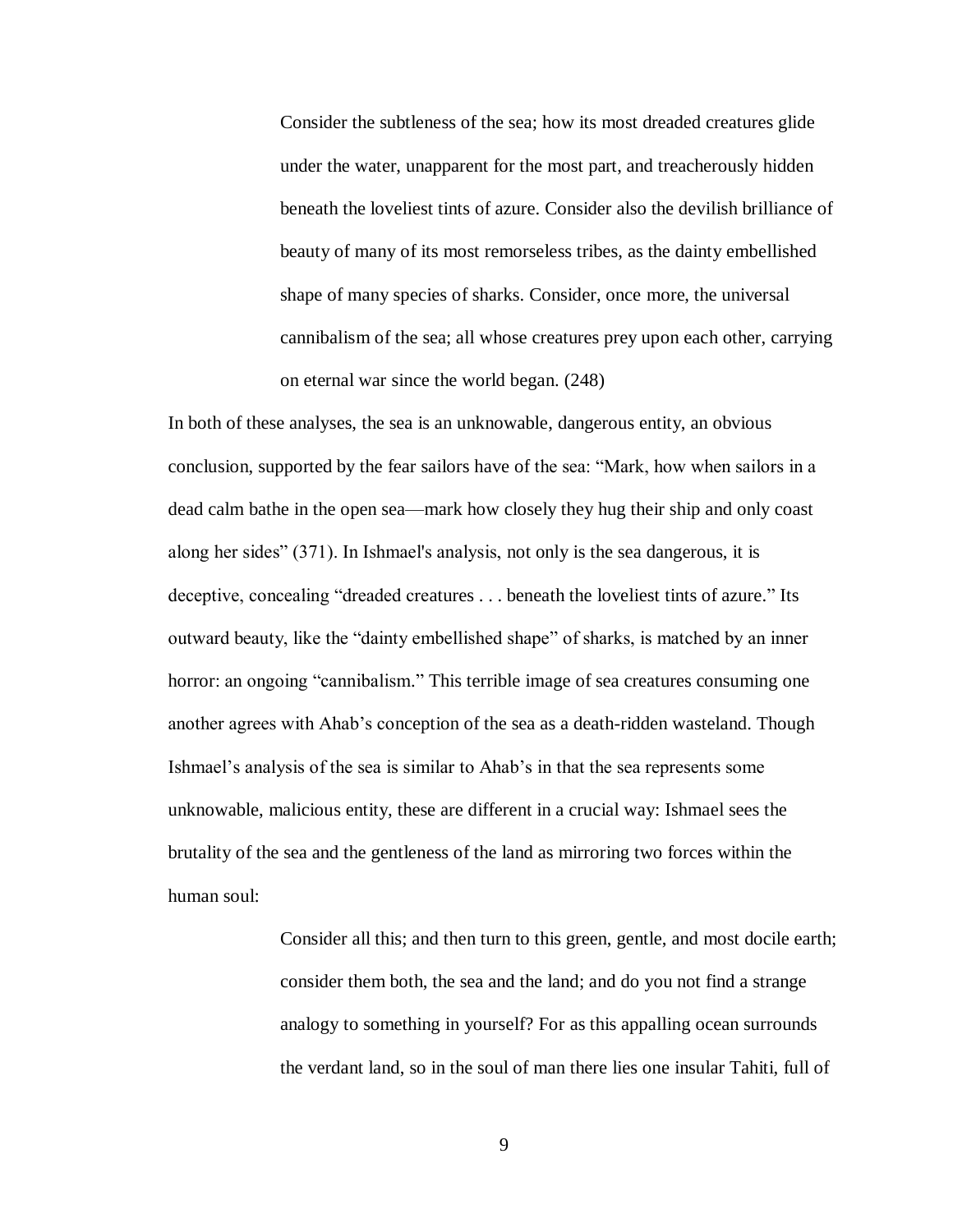peace and joy, but encompassed by all the horrors of the half known life.

God keep thee! Push not off from that isle, thou canst never return! (248) In Ishmael's analogy, there is an island "full of peace and joy" in each soul that is surrounded by the sea, which conversely represents "all the horrors of the half known life." He suggests that one has a choice whether to venture from this inner island, and he recommends that one does not, because "thou canst never return!" While Ishmael recognizes the same conflict between the human soul and the sea that Ahab does, he sees this conflict mirrored within the human soul itself.

When Pip plunges into the ocean and subsequently goes mad in "The Castaway," he physically acts out the metaphor for madness that Ishmael has proposed. Pip wanders from the "verdant land," or in this case the safety of the row boat, and ventures into the "appalling ocean" where he encounters its terrors. Pip first leaps into the water after a whale jostles the row boat, in the "involuntary consternation of the moment" (370). As he leaps, he becomes entangled in the whale line, and as the whale swims away, it drags Pip along behind it. Tashtego cuts the line, thus saving Pip, but Stubb warns him that if he jumps a second time, he will not be saved. The second time Pip leaps into the ocean, Ishmael tells us, "Alas! Stubb was but to true to his word . . . No boat knife was lifted when he fell so rapidly astern" (371). The *Pequod* eventually saves Pip, but the hour he spends "bobbing up and down in that sea" drives him mad, and thereafter he goes "about the deck an idiot" (371).

Ishmael explains that while Pip is floating alone in the middle of the ocean, his soul drowns but his body remains afloat: "The sea had jeeringly kept his finite body up, but drowned the infinite of his soul" (371). He then qualifies the word "drowned":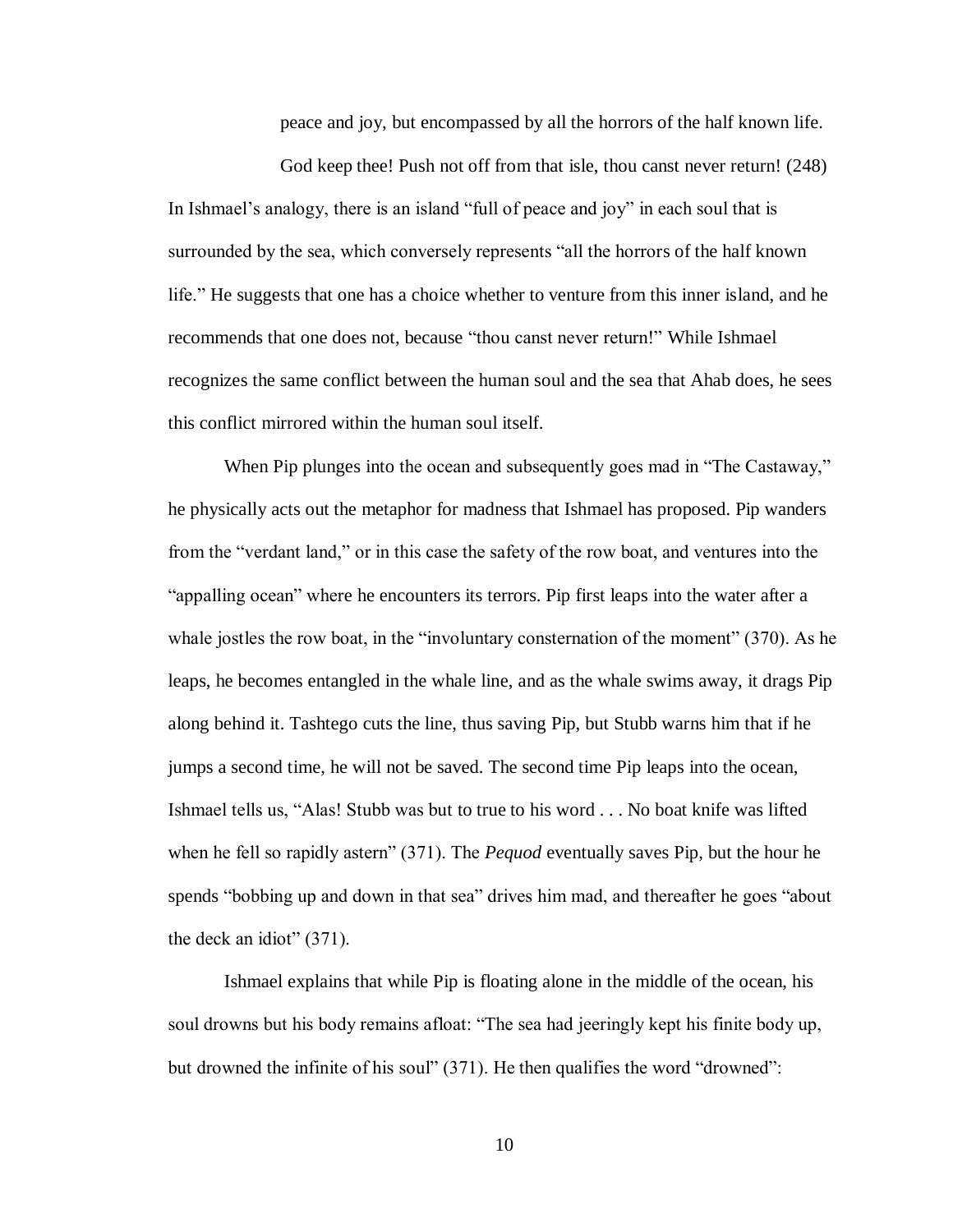Not drowned entirely, though. Rather carried down alive to wondrous depths, where strange shapes of the unwarped primal world glided to and fro before his passive eyes; and the miser-merman, Wisdom, revealed his hoarded heaps; and among the joyous, heartless, ever-juvenile eternities, Pip saw the multitudinous, God-omnipresent, coral insects, that out of the firmament of waters heave the colossal orbs. He saw God's foot upon the treadle of the loom, and spoke it; and therefore his shipmates called him mad. So man's insanity is heaven's sense; and wandering from all mortal reason, man comes at last to that celestial thought, which, to reason, is absurd and frantic; and weal or woe, feels then uncompromised, indifferent as his God. (371-372)

Ishmael implies that Pip sees what no mortal can see without going mad: "man's insanity is heaven's sense." Man cannot arrive at "that celestial thought" without first "wandering from all mortal reason." Consequently, the sea's secrets are destined to remain secret, because even if one man learns them, no other will believe or understand his "absurd and frantic" ramblings.

The sea in Ishmael's metaphor, and in Pip's experience, plays two roles at once. It simultaneously represents the physical terrors of the ocean and the terrors within the human soul. Pip faces both of these while he is lost at sea. Ishmael first attributes Pip's madness specifically to the loneliness he encounters: "Now, in calm weather, to swim in the open ocean is as easy to the practised swimmer as to ride in a spring-carriage ashore. But the awful lonesomeness is intolerable. The intense *concentration of self* [emphasis added] in the middle of such a heartless immensity, my God! who can tell it?" (371). The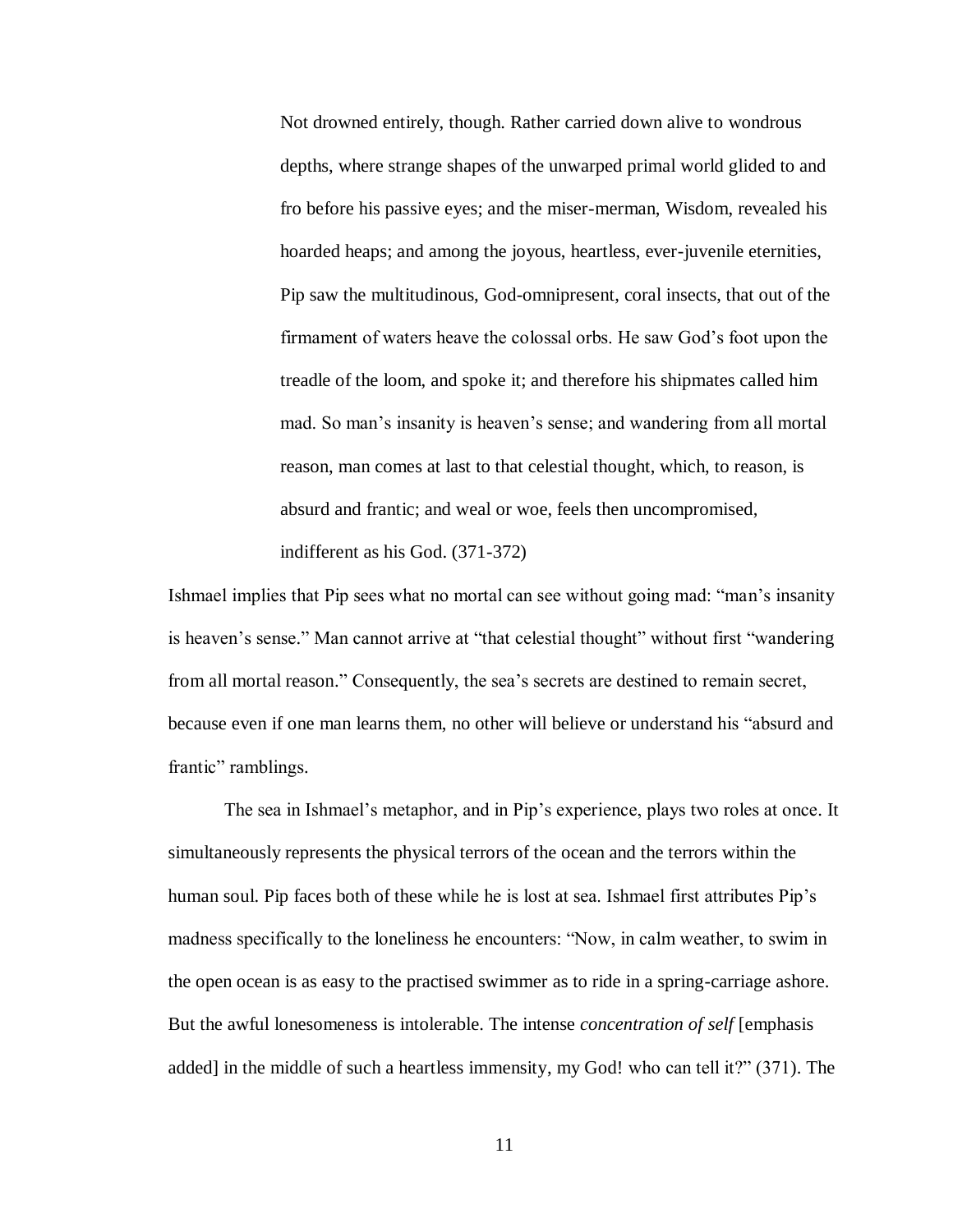phrase "concentration of self" is peculiar here, because it suggests that loneliness is defined by an abundance of self, not the absence of others. Pip only encounters himself while out at sea, and this encounter plays a part in driving him mad. Ishmael then attributes Pip's madness to his encounter with external influence; Pip sees "God's foot upon the treadle of the loom" and "the multitudinous, God-omnipresent, coral insects, that out of the firmament of waters heave the colossal orbs." Thus, the underlying cause of Pip's madness is uncertain. Does loneliness drive Pip mad, or does he go mad as a result of his encounter with nature or God? In other words, is the source of Pip's madness internal or external? Ishmael does not let his reader accept one and exclude the other, and his elusive language reflects this: the seemingly contradictory phrase "joyous, heartless, ever-juvenile eternities," for example, demonstrates how difficult it is to assess with certainty any element of Pip's experience. The possible interpretations of this experience are as "multitudinous" as the "coral insects" Pip sees. Pip's madness seems to be a result of internal and external influences simultaneously. Whether the sea functions independently as an element of nature or God, or within Ishmael's madness metaphor, it is equally ambiguous in each case. Out at sea, the human soul and nature intersect: Pip comes face-to-face with both the infinity of the sea and himself, and these in conjunction make him mad.

Ishmael's analogy for madness, in which a person wanders from the island in their mind into the ocean, suggests that everyone has the potential to go mad. Each human being has an unknowable portion to his soul. The appearance of madness is determined by whether he wanders into this darkness. Ishmael makes this division explicit: "The sea had kept his finite body up, but drowned the infinite of his soul." We see this division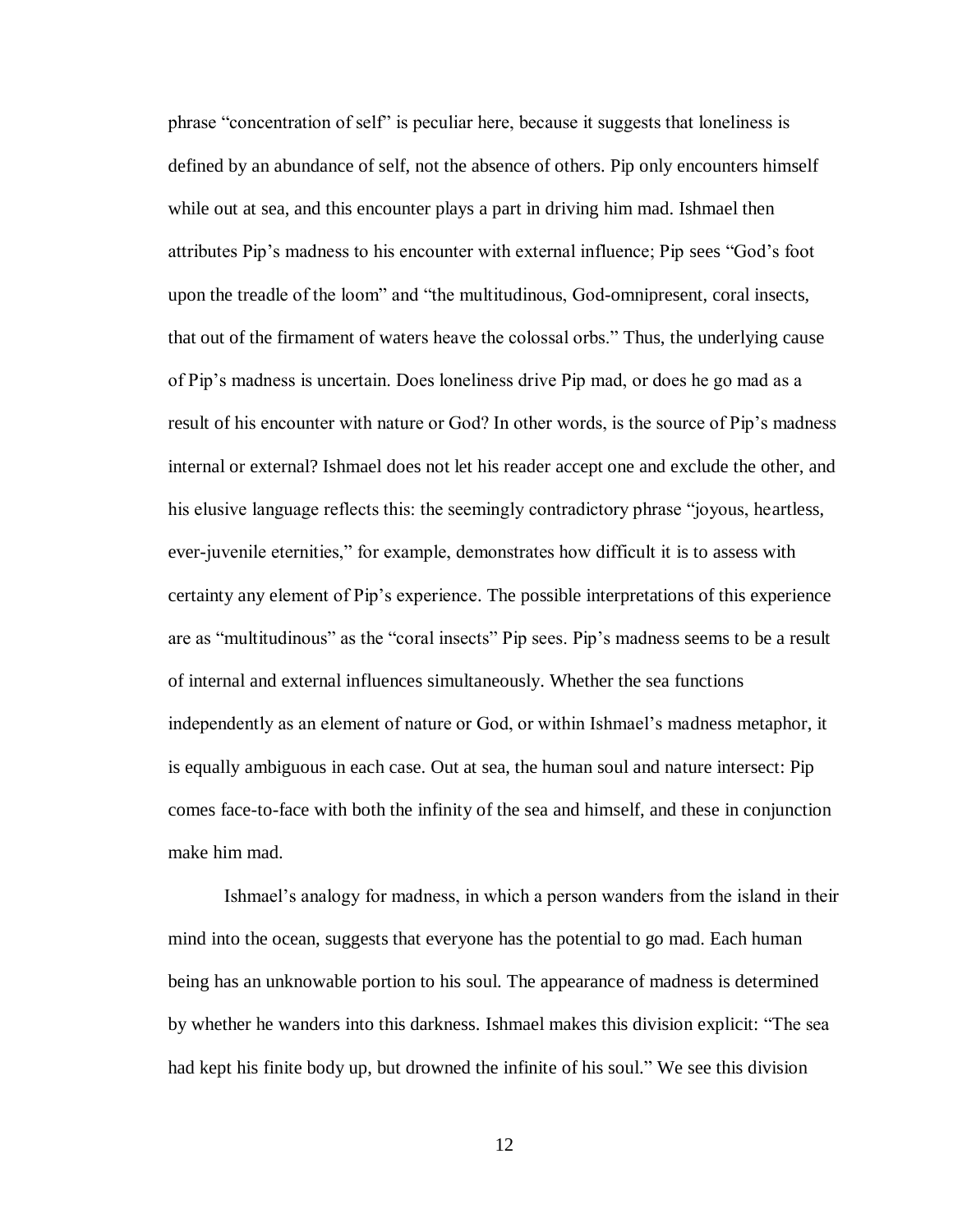between body and soul later, in "Queequeg in His Coffin" when Pip takes dying Queequeg's hand and says,

> Poor rover! will ye never have done with all this weary roving? where go ye now? But if the current carry ye to those sweet Antilles where the beaches are only beat with water-lilies, will ye do one little errand for me? Seek out one Pip, who's now been missing long: I think he's in those far Antilles. If ye find him, then comfort him; for he must be very sad; for look! he's left his tambourine behind;—I found it. Rig-a-dig, dig, dig! Now, Queequeg, die; and I'll beat ye your dying march. (427-428)

Pip maintains that while his body was saved, his soul was lost: the essence of Pip is gone, presumably to some afterlife where the dying Queequeg might encounter him. Pip speaks as though his soul, having been drowned, is not only separated from him but dead. Pip's experience and his subsequent madness embody Ishmael's analogy in which one must wander from finite safety into infinite danger.

Ishmael's metaphor for madness and Pip's experience exhibit a characteristic of gothic stories: the representation of psychic states in landscapes. The land, and its extension the *Pequod*, represent safety and what is knowable. Conversely, the sea represents danger and what is unknowable. This distinction, which Ishmael carries over into the mind, is similar to the divide between the conscious and unconscious. Ishmael's "insular Tahiti" corresponds to the knowable, familiar conscious mind, while the sea corresponds to the unconscious, "a special region of the mind, shut off from the rest" (Freud, *Introductory Lectures on Psycho-Analysis* 345). The sea as Ishmael describes it is not a perfect depiction of Freud's unconscious. For example, Ishmael seems to equate the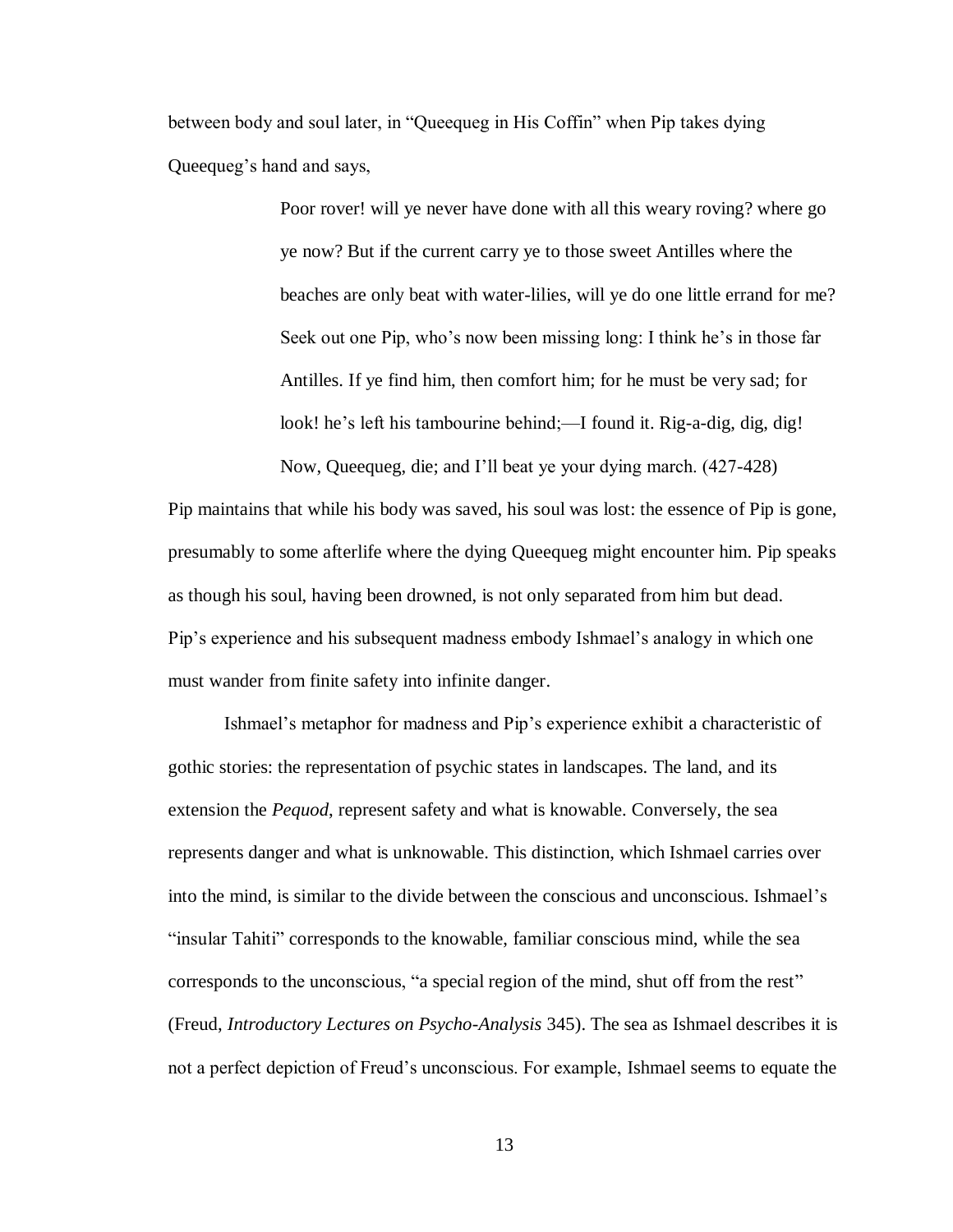sea with madness itself when he says that one cannot encounter it without going mad. Furthermore, there is the added element of divine influence, or "God's foot upon the treadle of the loom" (Melville 372). However, both share that fundamental quality of unsettling mystery, an inner one that is responsible, perhaps more directly to Ishmael and more indirectly to Freud, for madness. Two of our mad characters, Ahab and Pip, are mad as a direct result of their traumatic experiences in the water, the physical manifestation of the unfathomable, terrifying mystery within every human soul.

## Shoreless, Indefinite as God

I return to my initial observation that it is strange that Ishmael researches whales and goes on whaling voyages even after his experience on the *Pequod*. Given the terrors that Pip encounters out at sea, and the dangers that all whalers acknowledge, it seems especially strange that Ahab, too, would ask the decapitated sperm whale to share its secrets. For as terrible as the sea is, it does have some allure for Ahab and Ishmael, and is in some way, according to Ishmael, superior to the land. Ishmael says in "The Lee Shore,"

> The port would fain give succor; the port is pitiful; in the port is safety, comfort, hearthstone, supper, warm blankets, friends, all that's kind to our mortalities. But in that gale, the port, the land, is that ship's direst jeopardy; she must fly all hospitality; one touch of land, though it but graze the keel, would make her shudder through and through. With all her might she crowds all sail off shore; in so doing, fights 'gainst the very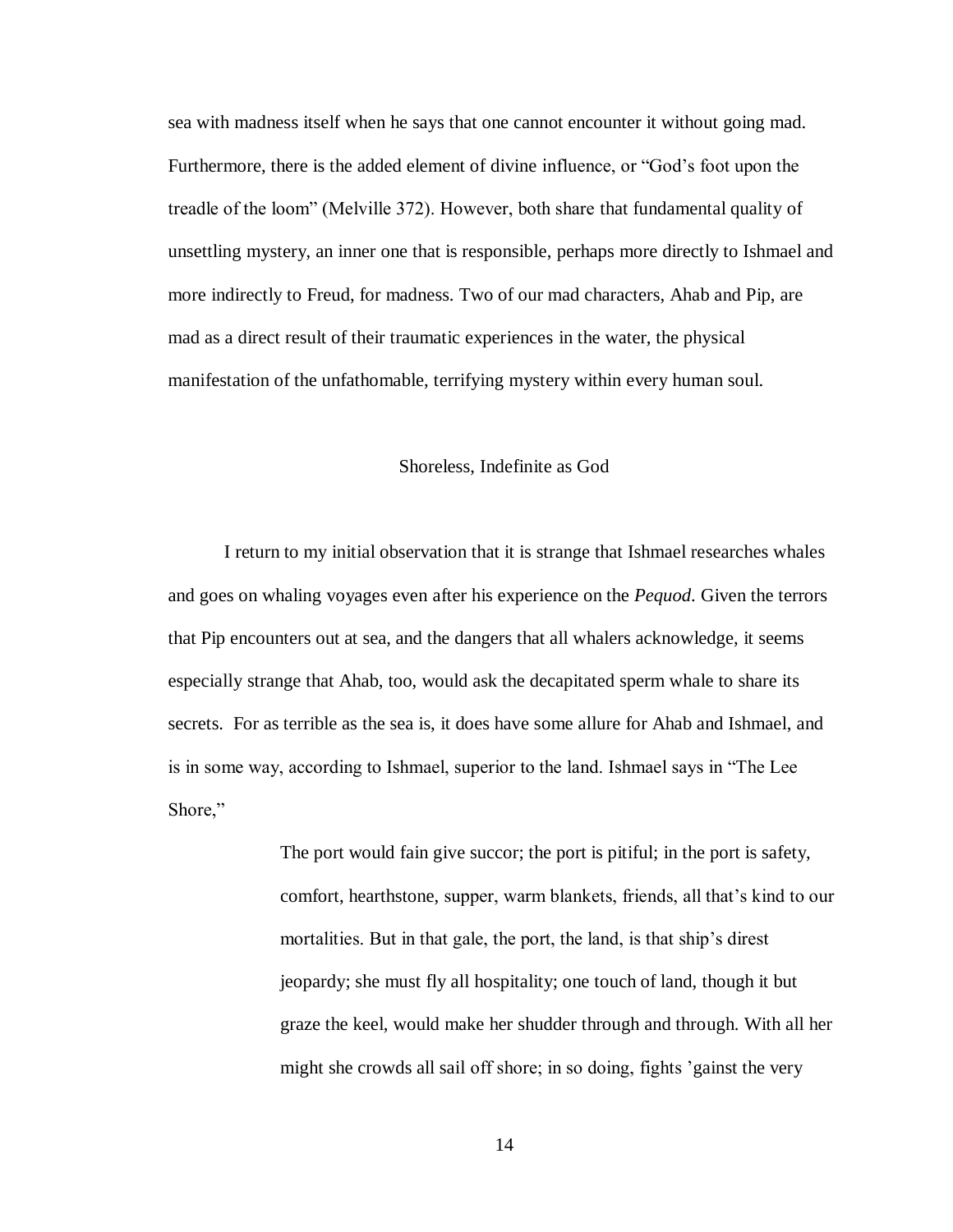winds that fain would blow her homeward; seeks all the lashed sea's landlessness again; for refuge's sake forlornly rushing into peril; her only friend her bitterest foe . . . But as in landlessness alone resides the highest truth, shoreless, indefinite as God—so, better is it to perish in that howling infinite, than be ingloriously dashed upon the lee, even if that were to safety! . . . Up from the spray of thy ocean-perishing—straight up, leaps thy apotheosis! (94-95)

Ishmael talks disparagingly of the land for being "pitiful" despite its "comfort." He personifies the ship, investing her with the volition of a human being. She fights against returning home to the land and "seeks all the lashed sea's landlessness." She yearns for the ocean because "in landlessness alone resides the highest truth, shoreless, indefinite as God." Despite the presence of madness in the ocean, the sea contains some truth for Ishmael that the land lacks. The sea is alluring, and the land is merely "all that's kind to our mortalities."

Barbara Glenn labels this alluring quality of the sea, simultaneously attractive and repulsive, as the sublime, in her insightful essay "Melville and the Sublime in Moby-Dick." Her primary source on the sublime is Edmund Burke's *A Philosophical Enquiry into the Origin of Our Ideas of the Sublime and Beautiful*, a book Melville owned (Glenn 165). Glenn explains,

> Melville makes use of nearly all the causes of the sublime which Burke enumerates in the *Enquiry*, embodying these causes in the very examples Burke cites. Burke's first example of sublimity, the sea, is the world in which almost the entire narrative of Moby-Dick is set, and that sea is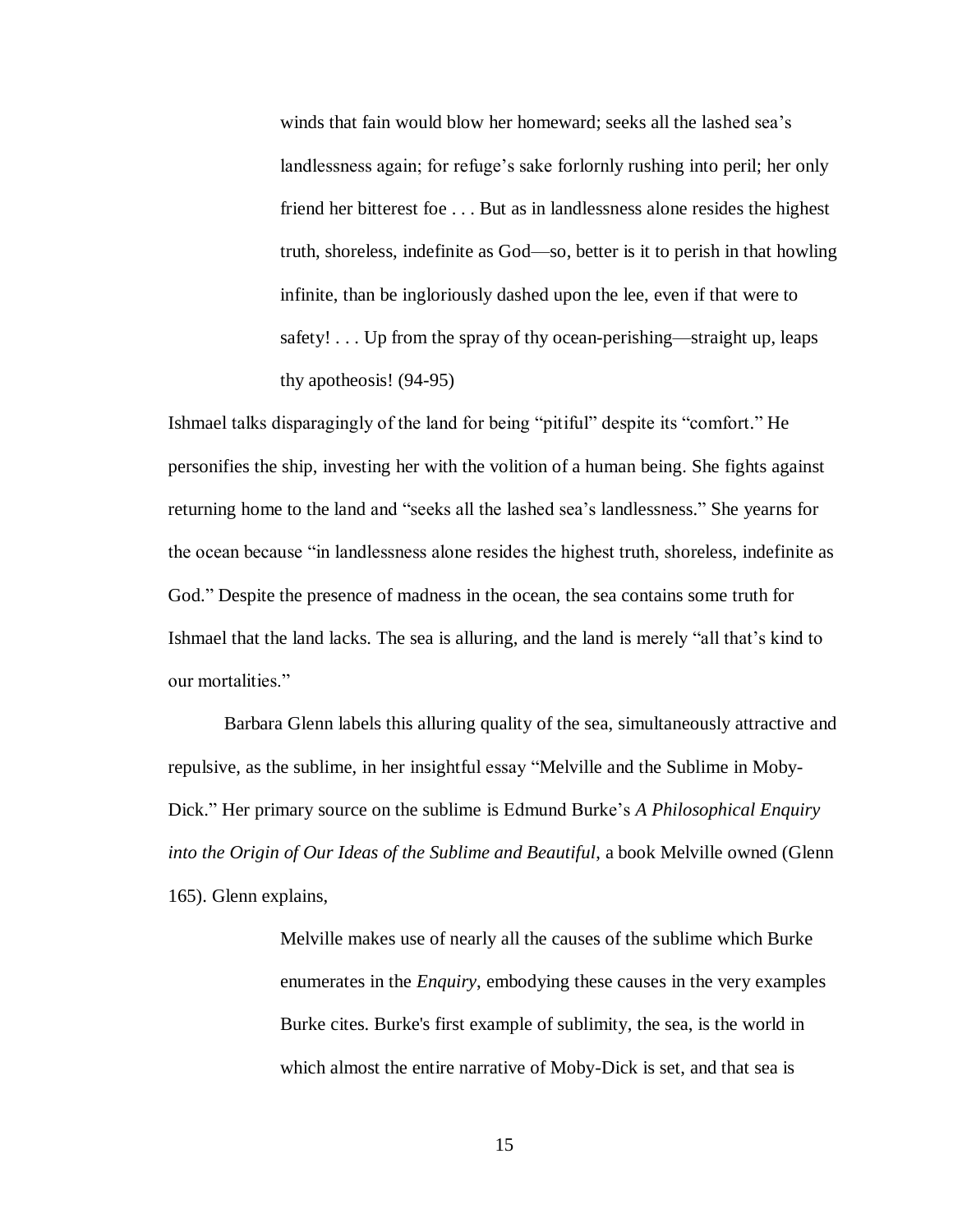sublime according to Burke's exact prescriptions: a rugged and broken surface; an apparent infinity in the succession of its waves; a vast extension, particularly in depth; and most of all, a vast disorder, terrible, irresistibly powerful and obscure. (167)

The ominous uncertainty that Ishmael constantly associates with the sea corresponds with Burke's definition of sublimity. Furthermore, Burke's comparison of the sublime and the beautiful echoes Ishmael's comparison of the land and the sea. According to Burke's assessment, the sea corresponds to the sublime, and the land corresponds to the beautiful:

> For sublime objects are vast in their dimensions, beautiful ones are comparatively small; beauty should be smooth, and polished; the great, rugged and negligent . . . beauty should not be obscure; the great ought to be dark and gloomy; beauty should be light and delicate; beauty should not be obscure; the great ought to be solid, and even massive. (Burke 550)

The land is "smooth" and "polished" in comparison with the "rugged and negligent" sea. The sea is "obscure," "dark," and "gloomy," while the land is "light and delicate." The land is beautiful because it is comfortable and contains "all that's kind to our mortalities." The sea, in contrast, is "shoreless, indefinite as God," just as the sublime is "vast in [its] dimensions." According to Ishmael's description of the sea and Burke's of the sublime, the sea is sublime.

Kant writes, conversely, that an object like "the vast ocean heaved up by storms" is not sublime, because it is perceivable by the senses: "nothing that can be an object of the sense is to be called sublime" (Kant 522). The sublime, by its definition, cannot be experienced by the senses. The sublime evokes the idea in a person that his senses are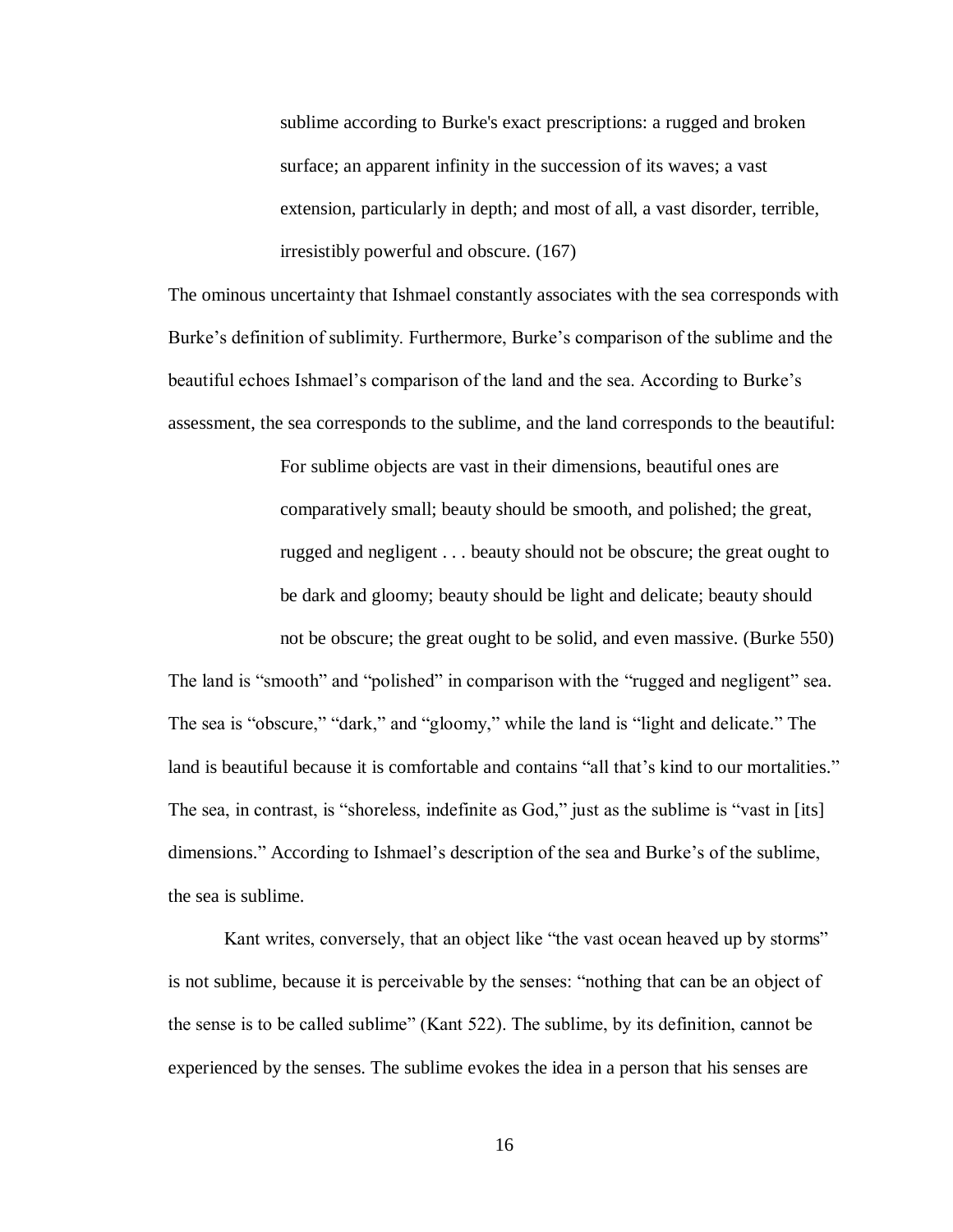insufficient for understanding: "[What happens is that] our imagination strives to progress toward infinity, while our reason demands absolute totality as a real idea, and so [the imagination,] our power of estimating the magnitude of things in the world of sense, is inadequate to that idea" (522). As he is contemplating the inferiority of his senses though, the person realizes his own "supersensible power" (522). Thus, the sublime is "the attunement that the intellect [gets] through a certain presentation that occupies reflective judgment" (521-523). The ability to acknowledge an inability to understand is a kind of knowledge, and so "sublime" describes those notions that bring that knowledge forward: "*Sublimity is what even to be able to think proves that the mind has a power surpassing any standard of sense*" (522).

The sublimity of the ocean and of the white whale, which encompasses the uncertainty, vastness, infinity, and obscurity inherent in nature, is a reminder to Ahab and Ishmael of the gap between humanity and nature. In other words, it is a reminder of nature's complete power over humanity and the inadequacy of our own imaginations to comprehend it. Conversely, the beauty of nature reassures humanity that their world is comprehensible and in tune with human beings: "In the presence of the sublime in nature the mind feels *agitated*, while in an aesthetic judgment about the beautiful in nature it is in *restful* contemplation" (526). The painting in the Spouter-Inn is a perfect example of the sublime; it forces Ishmael, who describes the painting as "enough to drive a nervous man distracted," to ask several other guests what they see in it. Ishmael is obviously annoyed by his inability to comprehend the painting, and his curiosity is a state of agitation. Kant compares such an agitation with a vibration that alternates between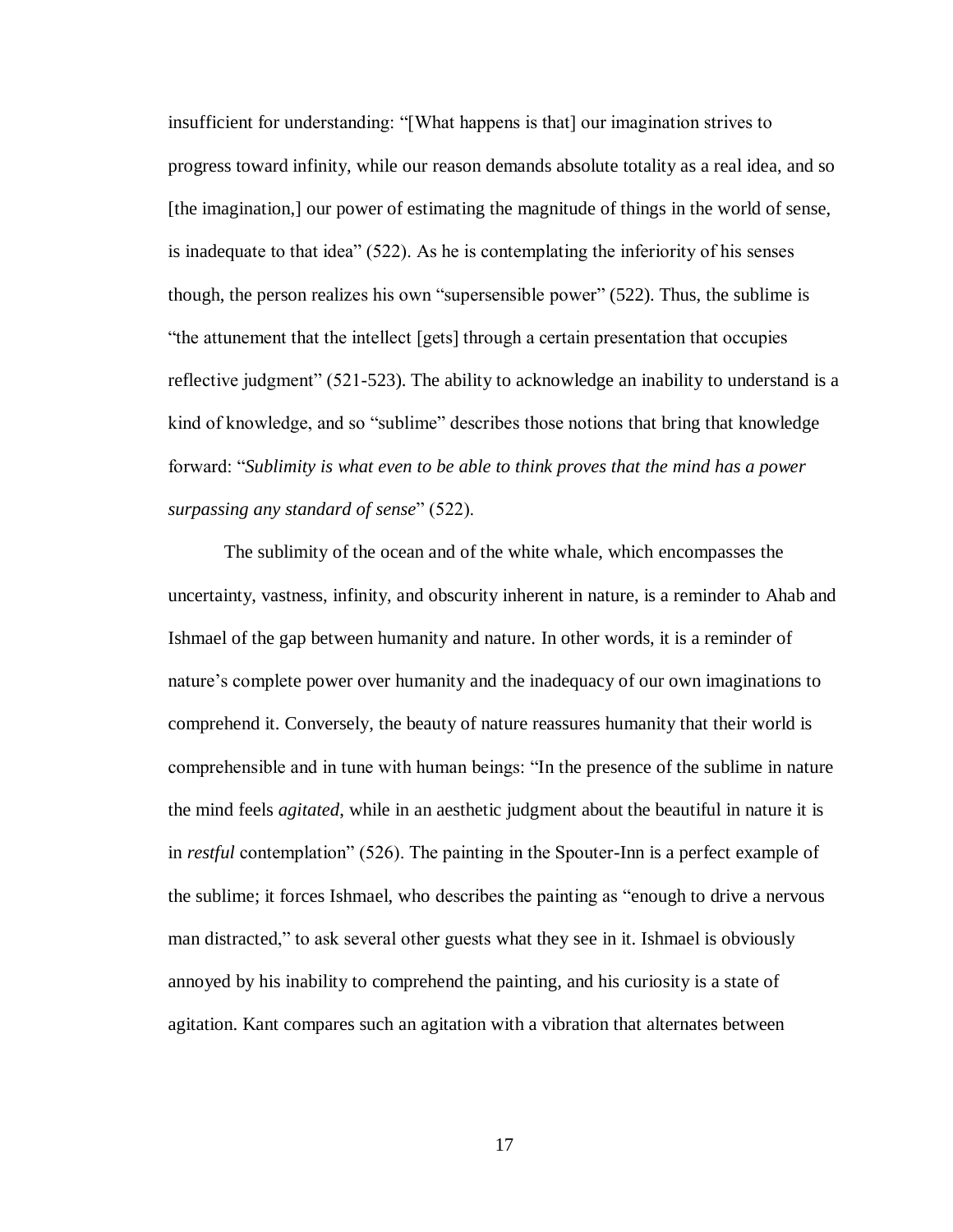"repulsion from, and attraction to" (Kant 526). Though Ishmael is bothered by the painting's incomprehensibility, it entices him.

#### Framed Sublimity

The sublime in *Moby Dick* is not reducible to the sublimity of the sea or of Moby Dick. *Moby Dick* contains a framed mystery that makes its depths especially difficult to plumb for all involved—Ishmael, Ahab, and the reader. Both Ahab and Ishmael are consumed by the mystery of whales and their environment, perhaps the former more than the latter, but Ishmael has an addition source of the sublime with which to contend: Ahab. Ishmael takes on Ahab's quest of understanding whales and the sea, but he does this, perhaps in part, as a means to getting at Ahab. As Ishmael's inconstant evaluation of Ahab's nightmares shows, Ahab's interior may be just as unfathomable as the sea. John Wenke closely examines Ahab, his unconscious and his motives in "Ahab and 'the Larger, Darker, Deeper Part.'" He says of Ishmael's analysis of Ahab, "No inquirer can appropriate the secret of another's being: nor can one transcend the chronological fact of one's own exile from a putatively primal, unifying self" (Wenke 704). Ahab is impenetrable, and in this way, his mind is the sublime.

Wenke distinguishes between the conscious and unconscious regions of the mind, where the unconscious region is the undecipherable one: "At the self's deepest layers, Ishmael discovers an insuperable ignorance of the unconscious self" (704). In Ishmael's metaphor, the "verdant land" corresponds to sanity, and the "appalling ocean" corresponds to insanity. This metaphor takes on new meaning in conversation with the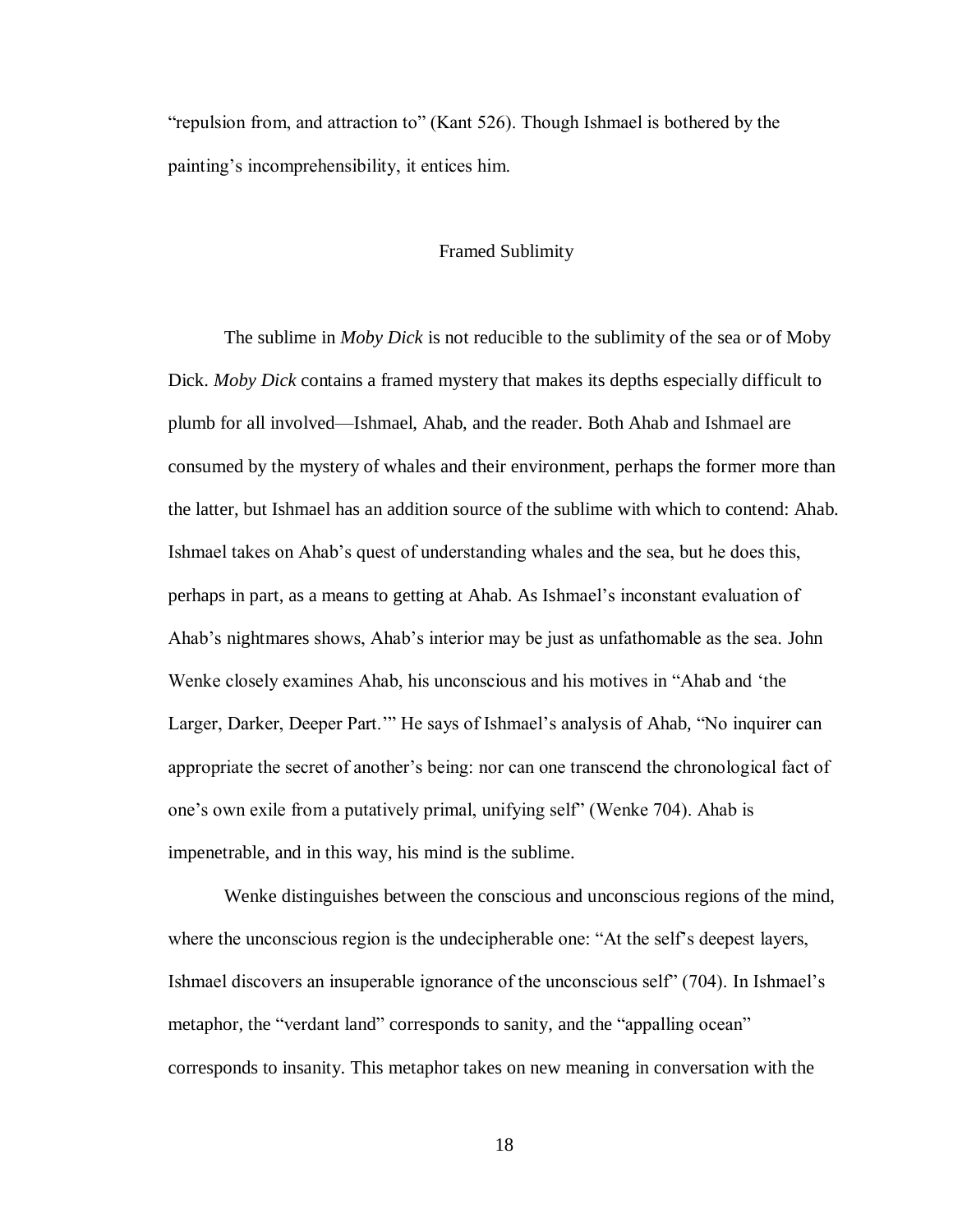sublime. Just as one cannot penetrate the mysteries of the sea, Ishmael cannot penetrate the mysteries of the unconscious. Ahab's unconscious meets Burke's simplest criteria: it is "dark and gloomy," "rugged and negligent," and "vast in [its] dimensions."

Furthermore, beyond its impenetrable, gloomy mysteries, Ahab's unconscious evokes in Ishmael the same feeling of inadequate imagination that the sea evokes in Ahab, which recalls Kant's qualification that the sublime exists not in the object itself but in its reminder of the inadequacy of the senses. Wenke says, "Though able to affect a 'firm, collected front,' Ahab still 'in his hidden self, raved on.' The nature of this 'hidden self' looms among Ishmael's most vexing hermeneutical problems, for as Ishmael realizes, what he fathoms must be little more than a frustrating prelude to what cannot *be* fathomed" (Wenke 703). Ahab serves as a reminder to Ishmael that there exist mysteries that the human mind is incapable of penetrating.

The sublime appears in several distinct guises: the whale, the sea, and Ahab's unconscious. Each object possesses an inscrutable quality, one that leaves its interpreter at a loss for understanding. Ahab is Ishmael's "hermeneutic" project, as Wenke puts it, just as the sea is Ahab's. The reader is left then with at least three sublime objects to decipher: the sea, the whale, and Ahab. Ishmael is charged with the same task, and his interpretive eye simultaneously helps and hinders the reader's understanding. We are distanced from the initial objects of interpretation, the sea and the whale, through Ahab's perception and then Ishmael's perception of Ahab's unconscious. This framed sublimity makes *Moby Dick* particularly difficult to pin down.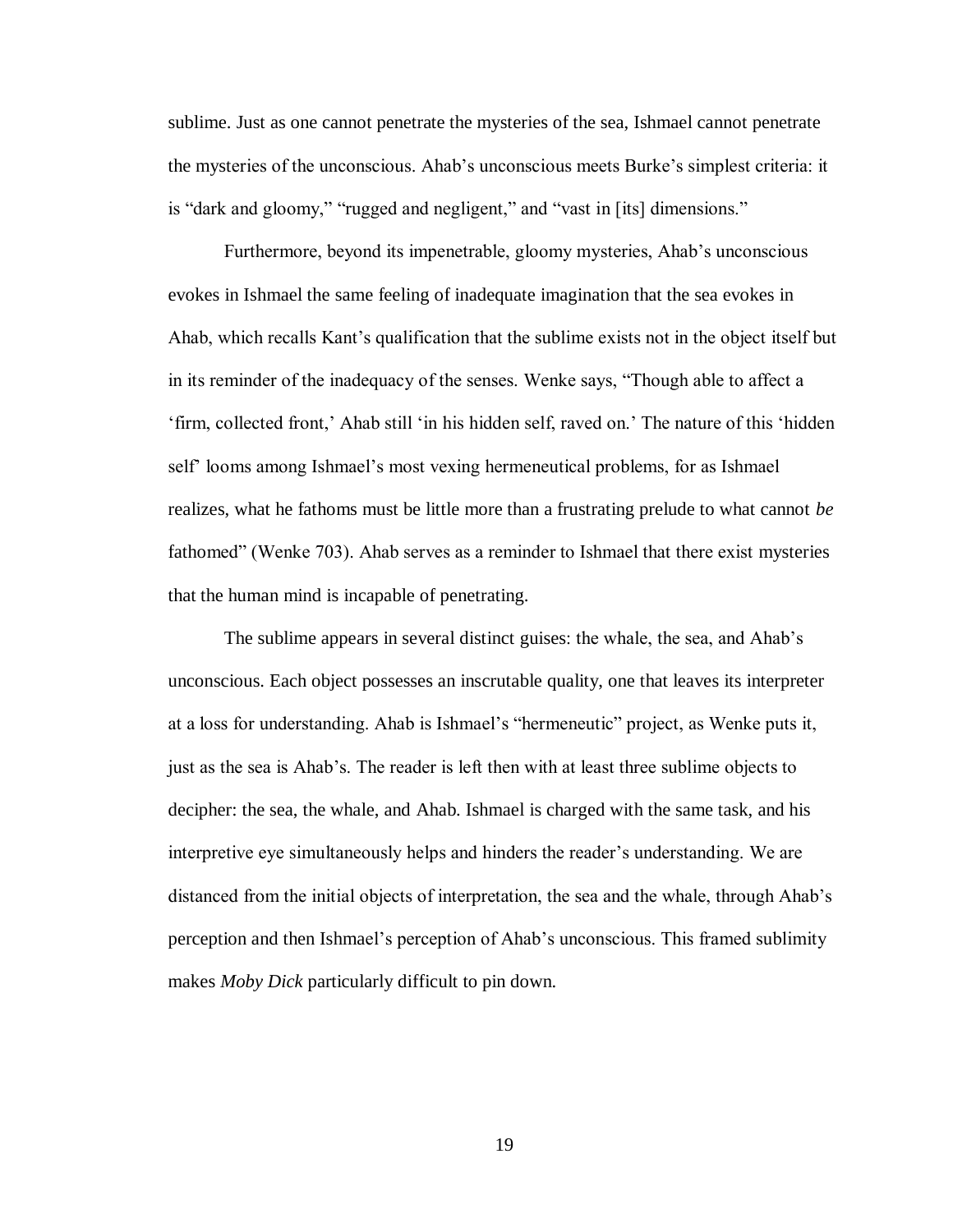#### Chapter 2

#### Is Ahab, Ahab?: A Loss of Agency

## A Natural Fatality

In Chapter 130 of *Moby Dick*, "The Hat," Ahab decides to take up the watch for Moby Dick by ascending the mast. Before he hoists himself up, "he look[s] round upon his crew, sweeping from one to the other; pausing his glance long upon Daggoo, Queequeg, Tashtego; but shunning Fedallah; and then settling his firm relying eye upon the chief mate, [and says],—'Take the rope, sir—I give it into thy hands, Starbuck'" (Melville 475). Ahab charges Starbuck with binding the rope so that he does not fall from his perch. Ishmael explains that the rope's "fastened end on deck is always given in strict charge to some one man who has the special watch of it. Because in such a wilderness of running rigging . . . it would be but a *natural fatality* [emphasis added] if, unprovided with a constant watchman, the hoisted sailor should by some carelessness of the crew be cast adrift and fall all swooping to the sea" (475). After Ahab looks to each crew member, considering each of them (save Fedallah), he chooses to put the rope and his life in the hands of Starbuck: the one crew member who has challenged him. As if the reader is not already suspicious, Ishmael draws our attention directly to this choice:

> [T]he only strange things about [Ahab's proceedings] seemed to be, that Starbuck, almost the one only man who had ever ventured to oppose him with anything in the slightest degree approaching to decision—one of those too, whose faithfulness on the look-out he had seemed to doubt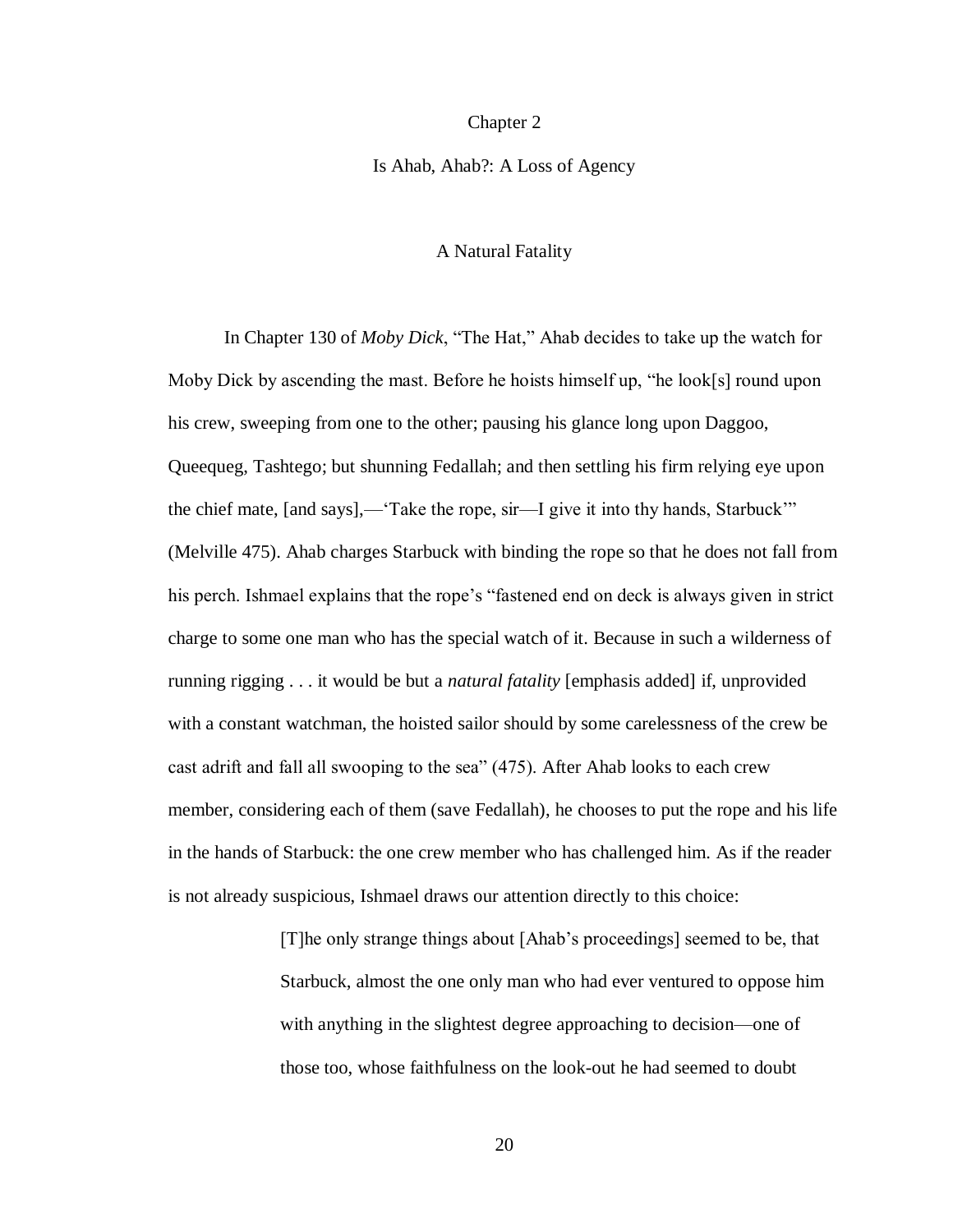somewhat; it was strange, that this was the very man he should select for his watchman; freely giving his whole life into such an otherwise distrusted person's hands. (475-476)

If Starbuck were to fasten the rope incorrectly, Ahab would surely die, and the act would likely not be perceived as mutinous; Ishmael makes a point to tell us that this kind of accident is not uncommon, calling it a "natural fatality." Ahab, who is always methodical and careful, gives Starbuck an ideal opportunity to drown him, but Ishmael does not give an explanation for this peculiar choice; he merely calls attention to it.

One interpretation of this strange gesture is that Ahab sees in Starbuck a potential end to his suffering. On the one hand, he knows that Starbuck is not quite capable of committing mutiny. In Chapter 36, "The Quarter-Deck," Ahab invites Starbuck to speak out against him:

> Stand up amid the general hurricane, thy one tost sapling cannot, Starbuck! And what is it? Reckon it. 'Tis but to help strike a fin; no wondrous feat for Starbuck. What is it more? From this one poor hunt, then, the best lance out of all Nantucket, surely he will not hang back, when every foremasthand has clutched a whetstone? Ah! constrainings seize thee; I see! the billow lifts thee! Speak, but speak!—Aye, aye! thy silence, then, *that* voices thee. (*Aside*) Something shot from my dilated nostrils, he has inhaled it in his lungs. Starbuck now is mine; cannot oppose me now, without rebellion. (146)

Starbuck says nothing, and Ahab knows from this that Starbuck is incapable of opposing him. On the other hand, although he knows that Starbuck is too weak to commit mutiny,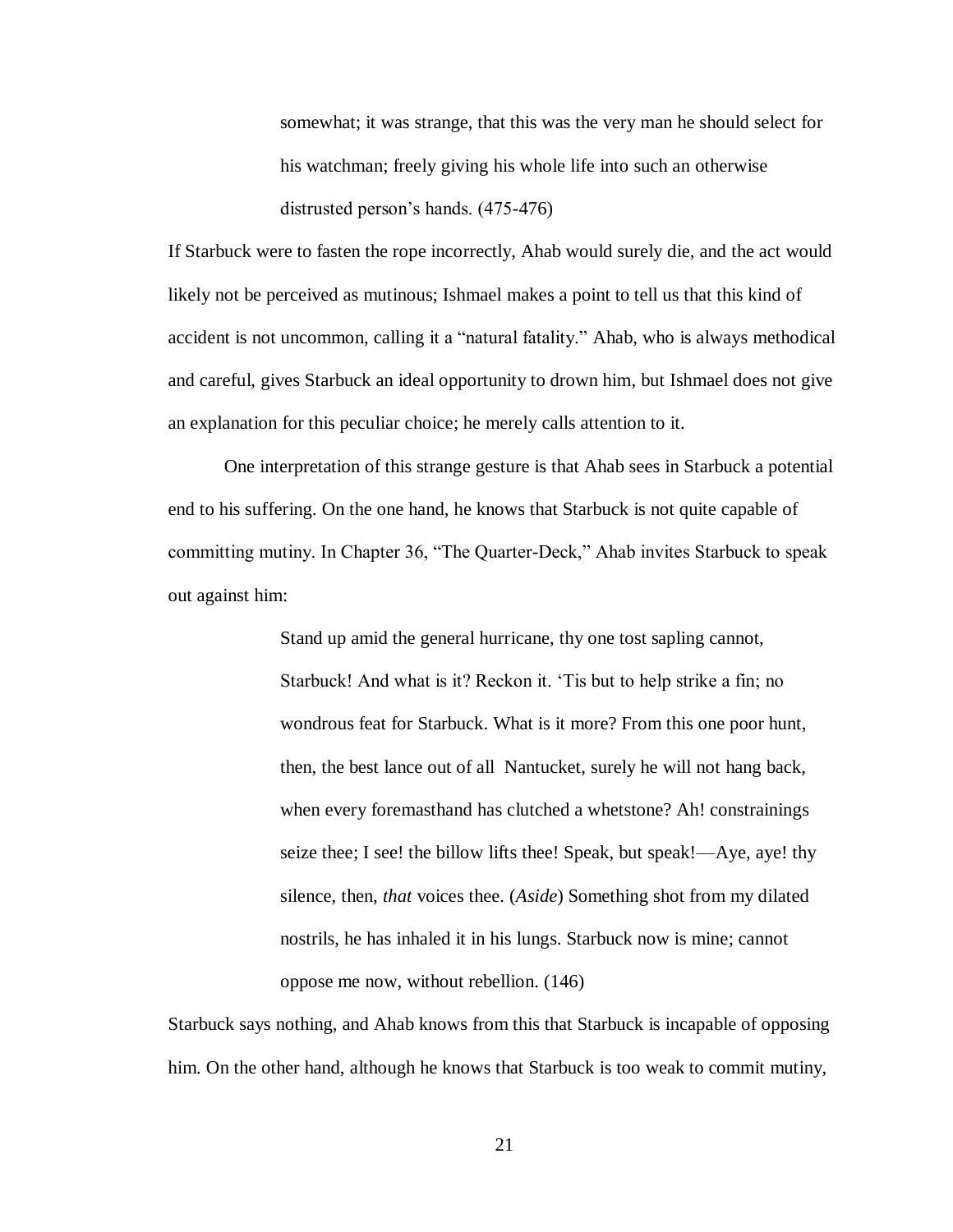he hopes that if put in charge of the rigging, Starbuck will be able to act on his mutinous impulses. This peculiar decision suggests that Ahab is not driven by a vengeful impulse alone; there exist two dueling interests that inhabit Ahab, one rational, the other irrational.

In his comprehensive yet concise book *Obsession*, Lennard J. Davis traces obsession from its historical origins to its current cultural relevance. He tells us that obsession is usually characterized by a contest between two "selves," where "a compulsive self struggles with an observing self" (Davis 31). He explains that the Latin words *obsessio* and *possessio* describe two ways of taking over a city during war: "*Possideo*, *-ere* and *obsideo*, *-ere* are two phases in the assault. If you've obsessed a city, you've surrounded it, but the citadel remains intact; while if you possess the city, the walls have been breached and you've conquered the citadel and its citizens" (31). The words "possession" and "obsession" became popular during the third and fourth centuries to describe two different kinds of demonic infiltration: in the former, victims are oblivious to the devil's presence inside them, while in the latter, victims are aware of the devil's presence and can defend themselves, because the devil has yet to claim their souls (31). The religious origins of these words reveal a real symptom of pathological obsession. Davis continues, "[O]bsession means that the person is aware of the symptoms and possible cause of his or her behavior. This ability to know that certain behaviors are not controllable, but somehow are also not coming from within one's own desire or will, characterizes the disease of obsession" (31-32). This capacity to recognize the irrationality of one's behavior while simultaneously being unable to control it, as Ishmael's description from "The Spirit-Spout" indicates, characterizes Ahab's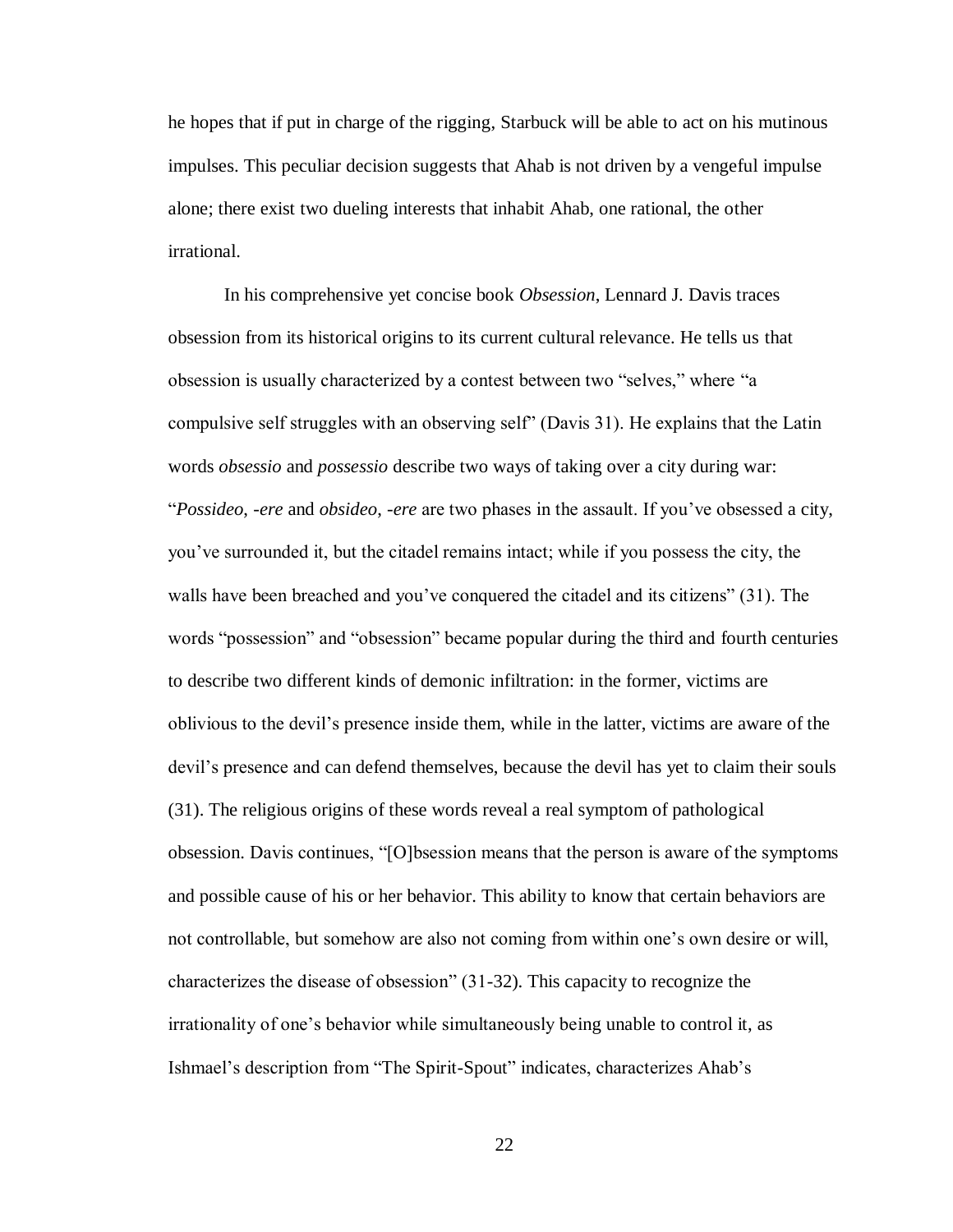monomania. Ahab has lost control of his actions, not to the external influence that has taken his leg, but to an internal one that he struggles to identify.

#### All the Horrors of the Half Known Life: The Origin of Ahab's Madness

Like Ahab, Pip is confronted by two daunting, potentially sublime objects: the vast and terrible ocean, which I have discussed in Chapter 1, and himself. Ishmael mentions the second so subtly and so briefly in comparison with his extensive description of the sea that it is easy to overlook: "Now, in calm weather, to swim in the open ocean is as easy to the practised swimmer as to ride in a spring-carriage ashore. But the awful lonesomeness is intolerable. The intense *concentration of self* [emphasis added] in the middle of such a heartless immensity, my God! who can tell it?" (371). Ishmael proposes that Pip encounters something in himself that is just as responsible as his encounter with the ocean for his madness. As I have suggested, this "intense concentration of self" is an appearance of the unconscious in Pip's trauma, and it participates in Ahab's trauma as well. In both cases, the internal terrors these characters encounter resemble the unconscious: an unknowable portion of the mind whose influence is uncertain.

Though Ahab is not lost at sea for an extended period of time like Pip, their initial traumas are similar. Both characters come close to death after an encounter with a sublime object, which forces them to acknowledge the frailty of their lives. Pip believes that Stubb will keep his word that he would not be saved a second time, and the hour he spends floating between ships proves enough time to contemplate his own death and drive him mad. Ahab undergoes a comparable period of contemplation during which he is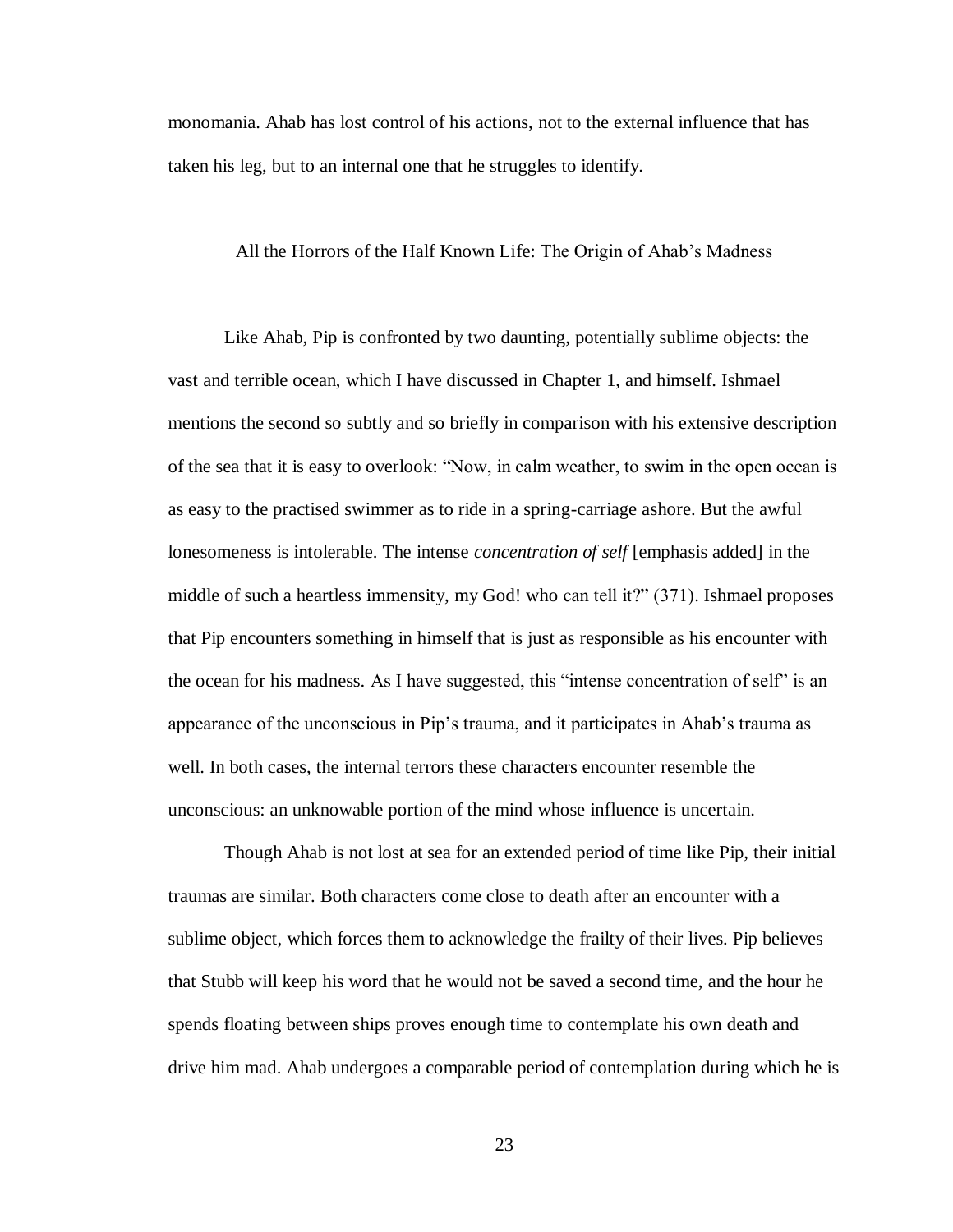not sure if he will live or die, and he does not go mad the instant his leg is torn from his body; he only does so at the end of a period of uncertainty. As Ishmael explains,

> It is not probable that this monomania took its instant rise at the precise time of his bodily dismemberment. Then, in darting at the monster, knife in hand, he had but given loose to a sudden, passionate, corporal animosity; and when he received the stroke that tore him, he probably felt the agonizing bodily laceration, but nothing more. (165)

Madness only emerges as Ahab lies in his cabin, suffering his whale-given wound: "Ahab and anguish lay stretched together in one hammock . . . then it was, that his body and gashed soul bled into one another; and so interfusing, made him mad" (165). Ahab is incoherent and violent, and his shipmates are forced to bind him in a "strait-jacket" (165). That Ahab does not go mad as soon as Moby Dick takes his leg indicates that Ahab goes insane only after reflecting upon his injury; the act itself was not enough to incite vengeful madness. This pause before madness suggests that some mental process, deliberation, or choice, must take place first before madness can establish itself in a mind.

Ahab's transformation into a madman, like Pip's, is reminiscent of Ishmael's analogy in which one wanders from his "insular Tahiti, full of peace and joy" to encounter in himself "all the horrors of the half known life." Ishmael suggests that the opaque and deadly ocean resembles an inner horror that one is better off avoiding. Although a split between a rational and irrational mind is observable in the mad Pip and Ahab, in Ishmael's analogy of madness, involving the "verdant land" and "appalling ocean" of the mind, Ishmael suggests that this split exists in all people, and one's decision whether to wander from one's "insular Tahiti" ultimately determines whether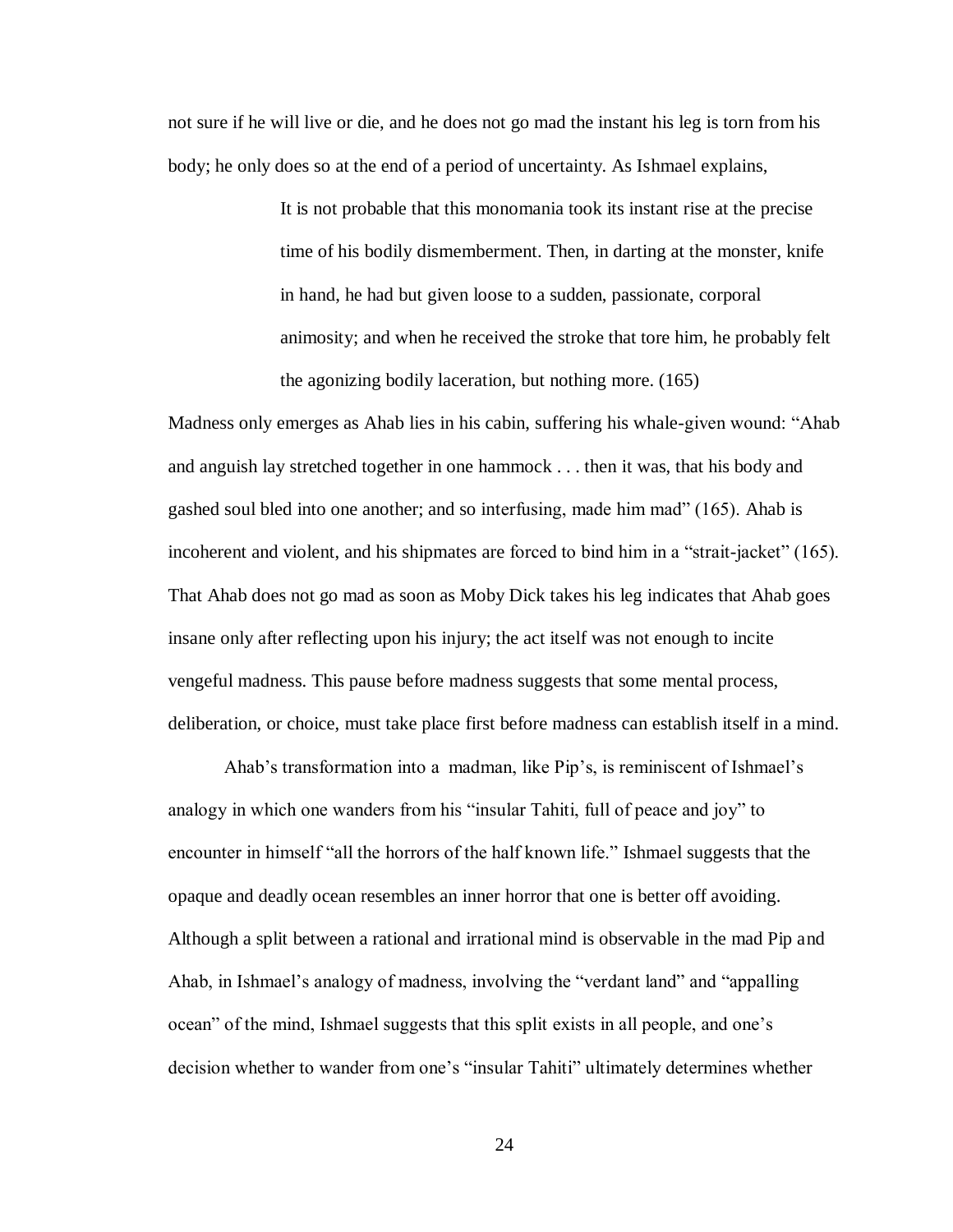one is sane or insane. When one ventures from one's internal island, a knowable and safe place, as Ahab and Pip do following their traumas, "his torn body and gashed soul [bleed] into one another; and so interfusing, [make] him mad." If the bleeding together of body and soul, or of rational and irrational minds, leads to madness, then Ishmael is kind to advise his reader to stay on his island.

The ocean of Ishmael's analogy is physically represented in Pip's trauma, and so the relationship between his trauma and the analogy is recognizable; the differing landscapes in which Pip finds himself directly correlate to those landscapes in Ishmael's analogy (when Pip is on board the *Pequod*, he is sane, but as soon as he ventures out into the ocean, he becomes insane). Though Ahab's trauma does not correlate so exactly, the oceanic conditions mirror Ahab's mental state as he is locked in his cabin, and thus also visually depict the analogy: "In a strait-jacket, he swung to the mad rockings of the gales. And, when running into more sufferable latitudes, the ship, with mild stun'sails spread, floated across the tranquil tropics, and, to all appearances, the old man's delirium seemed left behind him with the Cape Horn swells" (165). As Ahab descends into madness, the ship rocks violently in the "howling Patagonian Cape." As he goes mad, "the mad rockings of the gales" swing him back and forth in his hammock and strait-jacket. Finally, when the ship encounters calm waters, Ahab seemingly regains his sanity. By all appearances, he returns to his former self.

Ishmael explains that this is not the case: "[H]e came forth from his dark den into the blessed light and air; even then, when he bore that firm, collected front . . . and issued his calm orders once again; and his mates thanked God the direful madness was gone; even then Ahab, in his hidden self, raved on" (165). Though Ahab seems once again sane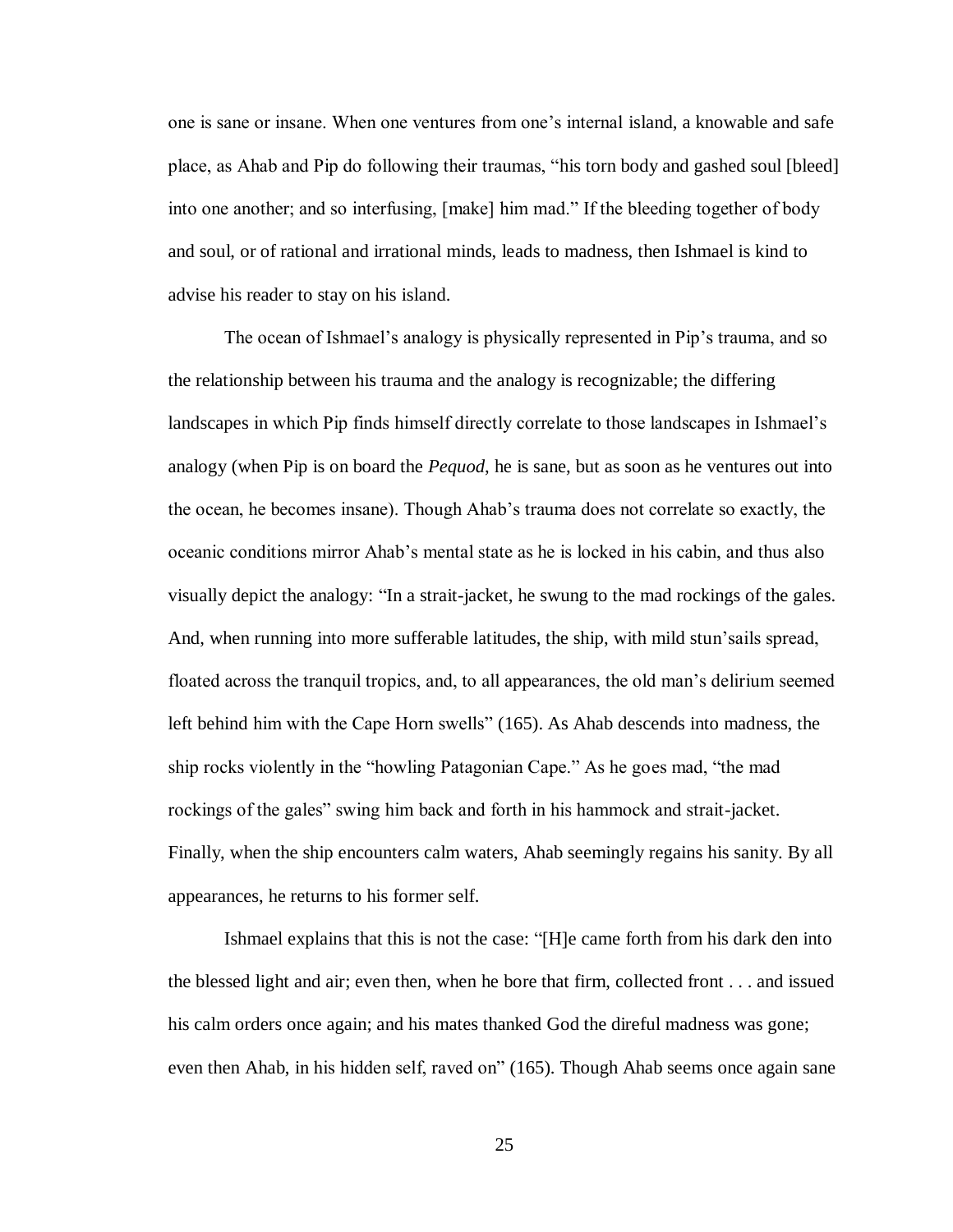to his crew, his composure only masks his lingering insanity: "Human madness is oftentimes a cunning and most feline thing. When you think it fled, it may have but become transfigured into some still subtler form" (165). With Ahab's return to pseudonormalcy, the realization of his irrational, unconscious self is complete. Ishmael describes this simultaneous existence of intellect and madness, the former now a tool of the latter: "But, as in this narrow-flowing monomania, not one jot of Ahab's broad madness had been left behind; so in that broad madness, not one jot of his great natural intellect had perished. That before living agent, now became the living instrument" (165). Ahab is the same "compulsive self struggl[ing] with an observing self" that Davis describes, because although his acumen is intact, Ahab has the capacity to recognize, but not end, his obsession. In religious terms of the  $15<sup>th</sup>$  and  $16<sup>th</sup>$  centuries, Ahab is aware of his own demon. It becomes clearer then why Ahab, capable of being both rational and irrational simultaneously, would put Starbuck, his only challenger, in charge of his life. He hopes Starbuck can do what he cannot: put an end to his obsession.

#### Nameless, Inscrutable, Unearthly

In "The Symphony," two chapters after Ahab puts his life in the hands of Starbuck, Ahab confides in Starbuck and explicitly states that he fears he does not govern his own actions:

> What is it, what nameless, inscrutable, unearthly thing is it; what cozening, hidden lord and master, and cruel, remorseless emperor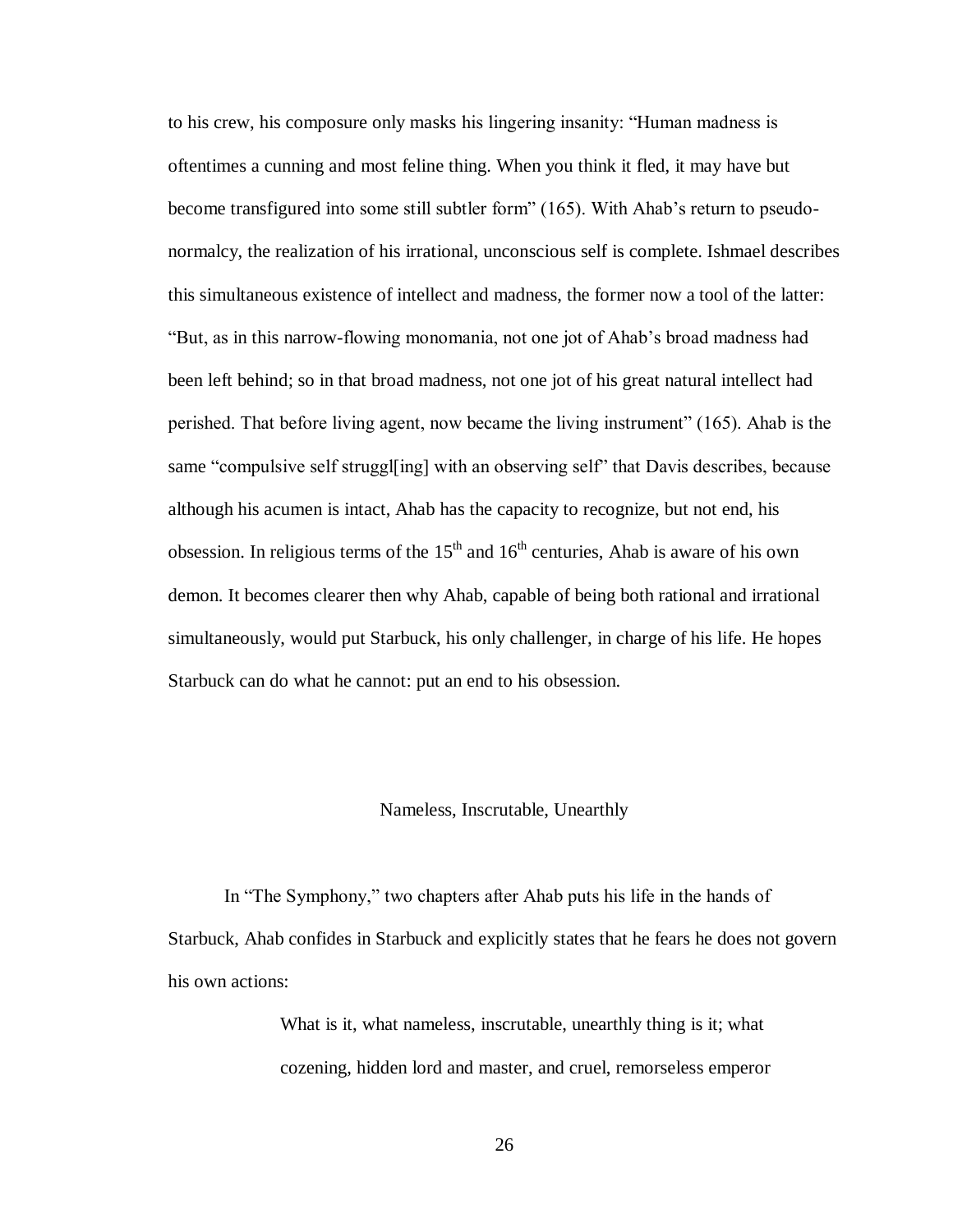commands me; that against all natural lovings and longing, I so keep pushing, and crowding, and jamming myself on all the time; recklessly making me ready to do what in my own proper, natural heart, I durst not so much as dare? Is Ahab, Ahab? Is it I, God, or who, that lifts this arm? But if the great sun move not of himself; but is as an errand-boy in heaven; nor one single star can revolve, but by some invisible power; how then can this one small heart beat; this one small brain think thoughts; unless God does that beating, does that thinking, does that living, and not I? By heaven, man, we are turned round and round in this world, like yonder windlass, and Fate is the handspike. And all that time, lo! that smiling sky, and this unsounded sea! Look! see yon Albicore! who put it into him to chase and fang that flying-fish? Where do murderers go, man? Who's to doom, when the judge himself is dragged to the bar? But it is a mild, mild wind, and a mild looking sky; and the air smells now, as if it blew from a far-away meadow; they have been making hay somewhere under the slopes of the Andes, Starbuck, and the mowers are sleeping among the new-mown hay. Sleeping? Aye, toil we how we may, we all sleep at last on the field. Sleep? Aye, and rust amid greenness; as last year's scythes flung down, and left in the half-cut swathes—Starbuck? (481)

In this rare moment of lucidity, Ahab admits to feeling as though his actions are not his own. He distinguishes between the "lovings and longings" of his "natural heart" and those things a "hidden lord and master, and cruel remorseless emperor" orders him to do.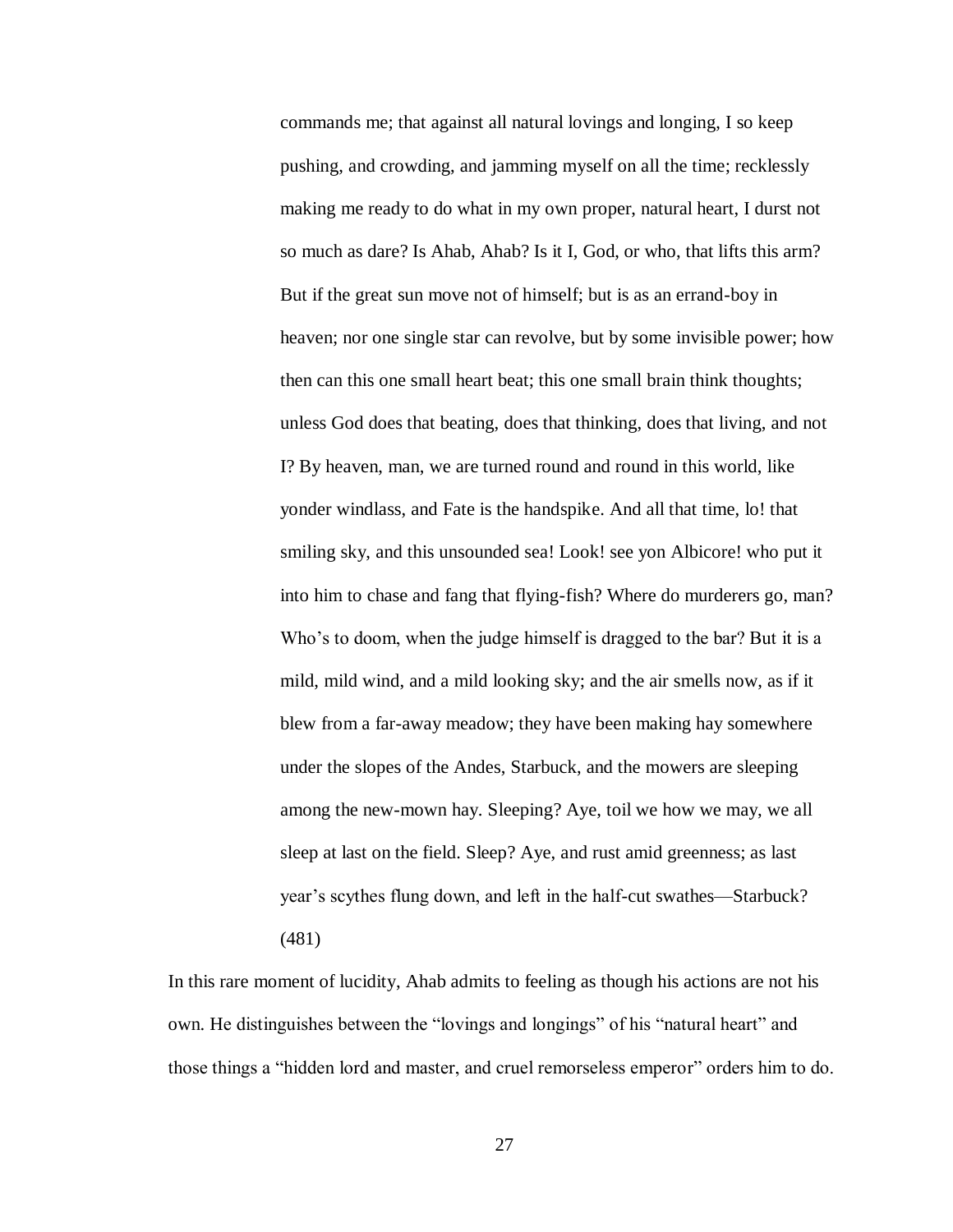The query "Is Ahab, Ahab?" makes explicit his loss of agency. He finds the origin of his actions not in himself but in some "nameless, inscrutable, unearthly thing," words which exactly describe the mysterious sublime of the internal and external influences Pip encounters at sea.

Aside from this explicit reference to an ulterior controlling principal, there exist numerous more subtle hints at the presence of Ahab's unconscious. For instance, when Ishmael compares Ahab's living leg and dead leg, he distinguishes between a knowable and rational part of the mind, the conscious, and an unknowable and irrational part of the mind, the unconscious. In Chapter 51, "The Spirit-Spout," the ship pursues a jet of water that appears at the boat's bow, which the crew presumes came from Moby Dick:

> The strange, upheaving, lifting tendency of the taffrail breeze filling the hollows of so many sails, made the buoyant, hovering deck to feel like air beneath the feet; while still she rushed along, *as if two antagonistic influences were struggling in her* [emphasis added]—one to mount directly to heaven, the other to drive yawingly to some horizontal goal. And had you watched Ahab's face that night, you would have thought that within him two different things were warring. While his one live leg made lively echoes along the deck, every stroke of his dead limb sounded like a coffin-tap. On life and death this man walked. (209)

Ishmael establishes a dichotomy here, where Ahab's living leg and his whale-bone leg represent two forces, both internal, wrenching him in opposite directions, just as his ship is thrown both horizontally and skyward by the sea. He sees this internal conflict between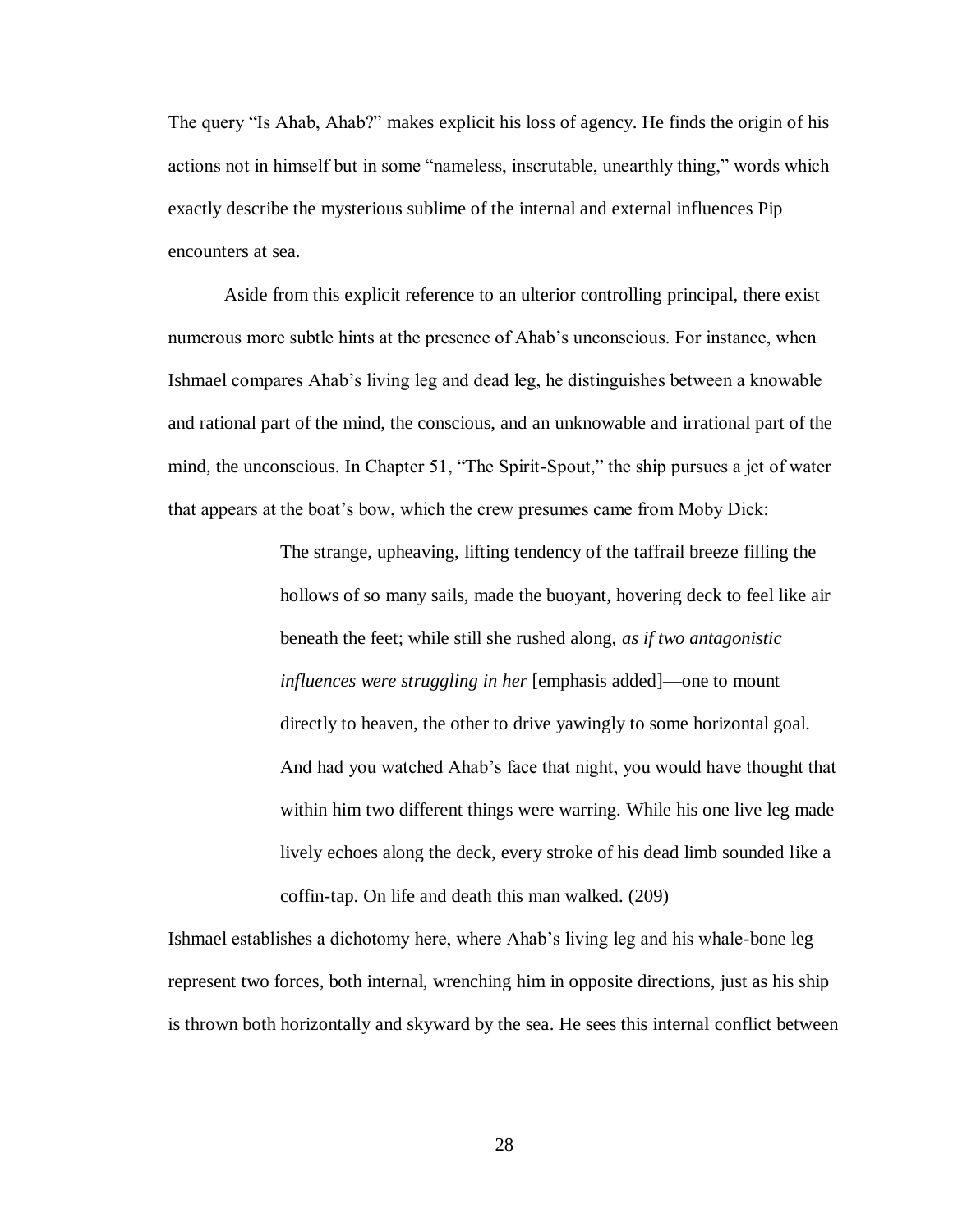selves in the alternating thumps of the living and dead leg: one leg makes "lively echoes," and the other "dead limb" makes a sound reminiscent of a "coffin-tap."

Ahab's peg-leg is the physical manifestation of his trauma, and it marks an exchange that takes place between Ahab and an external influence. Presumably, Moby Dick consumed Ahab's leg, thus making Ahab a part of him. Ahab, in turn, replaced his absent leg with a peg-leg made from the jawbone of a whale. Ahab has thus wandered from his island in two senses: a physical one, where the external is now a part of him, and a psychological one, where the ominous ocean of Ishmael's analogy has flooded Ahab's rational island: "Ahab and anguish lay stretched together in one hammock . . . then it was, that his body and gashed soul bled into one another; and so interfusing, made him mad."

Though Ahab's unconscious becomes more pronounced after his trauma, Ahab is adept at concealing its influence. He is an accomplished actor. Ishmael is constantly reminding us of the "infinity of firmest fortitude, a determinate, unsurrenderable willfulness" of Ahab's stare. However, Ahab's dreams are another manifestation of his unconscious, showing that Ahab is not the master of his own self and that, while he is fully aware of his monomania, he cannot control it. Ishmael explains that the collected Ahab his crew sees during the day, the one who retires to his cabin each night, is not the Ahab who emerges in the middle of the night, tormented by nightmares:

> [W]hen this hell in himself yawned beneath him, a wild cry would be heard through the ship; and with glaring eyes Ahab would burst from his state room, as though escaping from a bed that was on fire . . . at such times, crazy Ahab, the scheming, unappeasedly steadfast hunter of the white whale; this Ahab that had gone to his hammock, was not the agent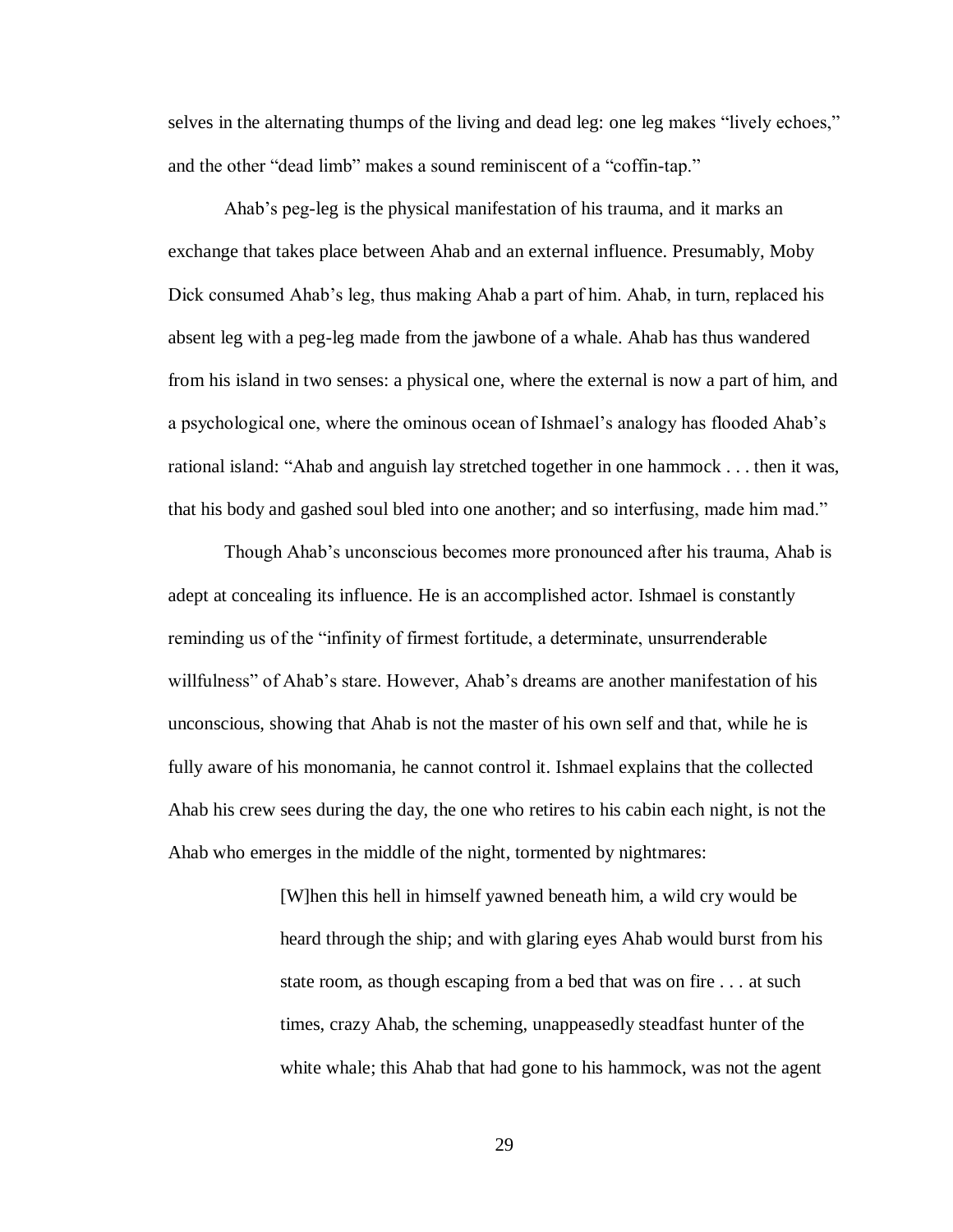that so caused him to burst from it in horror again. The latter was the eternal, living principle or soul in him; and in sleep, being for the time dissociated from the characterizing mind, which at other times employed it for its outer vehicle or agent, it spontaneously sought escape from the scorching contiguity of the frantic thing, of which, for the time, it was no longer an integral. But as the mind does not exist unless leagued with the soul, therefore it must have been that, in Ahab's case, yielding up all his thoughts and fancies to his one supreme purpose; that purpose, by its own sheer inveteracy of will, forced itself against gods and devils into a kind of self-assumed, independent being of its own. (180-181)

The Ahab that emerges at night is the marionettist, the demon that simultaneously depends upon and manipulates Ahab's "characterizing mind" for its own ends. The external Ahab, which corresponds to the conscious, is a mere "vehicle" for the "selfassumed, independent" force that works the controls from within. Sleep, Ishmael says, is the sole opportunity for the second self to appear, because during sleep, Ahab's intellectual defenses are down; his "exhausting and intolerable vivid dreams of the night" take up again "his own intense thoughts through the day" and "carr[y] them on amid clashing of phrensies, and [whirl] them round and round in his blazing brain, till the very throbbing of his life-spot [becomes] insufferable anguish" (180). At night, the rational mask that appears after Ahab's several months of lunacy is torn away to reveal the pervading madness underneath. Ishmael's interpretation of Ahab's night terrors is in accordance with Freudian theory, which contends that unconscious desires emerge in dreams. Ahab's unconscious will asserts itself during sleep, and Ahab loses the façade of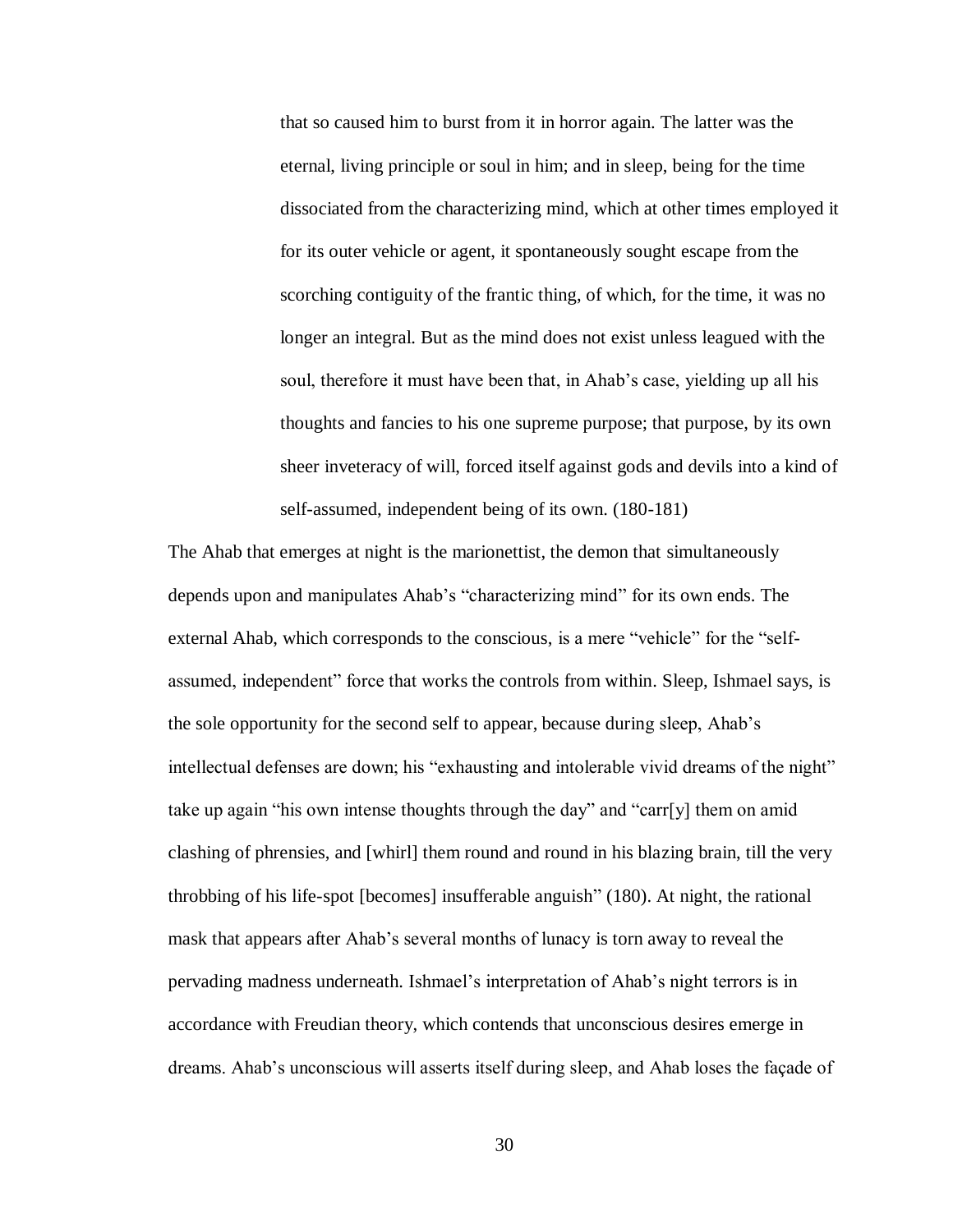control that he maintains during waking life. The unconscious then becomes not only the force driving Ahab to pursue the white whale, but one that robs Ahab's "characterizing mind" of sovereignty.

Apart from these instances, the *Pequod*'s crew and the reader most often see a critically thinking, calmer Ahab: the rational disguise. This is what I mean by calling Ahab an actor: he maintains the mental alacrity to pursue his insane ambition by sane means. He is familiar enough with social conventions, human nature, and the whaling industry to manipulate his surroundings to suit the needs of the invading influence within: "Ahab plainly saw that he must still in a good degree continue true to the natural, nominal purpose of the *Pequod*'s voyage; observe all customary usages; and not only that, but force himself to evince all his well known passionate interest in the general pursuit of his profession" (191-192). He is aware of the inconstancy of his crew, and of Starbuck's growing frustration, and knows that if he is not able to successfully distract his men and dissuade Starbuck, his quest will fail. In doing so, he acknowledges also the insanity of his own quest, but he still cannot stop himself. All the while, the intellectual part of Ahab suffers the horror of losing its agency; it is a mere tool. In this way, Ahab exemplifies the description Davis provides of the typical obsessive, where the obsessed person acts according to unknown desires and experiences a paralysis of will.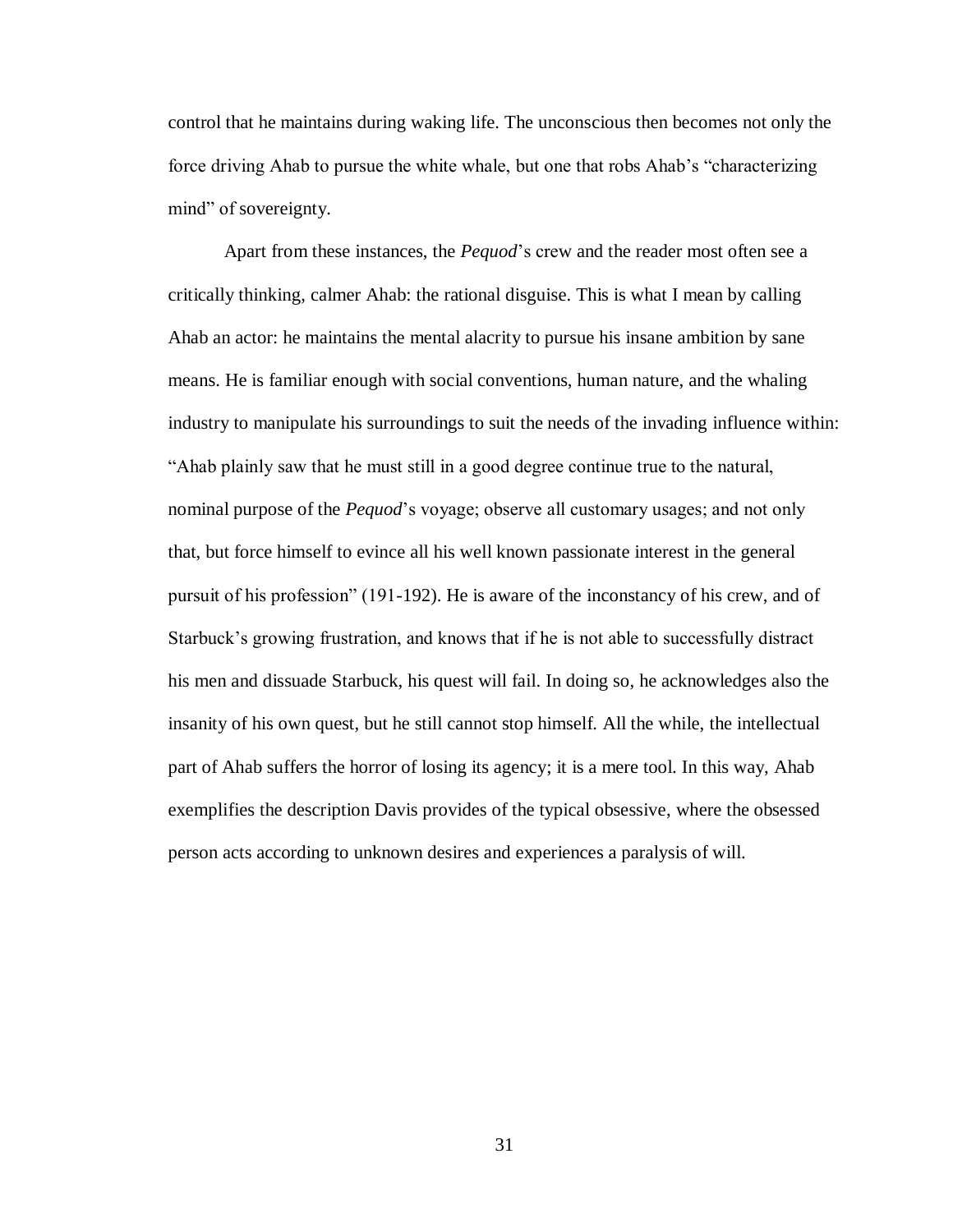#### Chapter 3

The Function of the Other in Ahab's Obsession

The Whiteness of the *Objet Petit A*

Ahab first speaks about the whale in Chapter 36, "The Quarter Deck," after Starbuck speaks out for the first time against Ahab: "'Vengeance on a dumb brute!' cried Starbuck, 'that simply smote thee from blindest instinct! Madness! To be enraged with a dumb thing, Captain Ahab, seems blasphemous'" (145). Starbuck asserts that seeking revenge on a whale is foolish, because the "dumb brute" acted only out of "blind instinct." His wording suggests that Ahab thinks otherwise, that the whale decided to harm Ahab out of malice rather than instinct. Ahab's response to Starbuck corroborates this interpretation:

> 'Hark ye yet again,—the little lower layer. All visible objects, man, are but as pasteboard masks. But in each event—in the living act, the undoubted deed—there, some unknown but still reasoning thing puts forth the mouldings of its features from behind the unreasoning mask. If man will strike, strike through the mask! How can the prisoner reach outside except by thrusting through the wall? To me, the white whale is that wall, shoved near to me. Sometimes I think there's naught beyond. But 'tis enough. He tasks me; he heaps me; I see in him outrageous strength, with an inscrutable malice sinewing it. That inscrutable thing is chiefly what I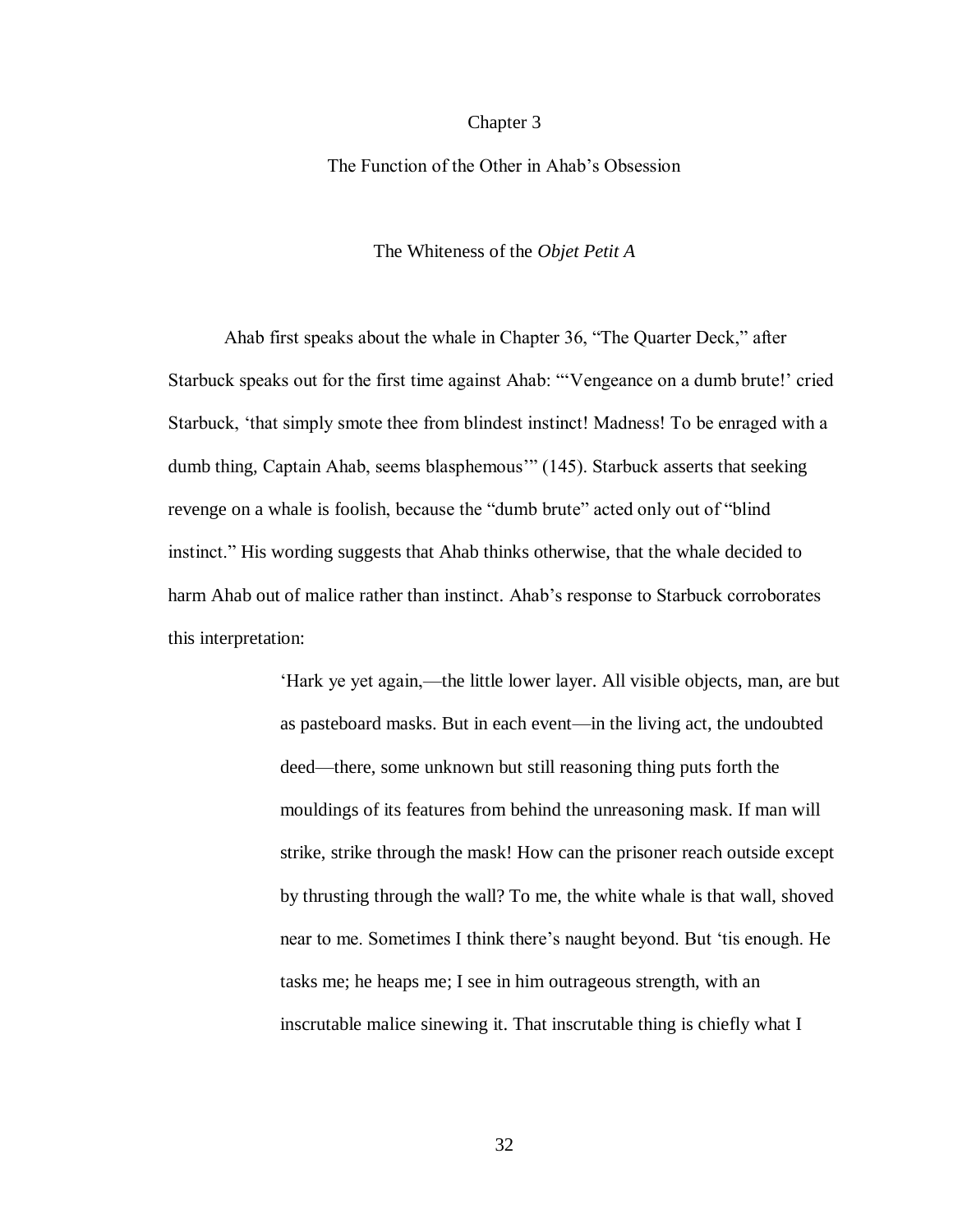hate; and be the white whale agent, or be the white whale principal, I wreak that hate upon him. (145)

Ahab explains that while the whale may seem insignificant, a "pasteboard mask," there is necessarily a presence behind the mask, an "inscrutable malice" that gives the whale strength. Ahab recommends one "strike through the mask," as a prisoner would break through the wall of his prison to escape. He does not believe the whale acts of its own will, whether by instinct or malicious intent: he believes that the whale is an instrument for an unseen, powerful force. If Ahab kills the whale, he trusts that he will injure that force. Ahab admits here that he knows the whale might not ultimately responsible for his injury.

For Ahab, the whale takes on greater significance than a "dumb brute . . . that simply smote him from blindest instinct" should. Ishmael explains,

> Small reason was there to doubt, then, that ever since that almost fatal encounter, Ahab had cherished a wild vindictiveness against the whale, all the more fell for that in his frantic morbidness he at last came to identify with him, *not only all his bodily woes, but all his intellectual and spiritual exasperations* [emphasis added]. The White Whale swam before him as the monomaniac incarnation of *all those malicious agencies* which some deep men feel eating in them, till they are left living on with half a heart and half a lung . . . All that most maddens and torments; all that stirs up the lees of things; all truth with malice in it; all that cracks the sinews and cakes the brain; all the subtle demonisms of life and thought; all evil, to crazy Ahab, were visibly personified, and made practically assailable in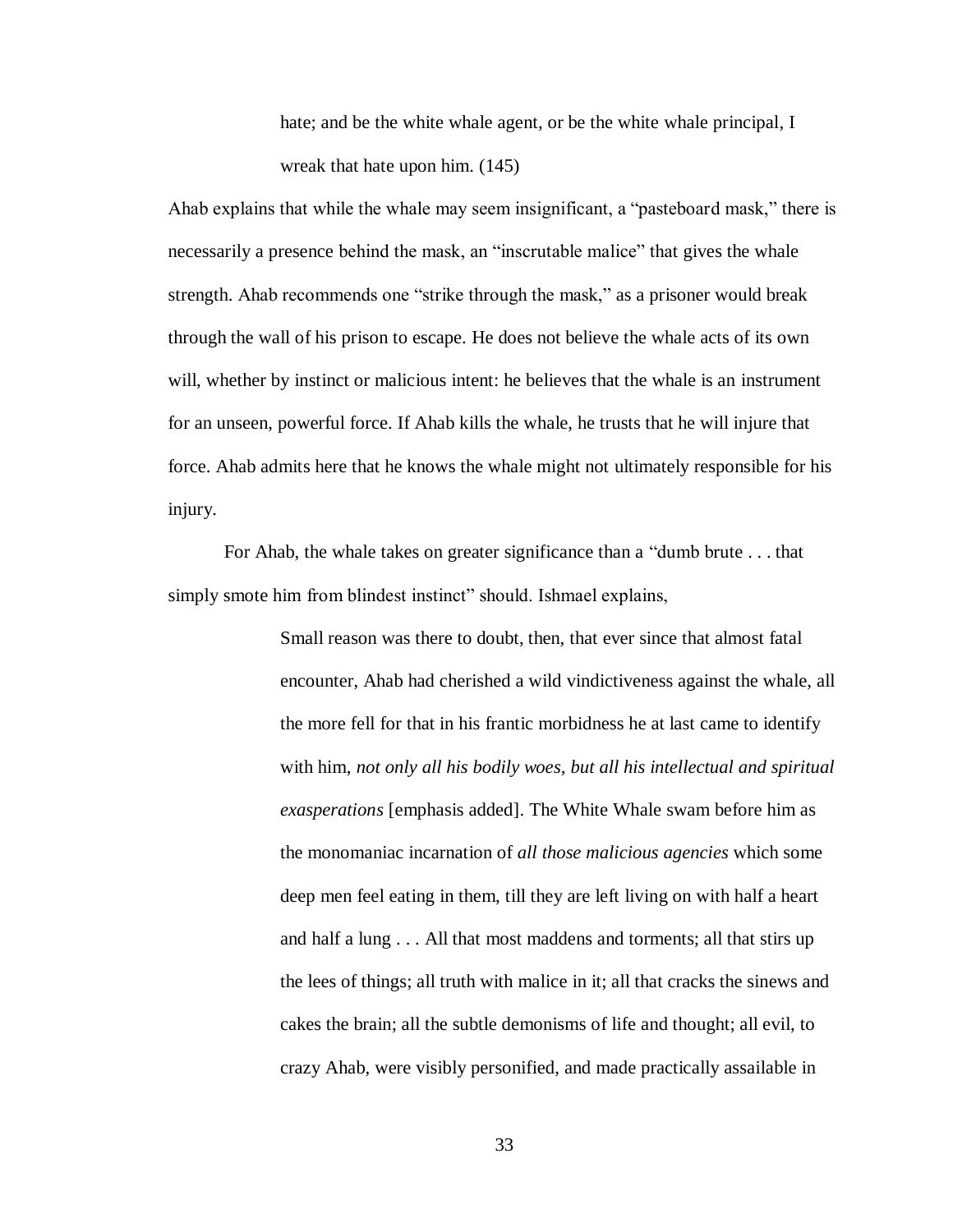Moby Dick. He piled upon the whale's white hump the sum of *all the general rage and hate felt by his whole race from Adam down* [emphasis added]; and then, as if his chest has been a mortar, he burst his hot heart's shell upon it. (164-165)

In Moby Dick, Ahab finds a home for the sublime mystery that terrifies him; he locates a threat to humanity in the whale, which is, unlike the threat it represents, destroyable. The whale's mystery stands in for the sea's mystery, and thus the whale in Lacanian terms becomes the *objet petit a*. In his essay "Filling the Void," Dennis Williams applies psychoanalytic theory to *Moby Dick* as a way to "explore the importance of the void," which Williams identifies as a fundamental element in both *Moby Dick* and Lacanian theory. He labels Moby Dick as the *objet petit a*, or the "object of desire, simultaneously marking, substituting for, and occulting the place of lack or void" (Williams 77). The whale, says Williams, "beyond the obvious fact of the revenge motif, continually emphasized throughout the novel . . . exerts a wholly disproportionate fascination for Ahab" (73). He thus finds Moby Dick "a phantasmatic object, a kind of fetish object at the center of Ahab's libidinal economy": the *objet petit a* (73).

The appearance of an *objet petit a* indicates that a reaction formation has taken place, a displacement of undesirable fears of the incomprehensible sublime onto something comprehensive: the whale. Ishmael describes the legendary whiteness of Moby Dick:

> Aside from those more obvious considerations touching Moby Dick, which could not but occasionally awaken in any man's soul some alarm, there was another thought, or rather vague, nameless horror concerning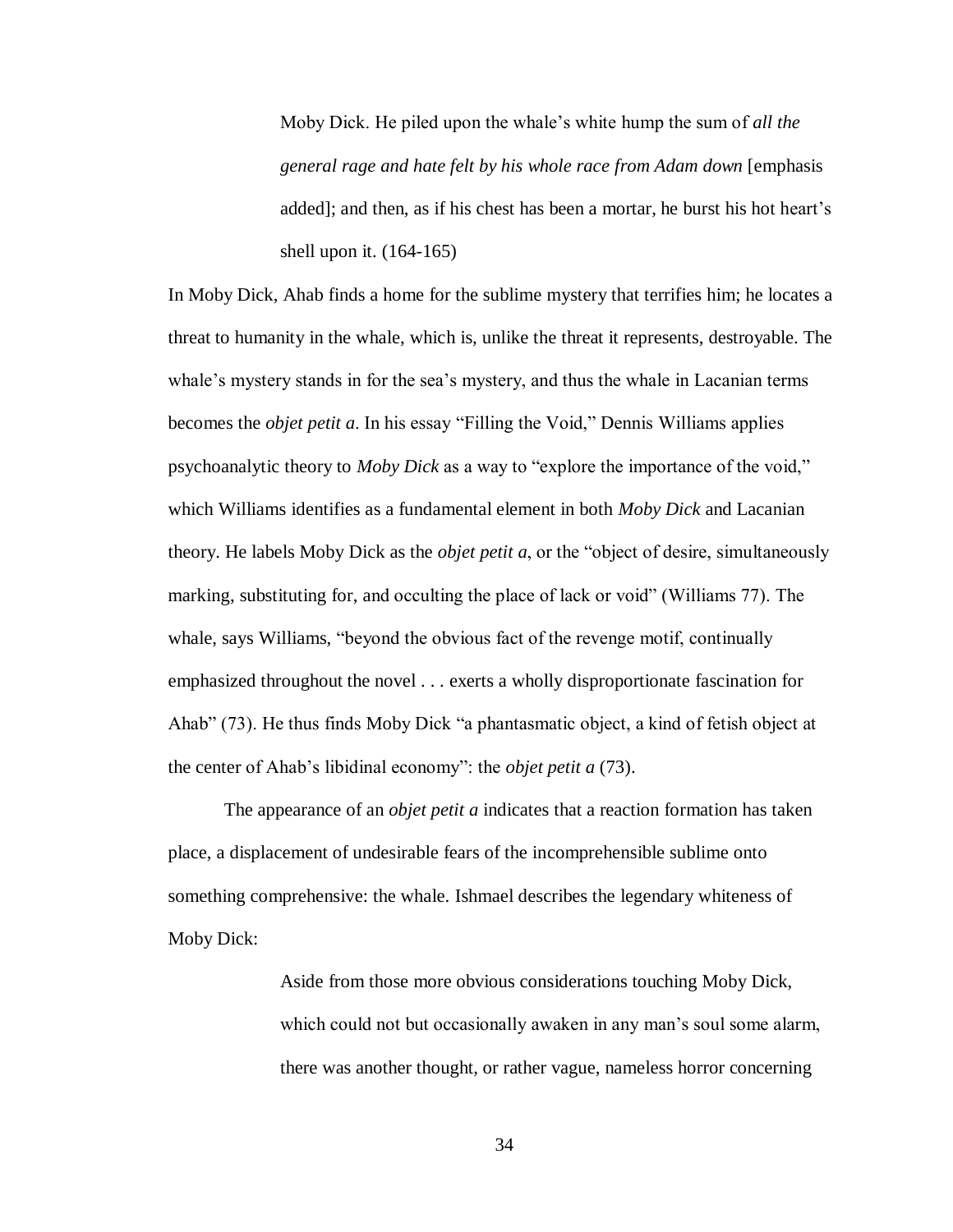him, which at times by its intensity completely overpowered all the rest; and yet so mystical and well nigh ineffable was it, that I almost despair of putting it in a comprehensible form. It was the whiteness of the whale that above all things appalled me. (168)

In "The Whiteness of the Whale," Ishmael struggles to explain the significance of the whiteness even as he calls our attention to it: "But how can I hope to explain myself here; and yet, in some dim, random way, explain myself I must, else all these chapters might be naught" (168). Ishmael explores the semantic associations of white with "new-fallen snow," "the White Tower of London," and the "White Mountains of New Hampshire" (172), explaining that these appearances of white differ from Moby Dick, because his whiteness does not signify holiness or newness, but absence: "Or is it, that as in essence whiteness is not so much a color as the visible absence of color, and at the same time the concrete of all colors; is it for these reasons that there is such a dumb blankness, full of meaning, in a wide landscape of snows—a colorless, all-color of atheism from which we shrink?" (175).

I have discussed a similar absence of meaning with reference to the sea. This absence, and Ahab and Ishmael's simultaneous attraction to and repulsion from it, implicates the whale as another appearance of the sublime in *Moby Dick*. The gap between these two characters and the sea, and now between them and the whale, can be considered in Lacanian terms. White whale as sublime object becomes white whale as Lacan's *objet petit a*. Lacan tells us that the subject is compelled to penetrate the Other, whom the subject perceives as containing elusive knowledge. This elusive knowledge,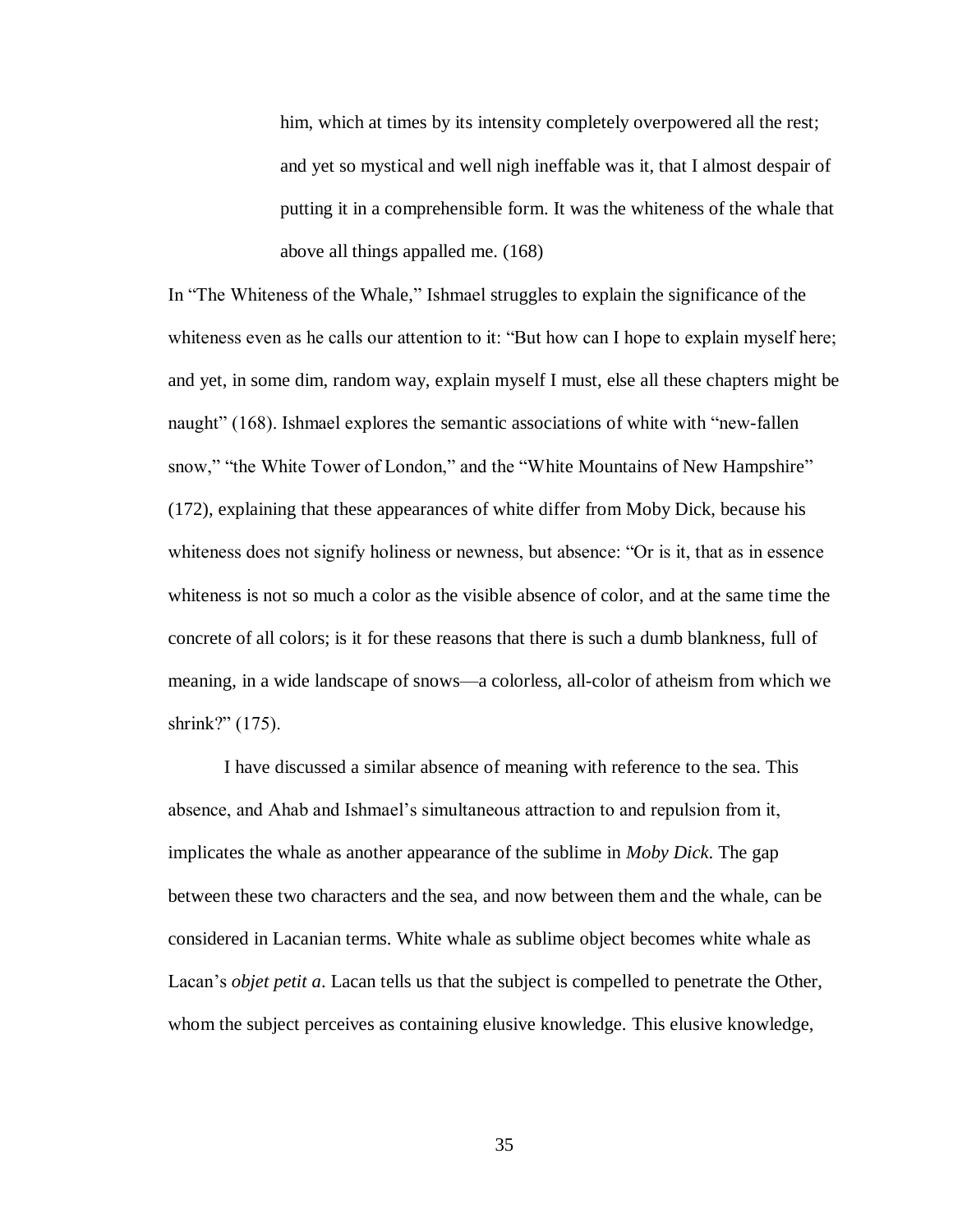the mystery of the Other, drives him to invest inordinate energy into an object, as Ahab does the whale—to become obsessed with it.

The secret the subject seeks to learn from the Other and the *objet petit a* are the same. Thus, in conversation with *Moby Dick*, it becomes difficult to determine whether the whale is the *objet petit a* or the mystery itself, assuming that these are mutually exclusive terms. Does the whale evoke in Ahab the infuriatingly unquenchable mystery that drives him, or is the whale Ahab's futile answer to a mystery previously evoked elsewhere? I suggest the latter.

The whale with his whiteness is certainly a sublime object, presenting its own self-contained mystery to Ahab, Ishmael, and the reader. Its whiteness is evidence of this sublimity: it is immense and unknowable. However, its sublimity lies not in its apparent meaninglessness (for something meaningless is not necessarily also sublime), but in its ability to remind one of the occasional failure of the human imagination to comprehend. This recalls Kant's qualification that "nothing that can be an object of the sense is to be called sublime (Kant 522). By Kant's definition, the whale would not be sublime, but its ability to evoke a feeling of inadequacy would be: "[What happens is that] our imagination strives to progress toward infinity, while our reason demands absolute totality as a real idea, and so [the imagination,] our power of estimating the magnitude of things in the world of sense, is inadequate to that idea" (522). Williams' discussion of the apparent meaninglessness of the whale's whiteness echoes Kant's definition of sublimity:

> [W]e should avoid a precipitate reading that forces a "choice" between white as "meaningful" and white as "meaningless." It is precisely the ambiguity *itself* generated by these conflicting readings—ambiguity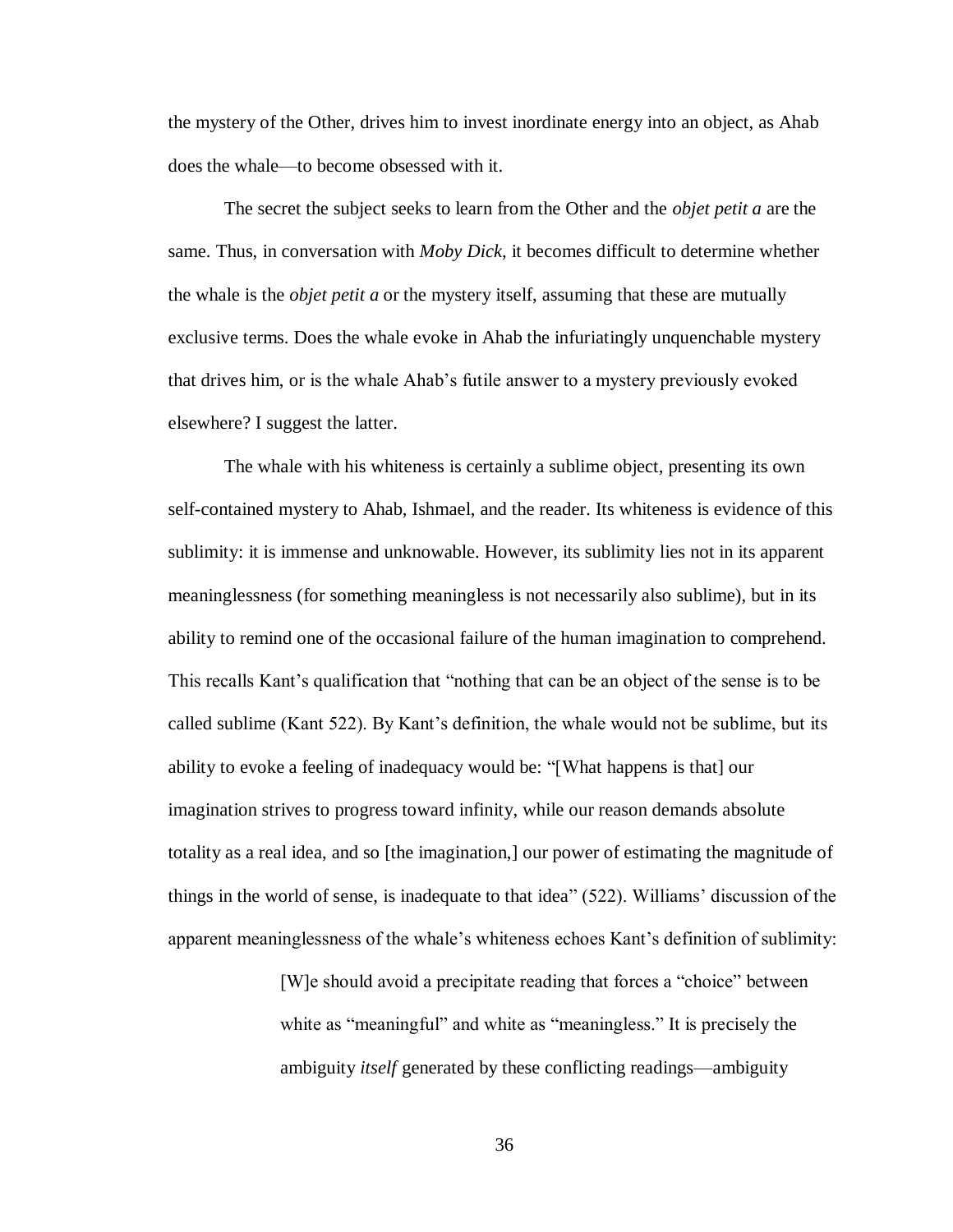"itself"—that, from one perspective, constitutes the very "meaning" of "whiteness." And the phrase "the meaning of meaninglessness" signals precisely the aporia of self-cancelling logical deadlock involved here: if all things are evacuated of meaning, there still remains, as a kind of shadow or negative image, the meaning of that evacuation, the meaning of the assertion of meaninglessness. The psychoanalytic function of the "void" evokes precisely this tension and oscillation: any "meaning" or semantic depth necessarily supervenes upon the "meaninglessness," the void, of the originary losses that constitute the subject. (Williams 75)

The ambiguity one confronts in not being able to determine whether Moby Dick is meaningful or meaningless, I see as akin to the struggle of one faced with the sublime. The problem in each case is not the immensity of nothingness itself, but the feelings, those of uncertainty and smallness, that it evokes in a participant. This subtle distinction between meaninglessness and the void is parallel to the distinction between the whale itself as sublime object and the *ambiguity* of the whale as sublime object; the first of each pair connotes comprehensibility, and the second connotes hopeless obscurity. Indeterminacy, aroused in Ishmael by the whale and in all others by the sublime, is unsettling, and while it is present in the latter, it is absent in the former.

Williams describes Ishmael's account of Moby Dick's whiteness as validation of "the Lacanian psychoanalytic emphases on the void and absence" (74). He continues, "the whiteness of the whale directly symbolizes nothingness, the emptying or evacuation of nature; the meaning of the whale is, in essence, meaninglessness—and these ontological pronouncements on the ultimate meaning of reality provide a kind of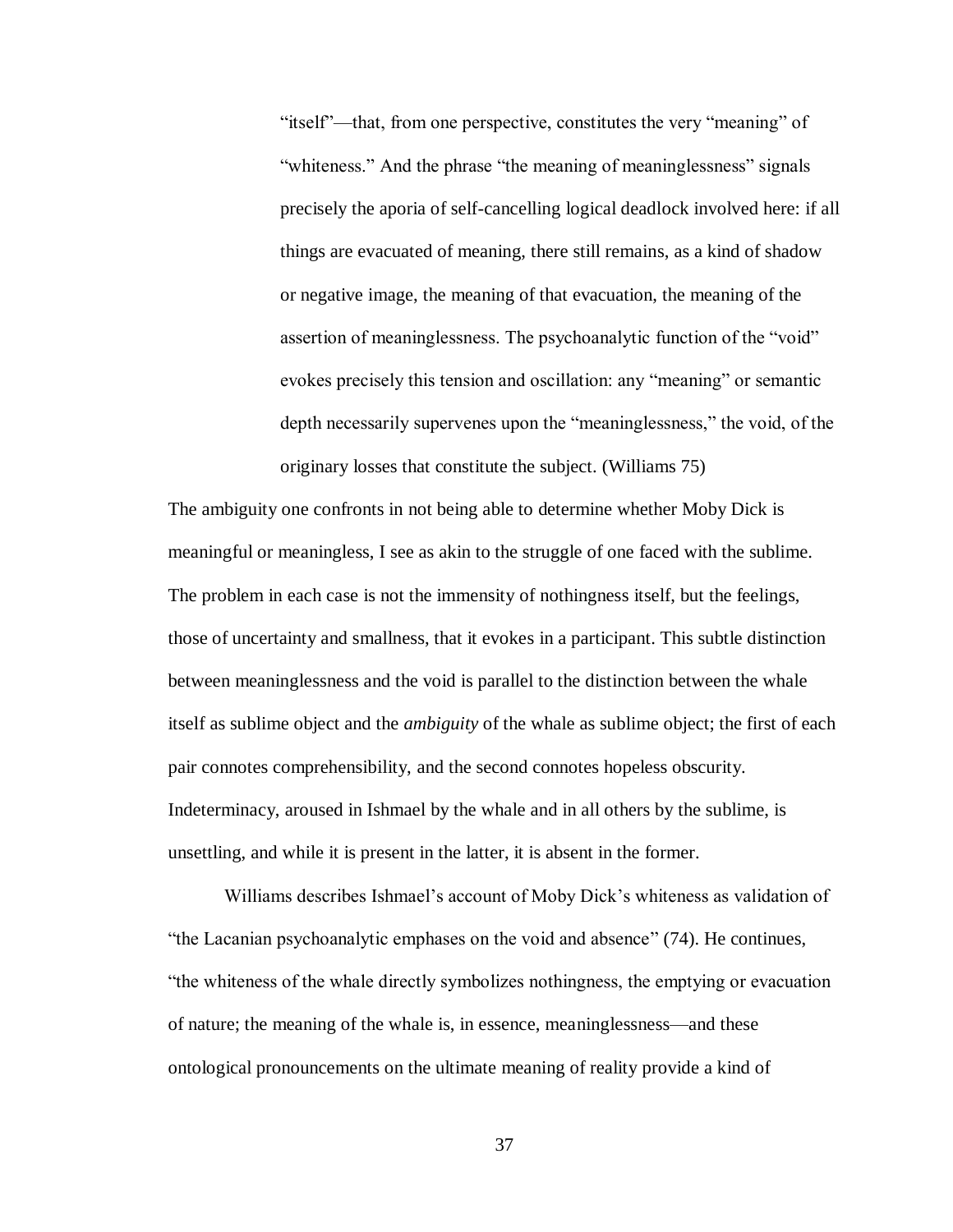philosophical basis, then, for understanding the psychoanalytic operation of the void" (74-75). The "nameless horror concerning" Moby Dick that Ishmael attributes to his whiteness is the absent-signifier, or what I have just discussed in terms of the sublime and the ambiguous. The whale itself is the present-signified, or as Lacanian critic Slavoj Žižek puts it in his book *The Sublime Object of Ideology*, an "objectification of the void" (Žižek 95). The distinction, then, between *objet petit a* and the mystery it embodies, in this case between the whale and its whiteness, becomes clearer. Ahab makes Moby Dick, however unwillingly, his *objet petit a* in a fervent, if unconscious, effort to simplify an immense and intimidating ambiguity, the void, which is present in all things. The whale happens to communicate this same ambiguity, making it an ideal obsessive object.

#### The Case of the Rat Man

Ahab's obsession with Moby Dick coincides with a symbolic and literal castration, which Lacan tells us leads to a loss of *jouissance* and a cascade of problematic desires. When a subject loses *jouissance*, he perceives this loss as the result of the Other's influence, sometimes thinking that the Other harbors some secret that, if revealed to the subject, would give way to *jouissance*. In the interest of refining our understanding of *jouissance*, castration, the *objet petit a* and the Other in relation to obsession, I turn momentarily to a case study that includes discussion of these terms: Freud's account of the Rat Man. Compared to Freud's interpretation of obsession, particularly with regards to *jouissance*, there is a noticeable absence of sexuality from my definition, which is informed more by Lacanian theory than Freudian. However, while the sexual themes in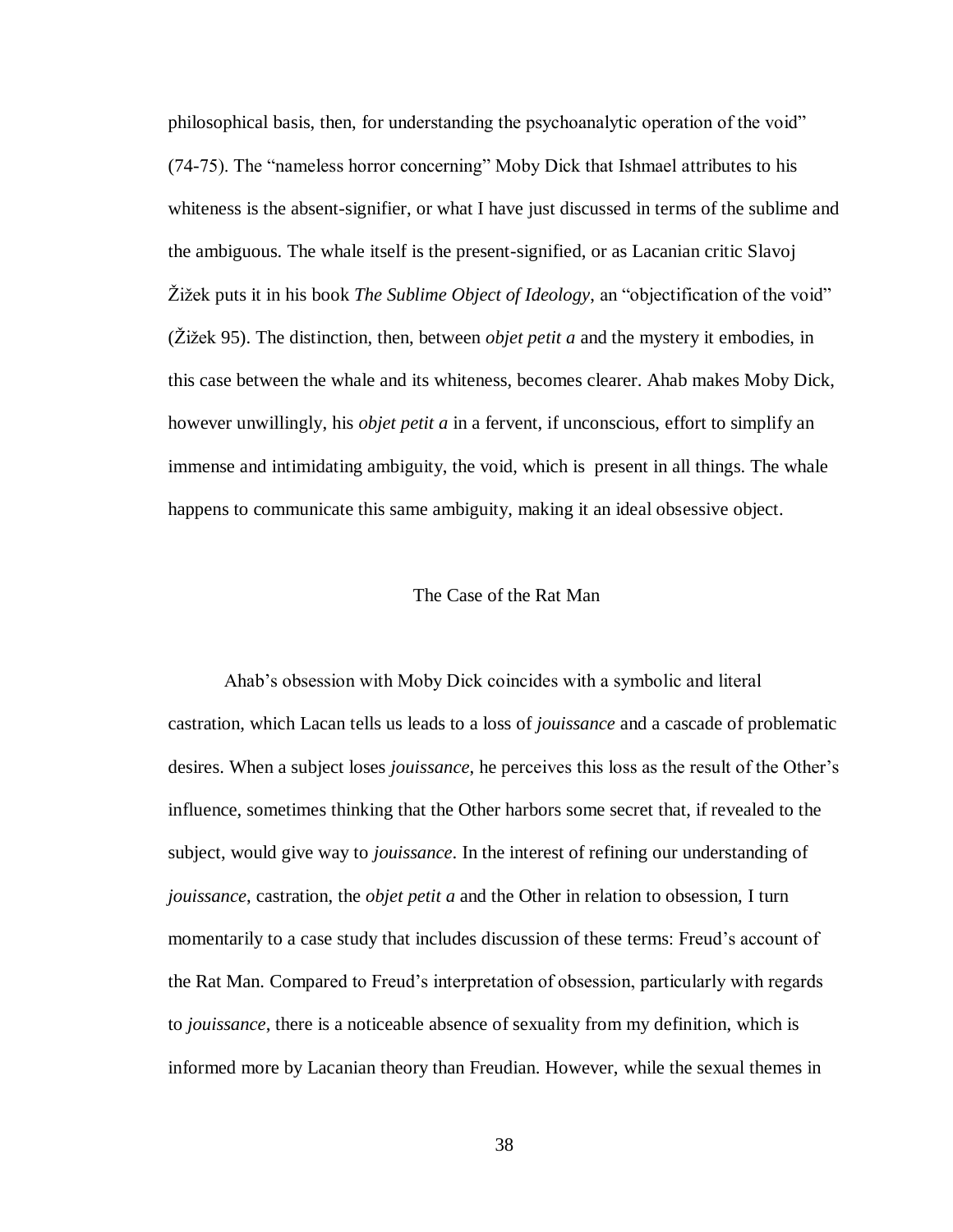Freud's account of the Rat Man deviate from my Lacan-informed account of these terms, I believe it will be useful to include Freud's account as an example of the function of *jouissance*, especially before relating this term to *Moby Dick*. I will first examine the Rat Man's castration, and then relate Freud's interpretation of his experience to a Lacanian interpretation of Ahab's.

"Obsessional ideas," says Freud, "as is well known, have an appearance of being either without motive or without meaning, just as dreams have" (Freud 186). Such was the case with the Rat Man, who sought treatment from Freud, complaining of persistent fears that some ill would befall either his father or his lady. In addition to these fears, the Rat Man experienced "compulsive impulses" and unfounded "prohibitions" (158). None of these fears, prohibitions, and impulses appear immediately logical. The Rat Man reluctantly relates to Freud the story that would give him his moniker: he has a reoccurring fear that a form of torture, first introduced to him by a fellow army officer, would be carried out on his father and love-interest. At this point in his story, the patient becomes very uncomfortable, and it is difficult for him to relate to Freud exactly what the punishment entails. Freud insists that he must know what the punishment is, and so the patient tries, with great difficulty, to explain: ""... the criminal was tied up ... '—he expressed himself so indistinctly that I could not immediately guess in what position— 'and a pot was turned upside down on his buttocks . . . some *rats* were put into it . . . and they . . .'—he had got up, and was showing every sign of horror and resistance—'*bored their way in* . . .'—Into his anus, I helped him out" (166). The Rat Man is quick to clarify that in his vision of his father, his love-interest, and this torture, he is not overseeing the events: he is merely a remote observer, and these thoughts are "foreign and repugnant" to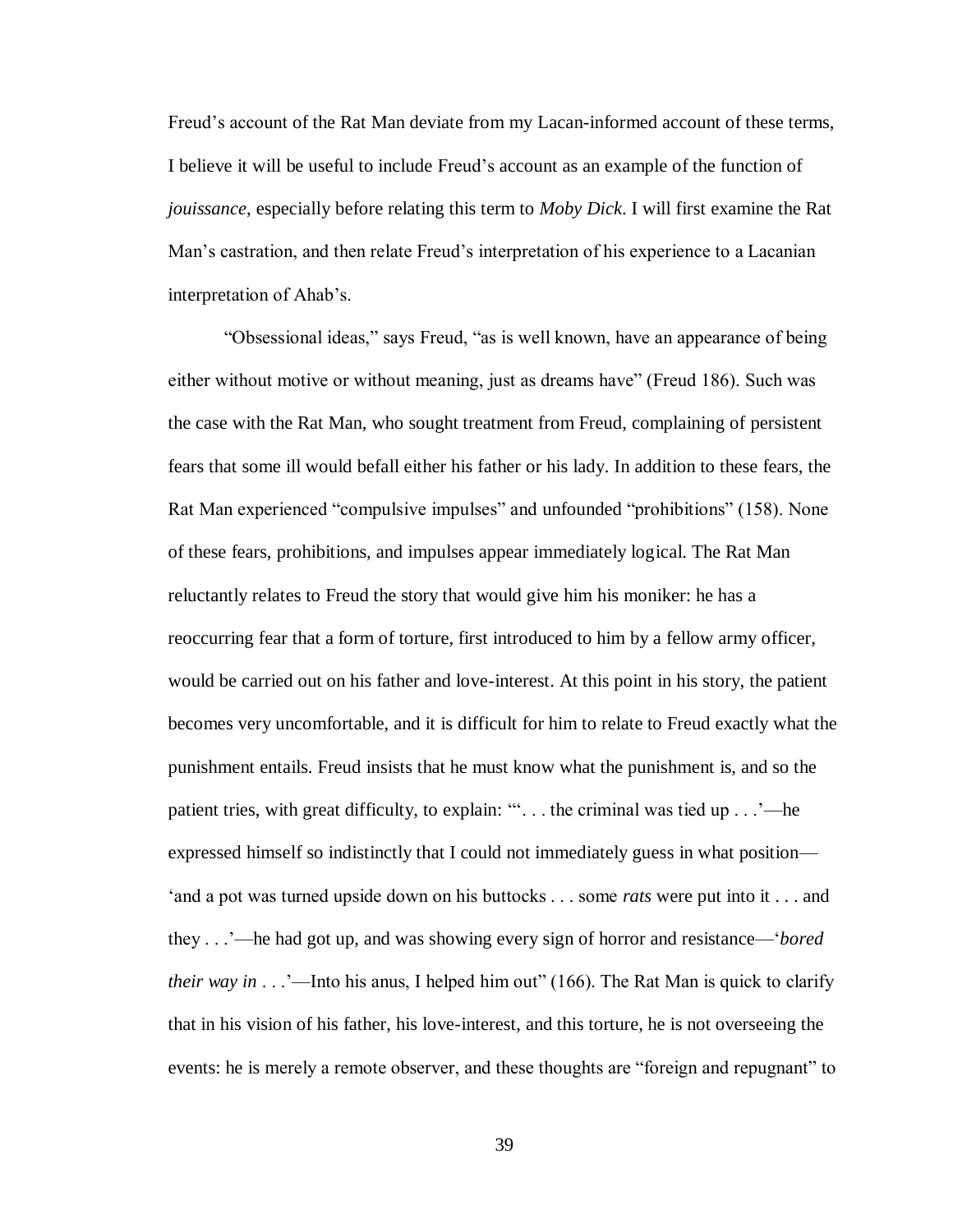him (167). Freud observes behavior that contradicts this claim: "At all the more important moments while he was telling his story his face took on a very strange, composite expression. I could only interpret it as one of *horror at pleasure of his own of which he himself was unaware*" (166-167).

The patient's motives for obsessing over the rat torture, and imagining it done to his father and lady, are initially unclear. We are left with many questions. Why does the young man specifically imagine his father and lady? Do the rats have any significance beyond the torture itself? The motivation behind the patient's obsessional thoughts, for Freud, concerns "a former wish which was now repressed" (180). A wish, says Freud, is the truth within every obsessional fear, as it is the truth within every dream. The obsession, then, conceals, like a dream, wishes that the obsessive deems unacceptable or repulsive. The flicker of pleasure Freud notices on the patient's face as he recalls the "repugnant" thought is an indicator of this, revealing conflicting feelings towards his father and his lady. The purpose of the Rat Man's obsession becomes clearer: it is an extreme reaction that is supposed to reverse an unacknowledged ill wish.

The patient, predictably, rejects the idea that he would ever wish such ill on his father. Freud asserts that obsessions concerning the well-being of others, in their extremity, arise in response to concealed yet equally strong contrary wishes. The obsessive quarantines a disagreeable thought, caging it within the obsession. In this way he controls the thought, thereby controlling his own impulses and himself. For what the obsessive fears most is a lack of control. Psychoanalyst Collete Soler, during a lecture for the annual "Seminar of the Freudian Field" described the obsessive in this way: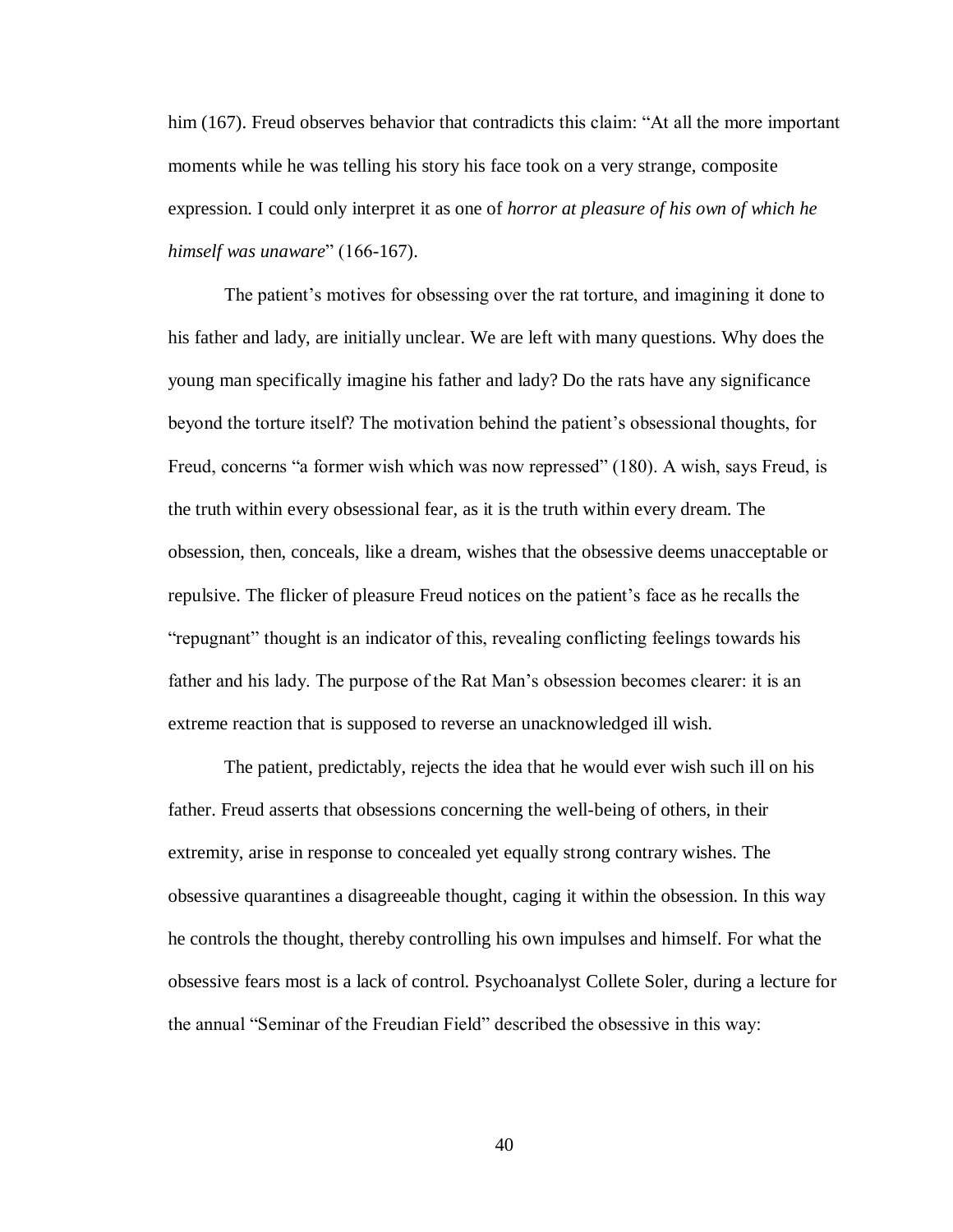Let me provide an example of an obsessive subject . . . This particular man has a lover and what does he do? He calculates the precise moment at which he will make love to her and sees to it that another woman phones him at that exact time. He makes love with one woman and talks to the other on the phone, very calmly and collectedly at the same time. The essential point is not to stop making love while he is answering the phone. What is he doing? He is trying to prove to himself that there is no object capable of making him vanish. It is a strategy of mastery. It is as if he were trying to demonstrate that he is the master of his own desire . . . He tries to be the master of his desire, but also to always be thinking. (Soler 270).

The use of constant thinking as a means of distraction call to mind the Rat Man's strategy for warding off unwanted thoughts. When images of the rat torture being performed on his father and his love-interest enter the Rat Man's head uninvited, he responds with "his usual formulas," one of which is "a 'but' accompanied by a gesture of repudiation, and the phrase 'whatever are you thinking of?" (Freud 167). For a moment, the Rat Man loses control of his own thoughts, and to regain control, he counters these initial thoughts with *more thinking* as if to remind himself that he is the primary authority of his own mind. Just as the lover in Soler's example uses thinking to distract himself from his own sexual fulfillment, so too does the Rat Man use thinking to counteract his own disagreeable instincts. In both cases, it is sexuality, or more specifically an intense desire for sexual fulfillment (*jouissance*), from which the obsessive consistently seeks distraction. As Freud tells us, a disproportionate attraction to *jouissance* characterizes the obsessive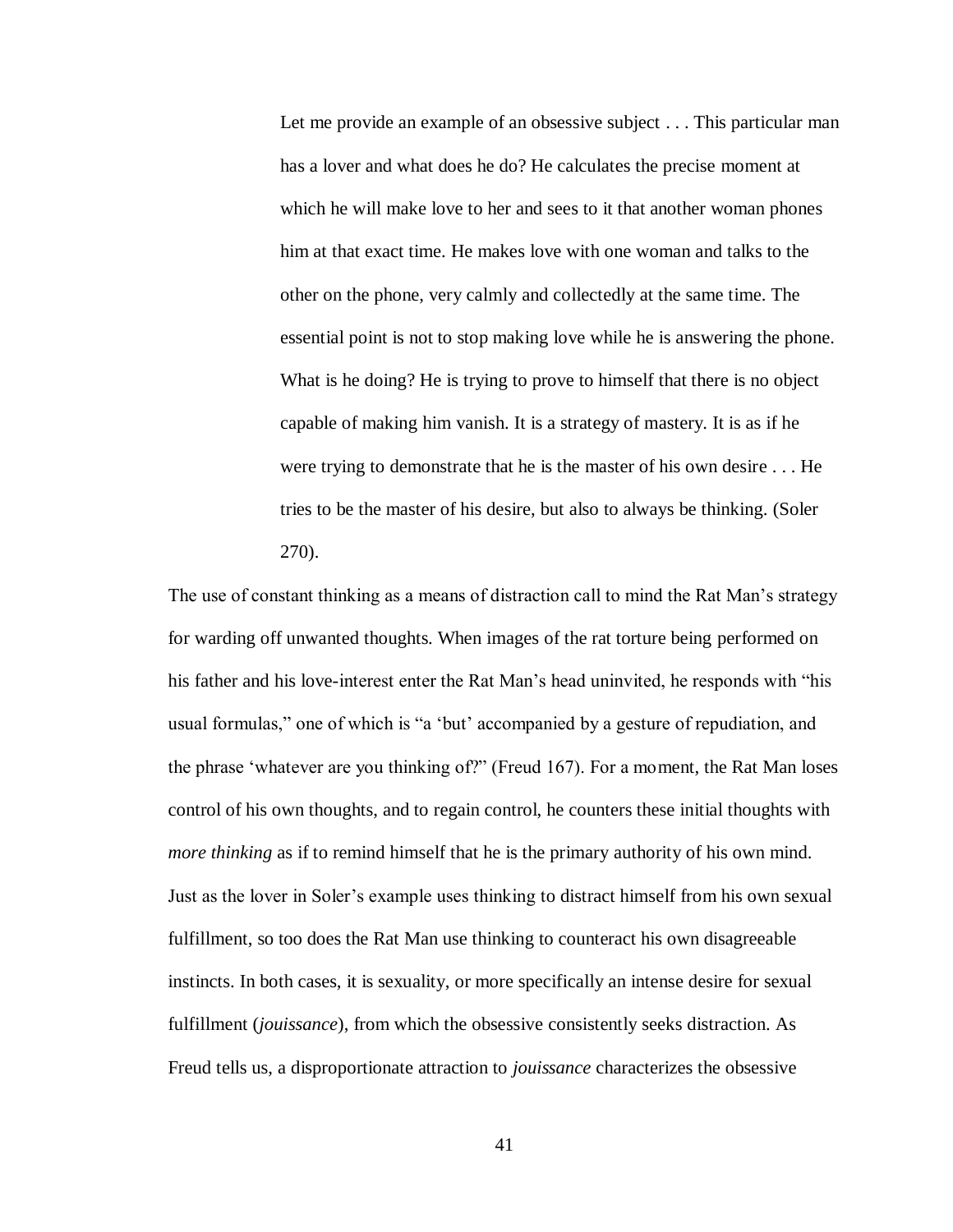(Soler 252). This attraction threatens the obsessive's otherwise highly-controlled self and surroundings.

The "incompatible idea" that the obsessive wards off is always linked with sexuality, in Freud's view. According to Soler, "Sexuality itself is divided by Freud into two component parts. There is the "incompatible idea" or "representation" of sexuality which Lacan identifies with the signifier. But there is also affect, the "quantum of affect" or sexual excitation itself. Affect is not an idea: It is something actual in the body" (251). This "something actual" is *jouissance*. Lacan defines two forms of neurosis, obsession and hysteria, by their relationship to *jouissance*. While both the obsessive and the hysteric respond to *jouissance* abnormally, their abnormal reactions are opposite. The obsessive has "too much primal pleasure," and this is the source of his obsession (Soler 252). In contrast, the hysteric maintains a distaste for sexuality. Put simply, *jouissance* attracts the obsessive and repels the hysteric. Soler makes an important distinction here: an attraction is not necessarily a fondness. While the obsessive is drawn to *jouissance*, the loss of control he experiences frightens him. His obsession serves as a defense against his attraction.

Freud sees the persistent thought of the rat torture as representing a struggle for the patient between his father and his lady. In this scenario, the father is an obstacle for the patient's sexual satisfaction—for *jouissance*: "The story of the rat punishment, as was shown by the patient's own account of the matter and by his facial expression as he repeated the story to me, had fanned into a flame all his prematurely suppressed impulses of cruelty, egoistic and sexual alike" (Freud 215). Freud postulates that the patient's infantile experiences fuel the hatred for his father that his obsessions conceal.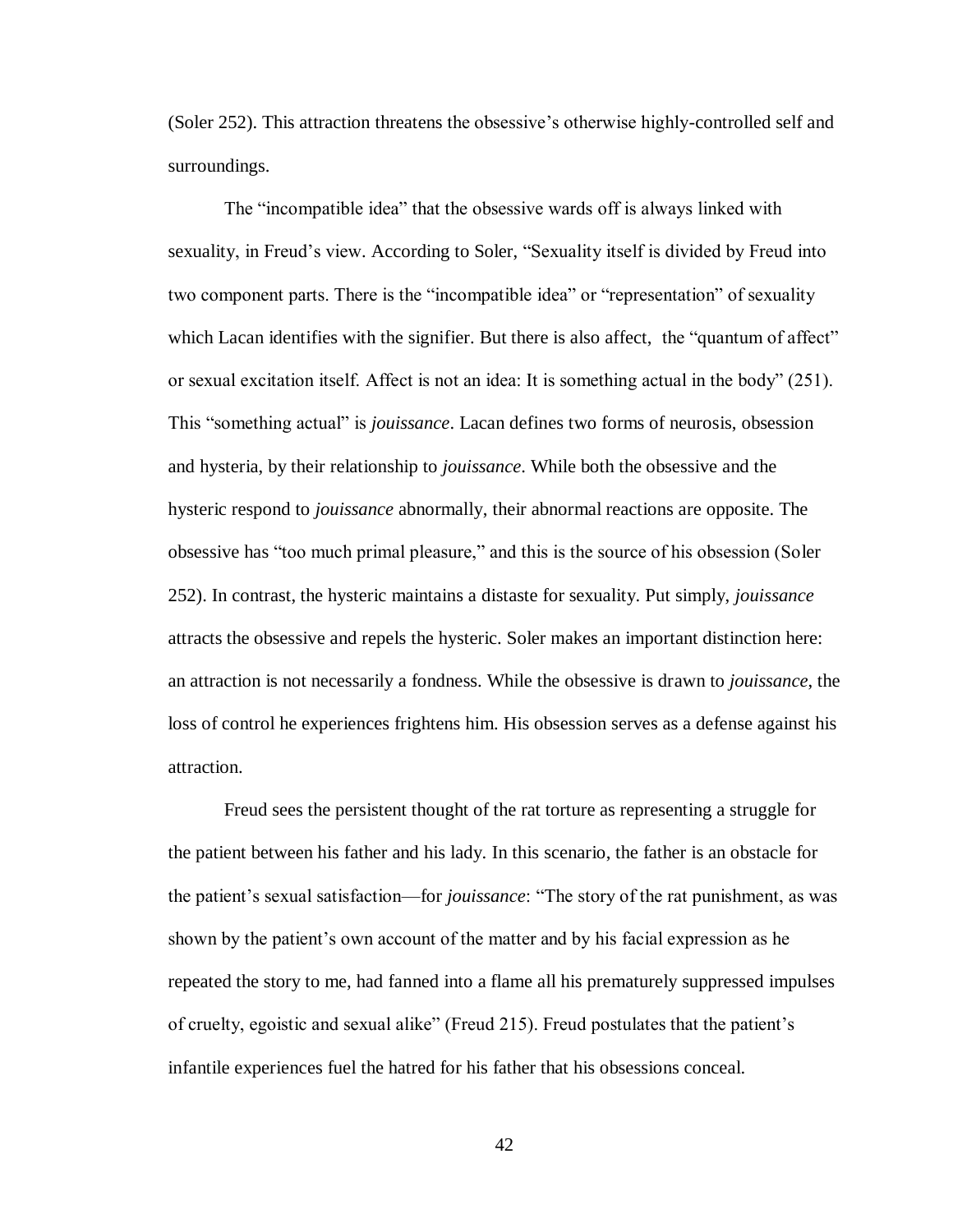Specifically, he poses to the patient the possibility that his father interrupted him masturbating in his youth:

> I ventured to put forward a construction to the effect that when he was a child of under six he had been guilty of some sexual misdemeanor connected with masturbation and had been soundly castigated by his father. This punishment, according to my hypothesis, has, it was true, put an end to his masturbating, but on the other hand it had left behind it an ineradicable grudge against his father and had established him for all time as an interferer with the patient's sexual enjoyment. (205)

The patient confirms Freud's hypothesis, recalling an incident from his childhood in which his father beat him for doing "something naughty" (205). If the father represents for the Rat Man a "primary defensive struggle," in which he opposes his sexual fulfillment, then it follows that the reoccurring thought that the father should experience the rat torture is not a fear but a desire (224). The thought that inevitably follows it wards it off, but it is too late: the repulsive thought has already been expressed. As Freud states, "In time the thing which is meant to be warded off invariably finds its way into the very means which is being used for warding it off" (225).

The Rat Man's obsession with the rat torture remains at the center of his treatment with Freud, but his obsessions extend far beyond this one thought. He is plagued by numerous thoughts of harm coming to his father. For each of these thoughts, Freud finds a link to the patient's sexual pleasure, or more specifically, a denial of it. Freud sees the father as a recurrent obstruction in the way of the Rat Man's sexual fulfillment, starting with the initial traumatic incident surrounding masturbation, and following the Rat Man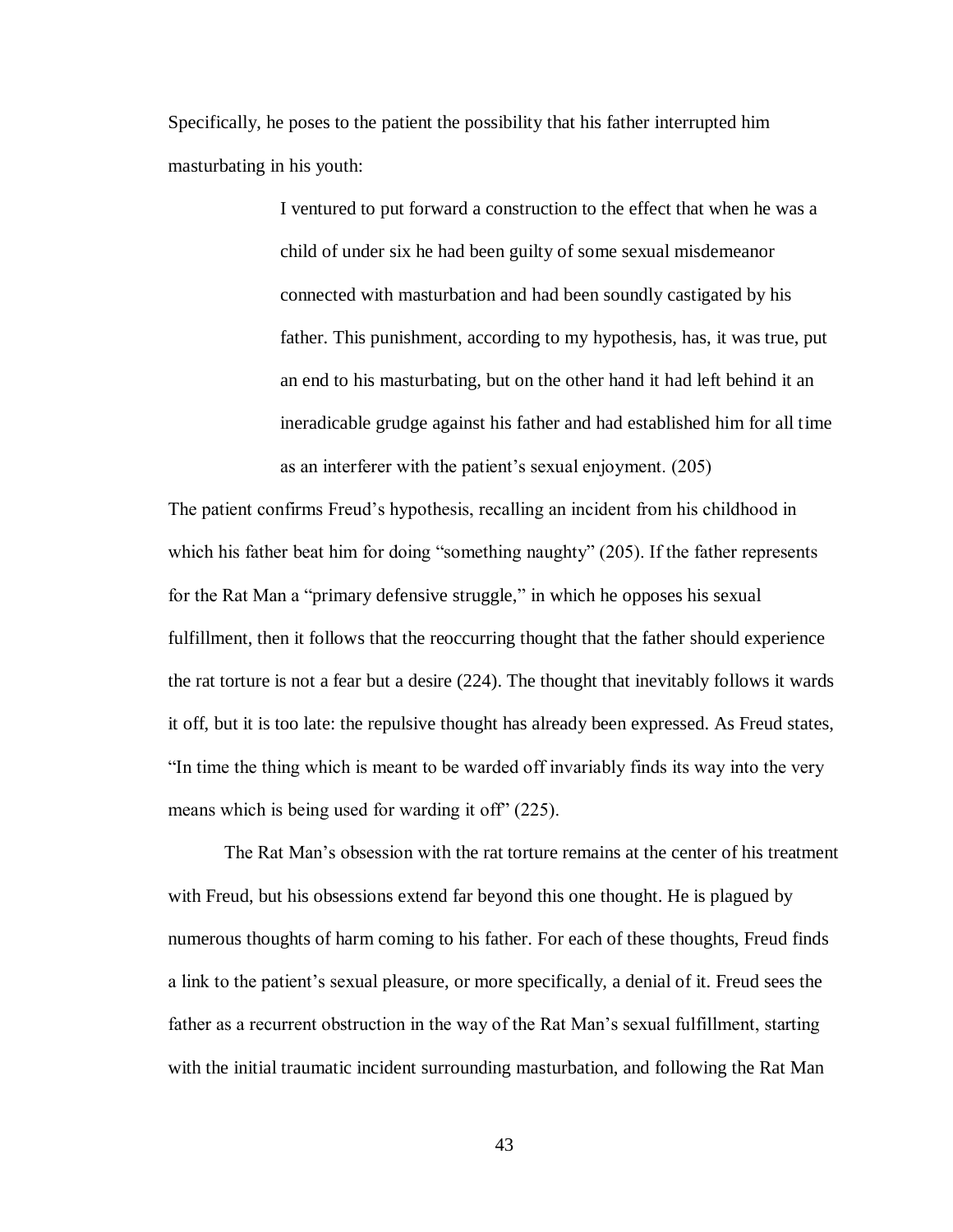throughout his young life. Even when he is a young man, his father continually prevents sexual gratification: "Moreover, his father . . . had directly opposed what later became our patient's dominating passion. He had noticed that his son was always in the lady's company, and had advised him to keep away from her, saying that it was imprudent of him and that he would only make a fool of himself" (201). The patient attains *jouissance* only after his father's death, further confirming, for the patient, that his father was the single preventative force keeping him from *jouissance* all along. Freud says, "Several years after his father's death, the first time he experienced the pleasurable sensations of copulation, an idea sprang into his mind: 'This is glorious! One might murder one's father for this!' This was at once an echo and an elucidation of the obsessional ideas of his childhood" (201). The notion that murdering one's father will bring sexual satisfaction makes sense only within the confines of Freud's theory in which the father is directly responsible for the prohibition of *jouissance*.

A question remains: why does the patient imagine the torture being done to his lady? This is not the first instance of an obsessional thought centering on his loveinterest. Earlier, during a visit from the lady at his summer home, the Rat Man was plagued by an obsessional need to protect her. On the day she was to leave, he kicked a stone while walking in the road, and it occurred to him that his lady would be riding in her carriage several hours later and might come to some harm if the carriage struck the stone. However, once he had moved the stone, he was compelled to put it in its original place (189-190). This series of compulsions seems, at first, to be founded on an irrational fear, not on logic. On the surface, it seems as though a combination of love and fear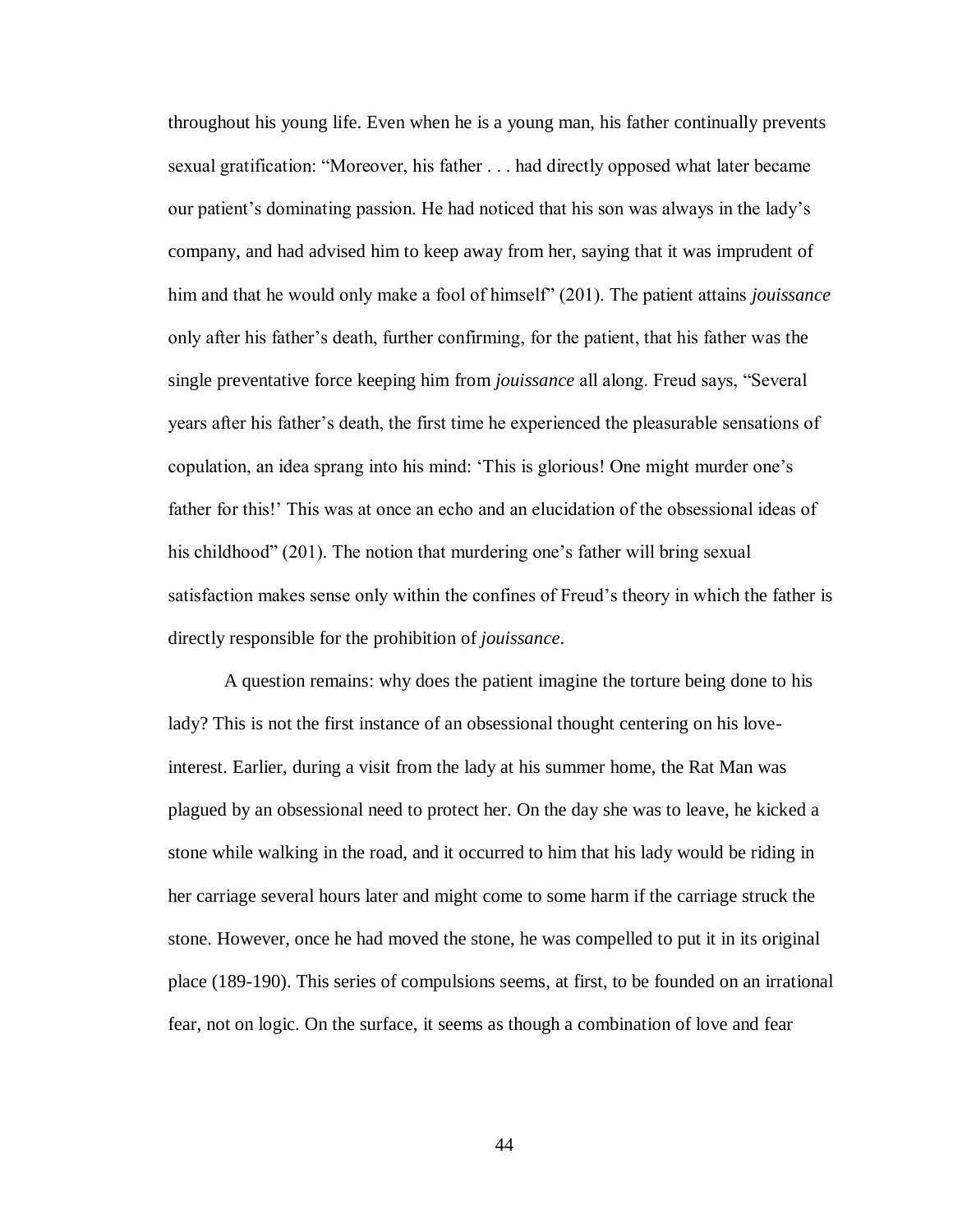impels the first compulsion, and rationality impels the second. Freud, though, sees the second action not as one of rationality, but as one of hate:

> A battle between love and hate was raging in the lover's breast, and the object of both these feelings was one in the same person. The battle was represented in a plastic form by his compulsive symbolic act of removing the stone from the road along which she was to drive, and then undoing his deed of love by replacing the stone where it had lain, so that her carriage might come to grief against it and she herself be hurt. (191)

Freud observes that compulsive acts in the obsessive individual often occur in "two successive stages," where the second defuses the first (192).

In the patient's mind, both his father and his lady are equally responsible for his inner conflict. Without one force, the other prevails, and the conflict is resolved. As Freud says, "The conflicts of feeling in our patient which we have here enumerated separately were not independent of each other, but were bound together in pairs. His hatred of his lady was inevitably coupled with his attachment to his father, and inversely his hatred of his father with his attachment to his lady" (238). *Jouissance* lies at the heart of the obsessional thoughts concerning the lady as well as the father, for who, in the patient's mind, is responsible for the patient's longing for sexual desire if not the one he desires? The patient tries to satisfy the wishes of his father, the wishes of his lady, and his own desire simultaneously. From this insurmountable task, anxiety and paralysis result. As Freud says, "If an intense love is opposed by an almost equally powerful hatred, and is at the same time inseparably bound up with it, the immediate consequence is certain to be a partial paralysis of the will and an incapacity for coming to a decision upon any of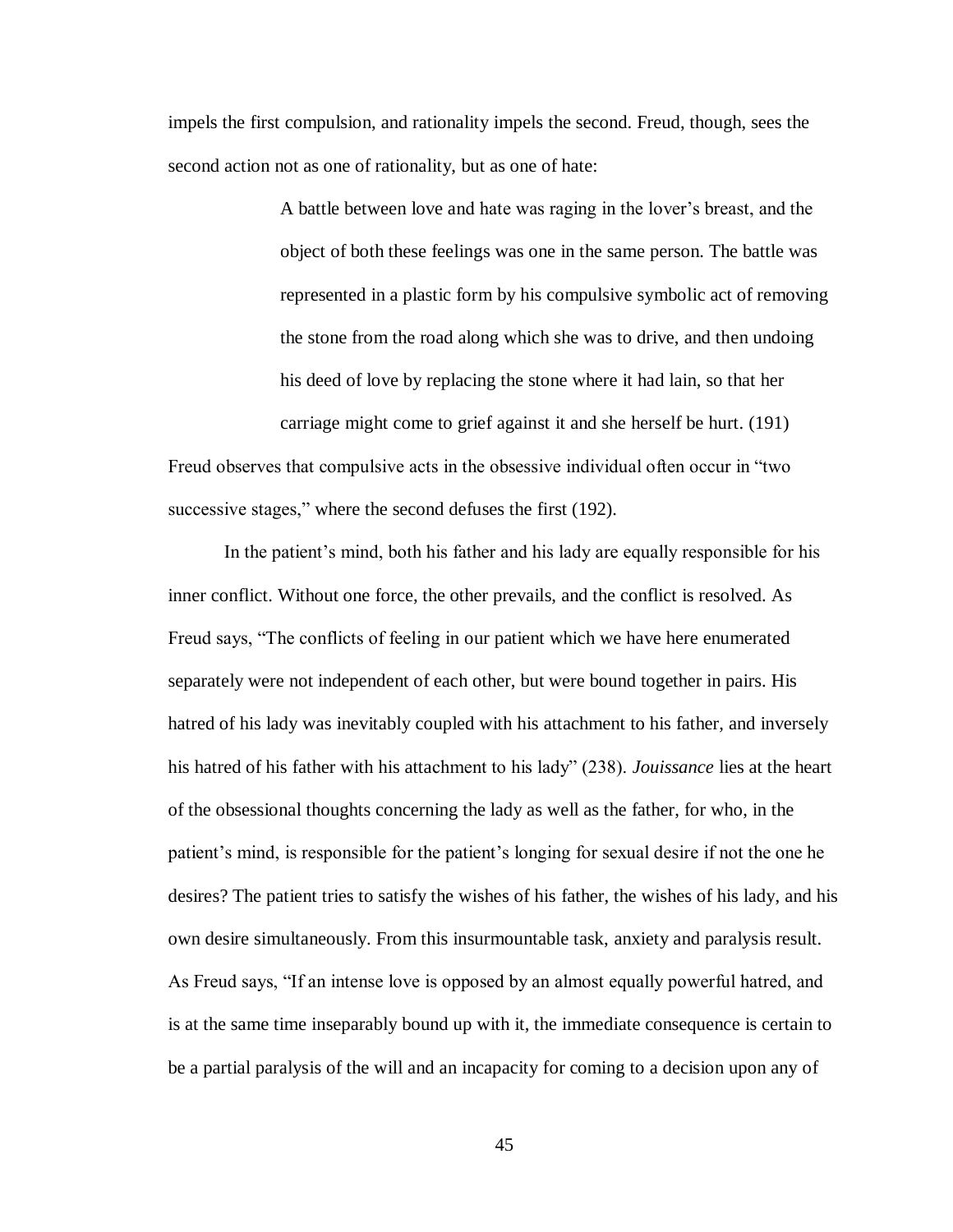those actions for which love ought to provide the motive power" (241). The patient cannot reconcile these conflicting interests, and his obsession develops as a defense against the loss of his agency over his own desire. The patient, a true obsessive, denies his own attraction to *jouissance* just as his father prescribed in his youth. He cannot dispel the attraction entirely, though, and from this failure arises the imagined conflict between father and lady.

#### Comparing the Rat Man and Ahab: Who is the Other?

From what we know of the Rat Man's story, he does not experience the sublime; thus, obsession does not necessarily develop out of sublimity. However, the Rat Man, according to Freud, does experience a loss of pleasure, a castration which removes his agency: this experience, I argue, links the Rat Man and Ahab as obsessives. Both men develop a pathological need for control out of an initial instance of trauma. The link between the Rat Man's father and love-interest is initially uncertain, and Freud only discovers this link after uncovering a repressed memory: an original trauma. The Rat Man holds his father responsible for his loss of pleasure, and so his father is the Other.

In Ahab's case, the Other should similarly be that thing that denies pleasure. I have suggested that the Other can harbor some secret from the subject; this is how it robs him of *jouissance*. According to Žižek, the secret the Other keeps from the subject becomes the *objet petit a*, that object with which the subject becomes enamored: "The fascinating 'secret' . . . is precisely the Lacanian *objet petit a*, the chimerical object of fantasy, the object causing our desire and at the same time—this is its paradox—posed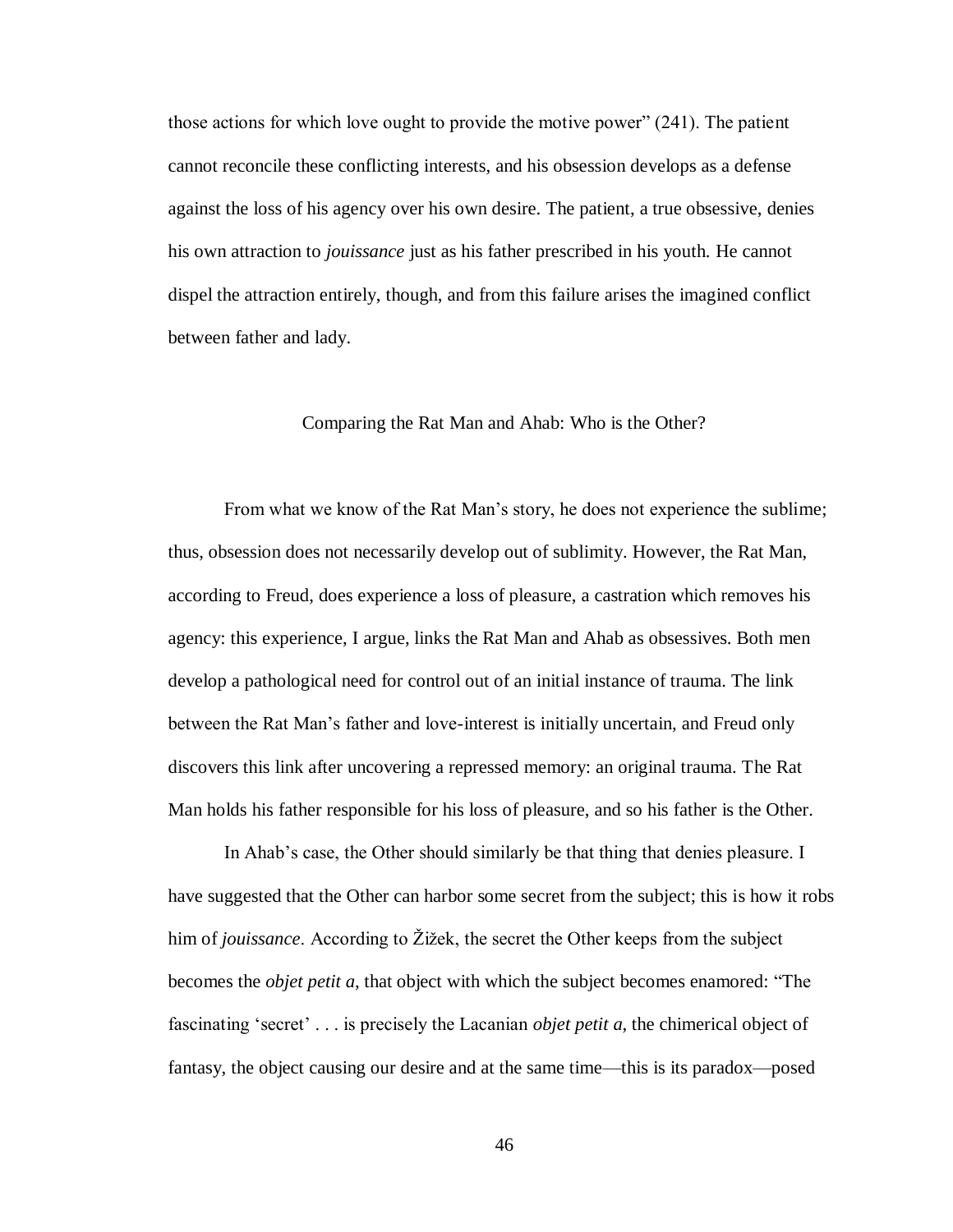retroactively by this desire; in 'going through the fantasy' we experience how this fantasy-object (the 'secret') only materializes the void of our desire" (Žižek 65).

A preliminary examination might suggest that the whale is the Other for two reasons. First, the whale has taken Ahab's leg, and thus robbed him of independence, authority, and pleasure. Second, Ahab sees in the whale a secret to be discovered, as evinced by his monologue in "The Sphynx." However, I argue that while the whale is an *objet petit a*, he is not the Other; the Other is an ambiguous entity that hovers ominously throughout *Moby Dick* but never materializes outside of Ahab's imagination. Though Ahab locates the source of his anxiety in Moby Dick, and Moby Dick becomes the *objet petit a*, the Other is, by Ahab's own admission, not the whale itself but is the whale's manipulator: "All visible objects, man, are but as pasteboard masks. But in each event in the living act, the undoubted deed—there, some unknown but still reasoning thing puts forth the mouldings of its features from behind the unreasoning mask." If the Rat Man's father prevents him from fulfilling his desire, then who keeps Ahab from fulfilling his? Who is Ahab's Other?

#### Ahab's Absent Leg

To answer this question, I will examine Ahab's castration in the hopes of tracing it back to his castrator. Williams sees the moment when Moby Dick wrenches Ahab's leg from his body as the initial trauma that corresponds to a loss of *jouissance*: "From a Lacanian perspective, this perhaps somewhat too literal gesture of castration signals the loss of primordial *jouissance*, the initial trauma, loss, or original 'cut' that then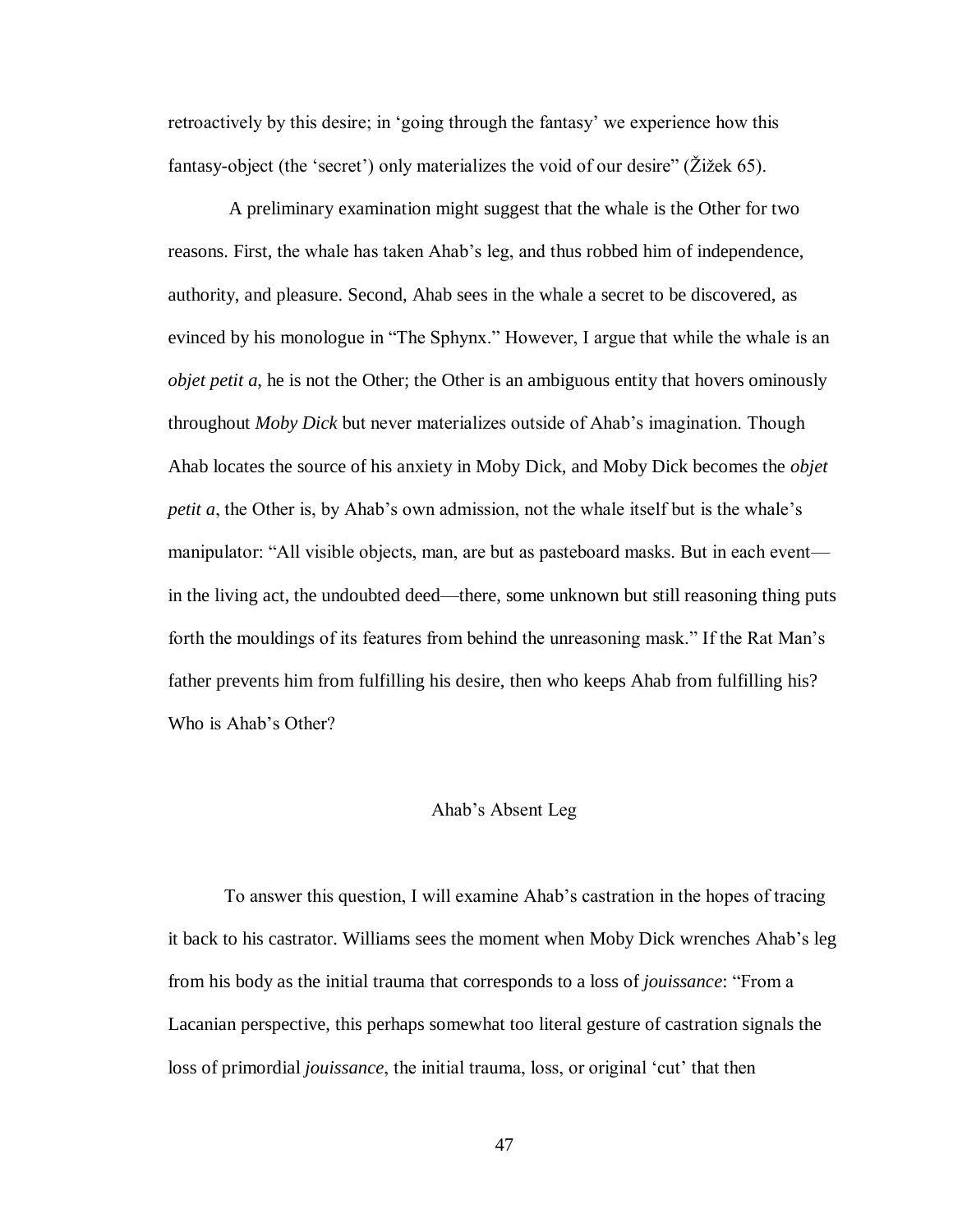precipitates the entire canopy of desires, defenses, and compensations that will mark the lifelong attempt to 'fill' this gap, to assuage this moment of initial trauma" (Williams 73). The loss of his leg plagues Ahab, robbing him of pleasure in a variety of ways. Moby Dick cripples Ahab by taking his leg, leaving him with a metaphorical and practically open wound, one which causes him continual trouble. Ahab's prosthetic, for instance, nearly actually castrates him:

> For it had not been very long prior to the *Pequod*'s sailing from Nantucket, that he had been found one night lying prone upon the ground, and insensible; by some unknown, and seemingly inexplicable, unimaginable casualty, his ivory limb having been so violently displaced, that it had stake-wise smitten, and all but pierced his groin; nor was it without extreme difficulty that the agonizing wound was entirely cured. (Melville 413)

Even to maintain his balance, Ahab relies on a circular "pivot-hole" in the quarter-deck in which he props the leg.

In addition to these physical inconveniences associated with his missing leg, Moby Dick has castrated Ahab in a more significant, psychological way. This castration and its implications drive Ahab to hunt the white whale. The stolen leg results in a loss of agency and authority, and Ahab aims to reclaim these by killing Moby Dick. As the whale took Ahab's leg, he also took his independence: Ahab must now depend upon his unreliable peg-leg and his pivot-hole. His reclusive behavior and appearance reflect a broken man, and while he is steadfast, he is weakened in the eyes of his crew. Because Ahab is confined to his cabin due to his weakened state, the crew, Ishmael, and readers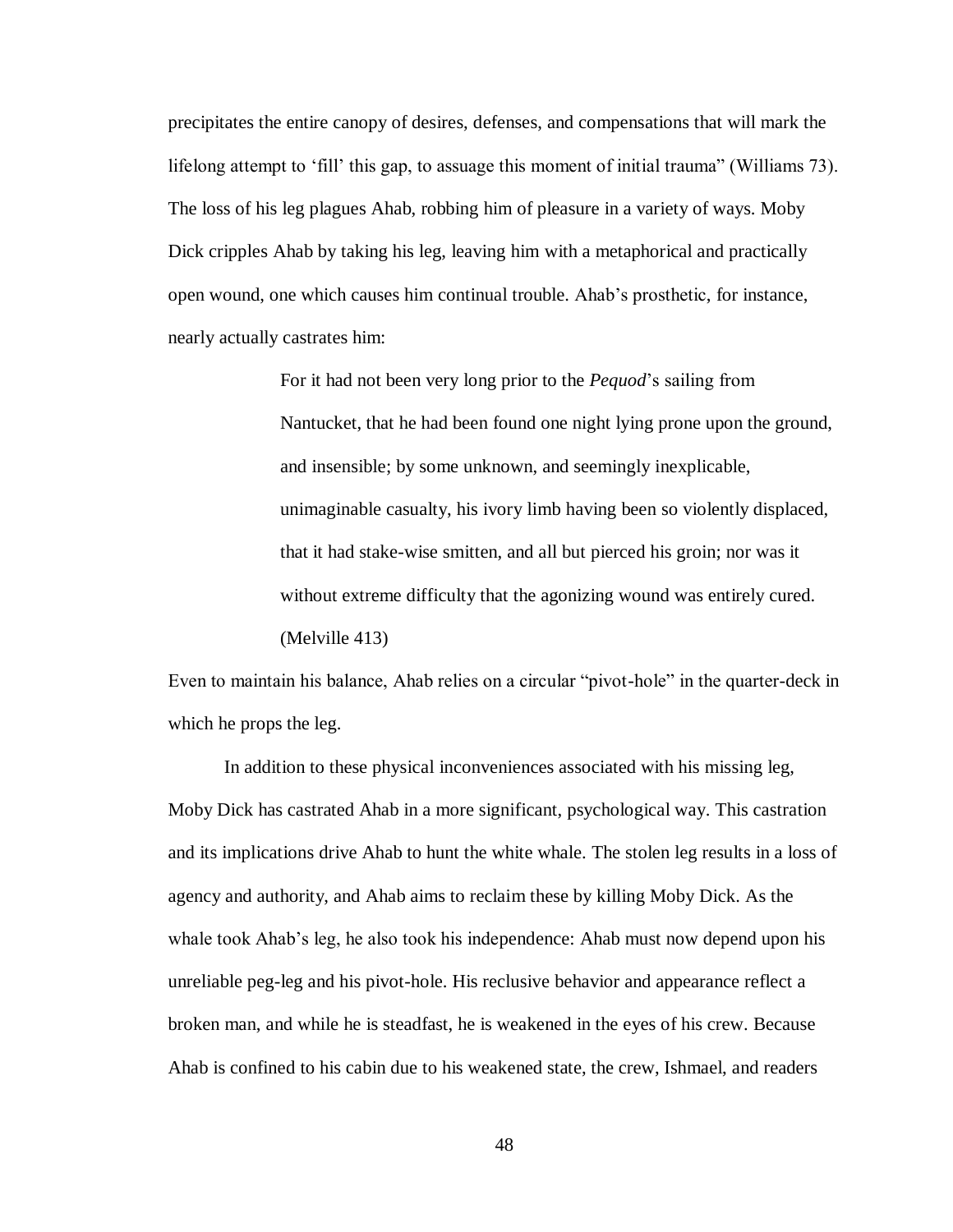first glimpse him twenty-eight chapters and several days into the voyage. Ishmael tells us, "He looked like a man cut away from the stake, when the fire has overrunningly wasted all the limbs without consuming them, or taking away one particle from their compacted aged robustness" (108). Along with agency goes authority. In "Queen Mab," Stubb recalls a dream to Flask:

> You know the old man's ivory leg, well I dreamed he kicked me with it; and when I tried to kick back, upon my soul, my little man, I kicked my leg right off! And then, presto! Ahab seemed a pyramid, and I, like a blazing fool, kept kicking at it. But what was still more curious, Flask you know how curious all dreams are—through all this rage that I was in I somehow seemed to be thinking to myself that, after all, it was not much of an insult, that kick from Ahab. 'Why,' thinks I, 'what's the row? It's not a real leg, only a false one.' And there's a mighty difference between a living thump and a dead thump. That's what makes a blow from the hand, Flask, fifty times more savage to bear than a blow from the cane. The living member—that makes the living insult, my little man. (114)

The ivory leg poses no threat to Stubb, and its kick does not motivate him as one from a real leg would. It is rare for Ahab to appear as humorous and nonthreatening as he does here in Stubb's dream. While Moby Dick has only taken a physical part of Ahab, Stubb's dream indicates that Ahab has little authority on his own ship. As further support of this, at the start of "Ahab's Boat and Crew. Fedallah," Stubb and Flask argue about the usefulness of Ahab's leg: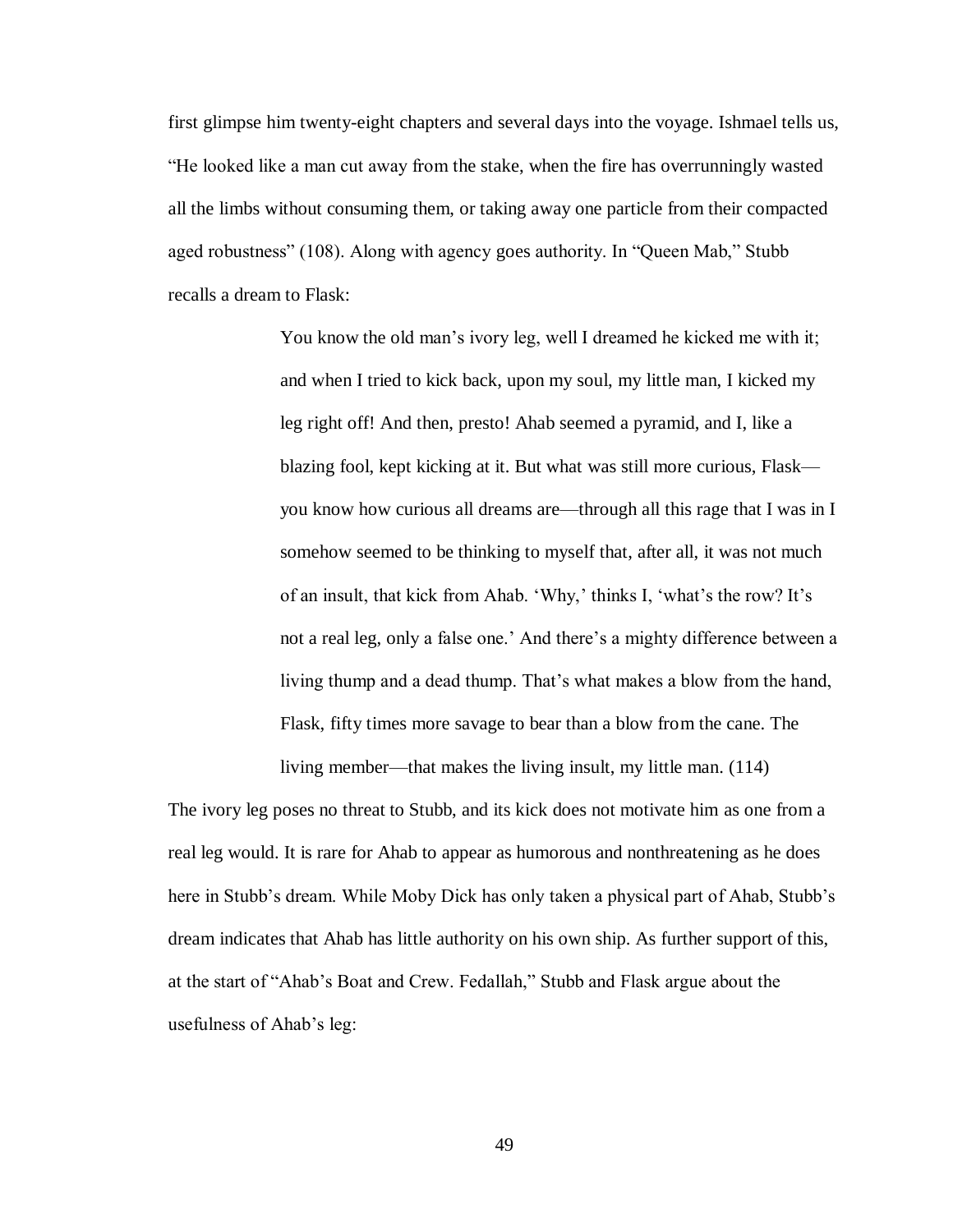'Who would have thought it, Flask!' cried Stubb; 'if it had but one leg you would not catch me in a boat, unless maybe to stop the plug-hole with my timber tow. Oh! he's a wonderful old man!' 'I don't think it so strange, after all, on that account,' said Flask. 'If his leg were off at the hip, now, it would be a different thing. That would disable him; but he has one knee, and good part of the other left, you know.' 'I don't know that, my little man; I never yet saw him kneel.' (206)

Ahab's loss of authority, evinced by the flippant comments of his crew, derives from the loss of his leg.

In blaming the whale, Ahab is determined to discover what secret it conceals from him, illustrated most directly by his aforementioned plea to the head of a sperm whale for knowledge in "The Sphynx." Ahab looks to whales, specifically Moby Dick, to fill the lack brought on by castration, just as the obsessive subject looks to the Other to answer his question: *What knowledge do you conceal from me that keeps me from fulfilling my desire?* This is a question asked in vain, though, because the Other is nonexistent; he is merely "a set of signifiers: language or speech" (Soler 267). The Other, therefore, is only the person that the subject imagines him to be. Because the Other does not exist, his secret cannot exist, and the subject cannot know it. Instead, the subject invents a secret in the Other, a secret that the subject believes, if only known to him, would bring pleasure. This invented secret and the quest to find it serve as the basis for an obsession.

Fueled by his fantasy, the subject pursues a singular object in the hopes of plugging up the hole left by castration, but to no avail. Soler tells us, "The first idea emphasized by Lacan is that no object will ever be able to fill the lack brought on by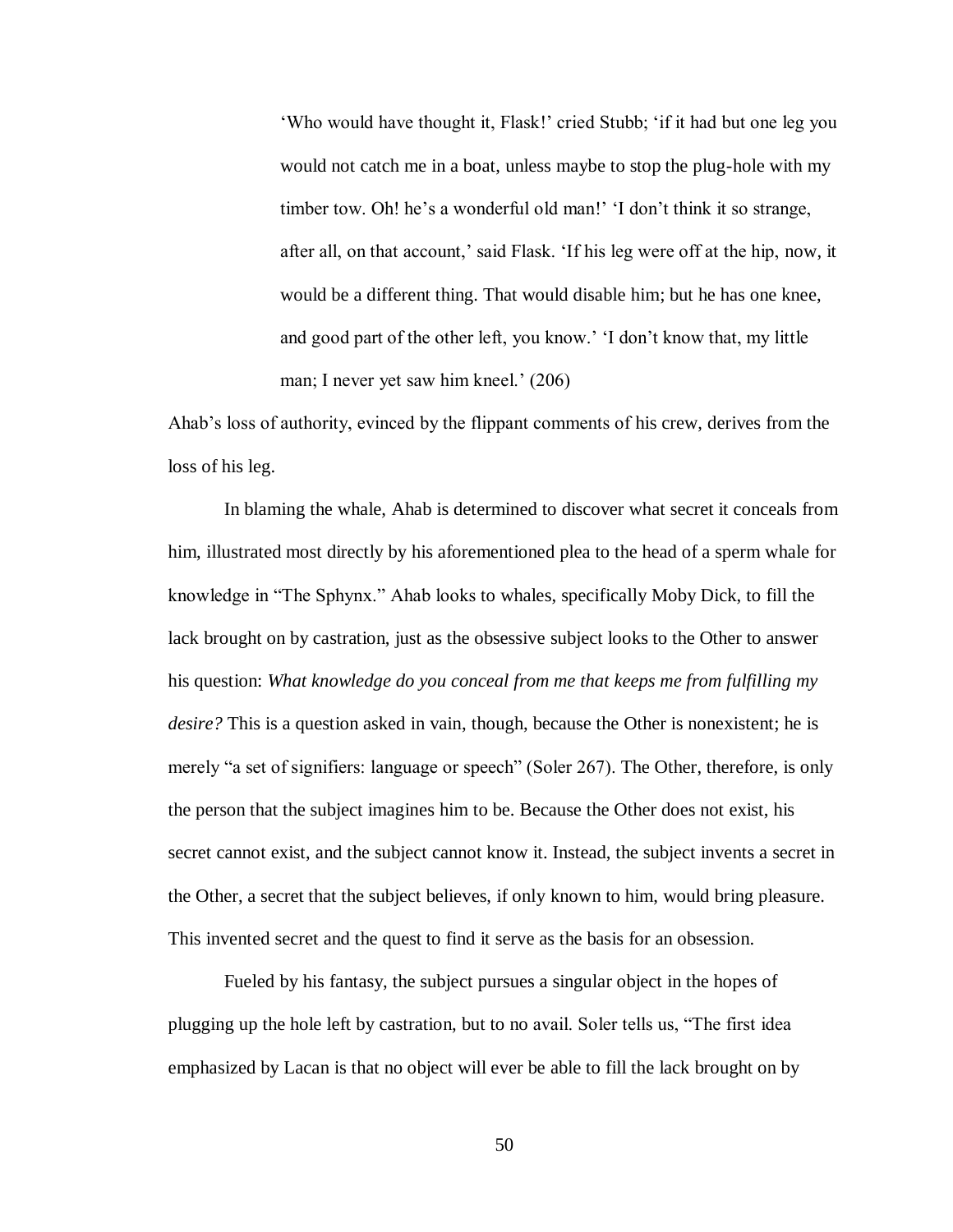castration. Thus desire is always desire for something else . . . but desire nevertheless always searches for the same thing . . . Desire is precisely determined in the fantasy where it is linked with an object particular to each individual subject" (Soler 271). Trying to learn the Other's secret necessarily begets anxiety because the Other's secret, an invention, cannot be known. To understand this anxiety, one might look to an example from Lacan. In this example, you have on a mask, but do not know what the mask looks like. Meanwhile, a gigantic praying mantis, a female, draws nearer to you. If your mask is not that of a male praying mantis, then you have nothing to worry about; however, *you don't know that it's not*. Soler explains that it is this uncertainty surrounding our relationship to the Other that leads to anxiety (268). In trying to fill the void left by castration, the obsessive always gets it wrong, believing one particular object will satisfy the Other and make up for his lost *jouissance*. For this reason, the obsession necessarily leads to failure. The obsessive, who invests his energy into the Other, does so unnecessarily; his pursuit makes sense only within the context of his own fantasy. Castration brings on a void that is met only with another void in the Other. "Tell me your secret!" demands the subject to the Other, but the Other simply stares. In response to this silence, the obsessive invents the Other's secret and devotes himself to the impossible task of discovering it.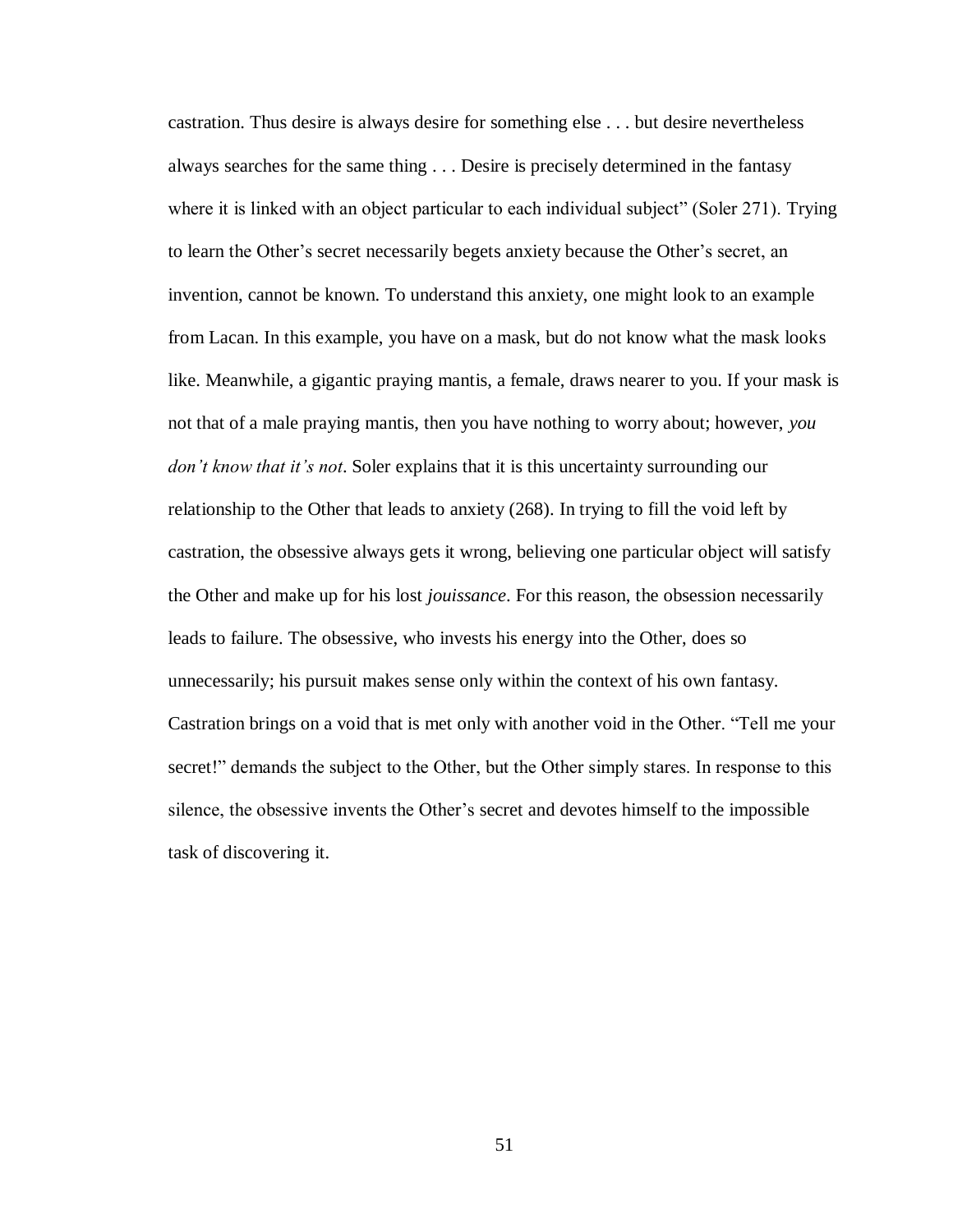#### If not the Whale, then Who is the Other?

Ahab considers the unseen Other to be the principle of his suffering, and in order for this to be true, this Other must have complete control over humanity: one may equate it with God. Several instances in *Moby Dick* support this conclusion. When Ishmael tells us that Ahab heaps "upon the whale's white hump the sum of all the general rage and hate felt by his whole race from Adam down," he suggests that Ahab acts on behalf of all of humanity against the same God that cast men out of the Garden of Eden. To Ahab, the white whale embodies this creator who is responsible for "all those malicious agencies" which some deep men feel eating in them." The white whale stands in for a creator who has abandoned his creations, indifferent to their suffering. Ahab, when his leg is torn from him, realizes that his God is indifferent. When Starbuck accuses Ahab of blasphemy, Ahab responds, "Talk not to me of blasphemy, man; I'd strike the sun if it insulted me" (Melville 145). However, "blasphemy" does not adequately describe the seriousness of Ahab's crime. Ahab does not merely disregard God; he actively seeks to destroy him. He believes that by injuring the whale he will injure his creator.

However, to unequivocally conclude from this that the Other in *Moby Dick* is God would be erroneous. I suggest that finding the sublime in God is yet another reduction of the unknowable as a way to know it. Ahab initially looks to the secret of whales, making Moby Dick his *objet petit a*. Let us recall momentarily the scene in "The Quarter-Deck" when Ahab expresses frustration in response to nature's mysteries as he explains to Starbuck why he would seek vengeance on the whale: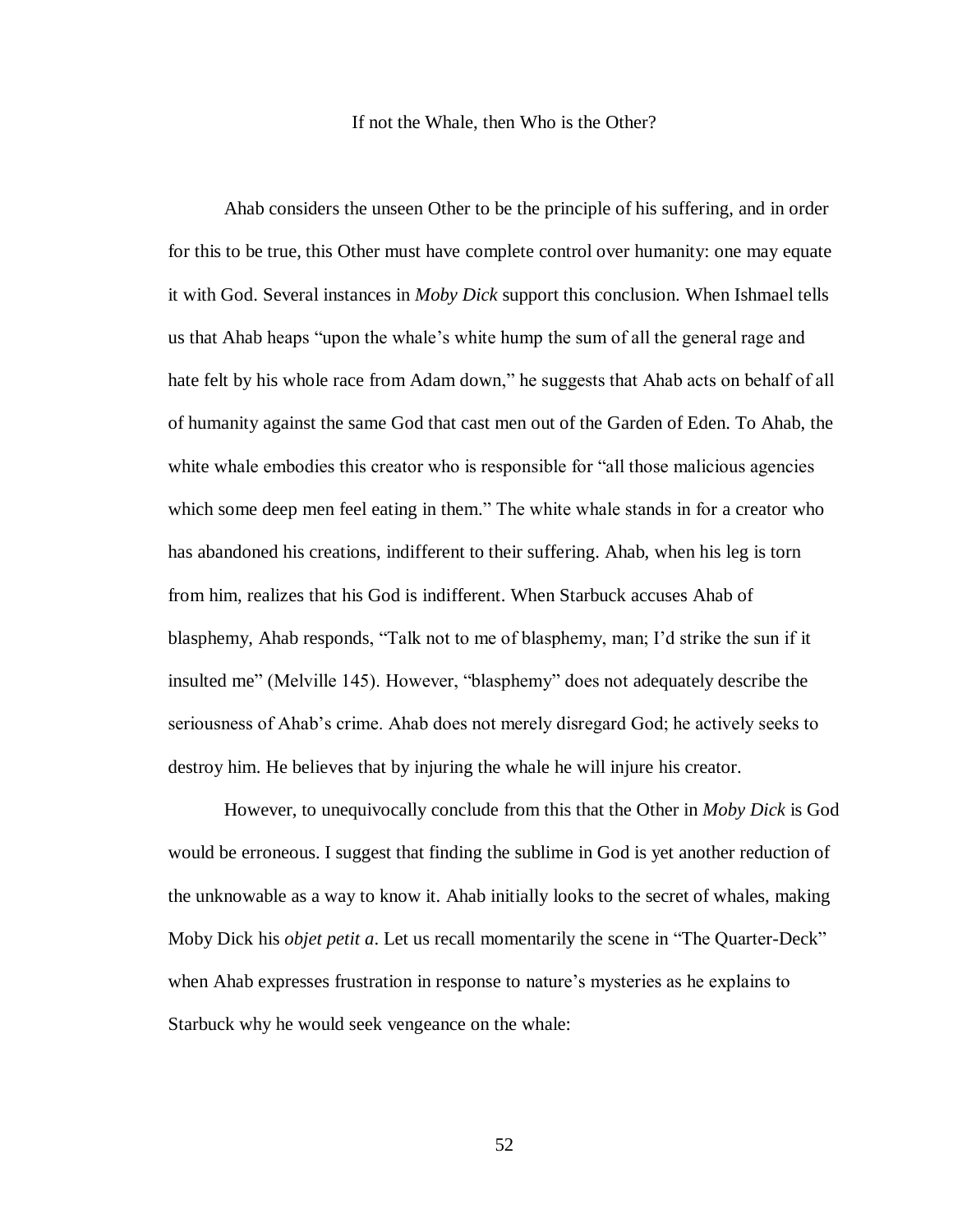All visible objects, man, are but as pasteboard masks. But in each event in the living act, the undoubted deed—there, some unknown but still reasoning thing puts forth the mouldings of its features from behind the unreasoning mask. If man will strike, strike through the mask! How can the prisoner reach outside except by thrusting through the wall? To me, the white whale is that wall, shoved near to me. (Melville 145)

Wenke says, "Like any Platonist, Ahab sees the material world as a sign of invisible forms. Unlike a Platonist, he believes that malice animates the 'pasteboard masks' of matter" (Wenke 706). Ahab's analogy suggests that the prisoner can only "reach outside" by *attacking* the "pasteboard masks" (Melville 145). In other words, one can only get at the underlying malicious orchestrator of events by attacking "visible objects" through which it acts (145). Though Ahab is wary of physical objects, which take the shape of the sea's "unshored harborless immensities," he is more wary of the malicious presence behind these. For Ahab, if only he could absorb the knowledge of the sperm whale, the "visible object," he could overcome its controller, and thus regain control over his circumstances and escape his prison.

Ahab suggests that the "unknown but still reasoning thing" that "puts forth the mouldings of its features from behind the unreasoning mask" is a divine being, one which is ultimately responsible for human suffering. He directly blames divine influence in "The Log and Line." In this chapter, Ahab takes Pip's hand, befriending him, and as he does this, he chastises the gods for their cruelty: "Oh, ye frozen heavens! Look down here. Ye did beget this luckless child, and have abandoned him, ye creative libertines" (462). When Pip tells Ahab he will not let go of his hand, Ahab responds,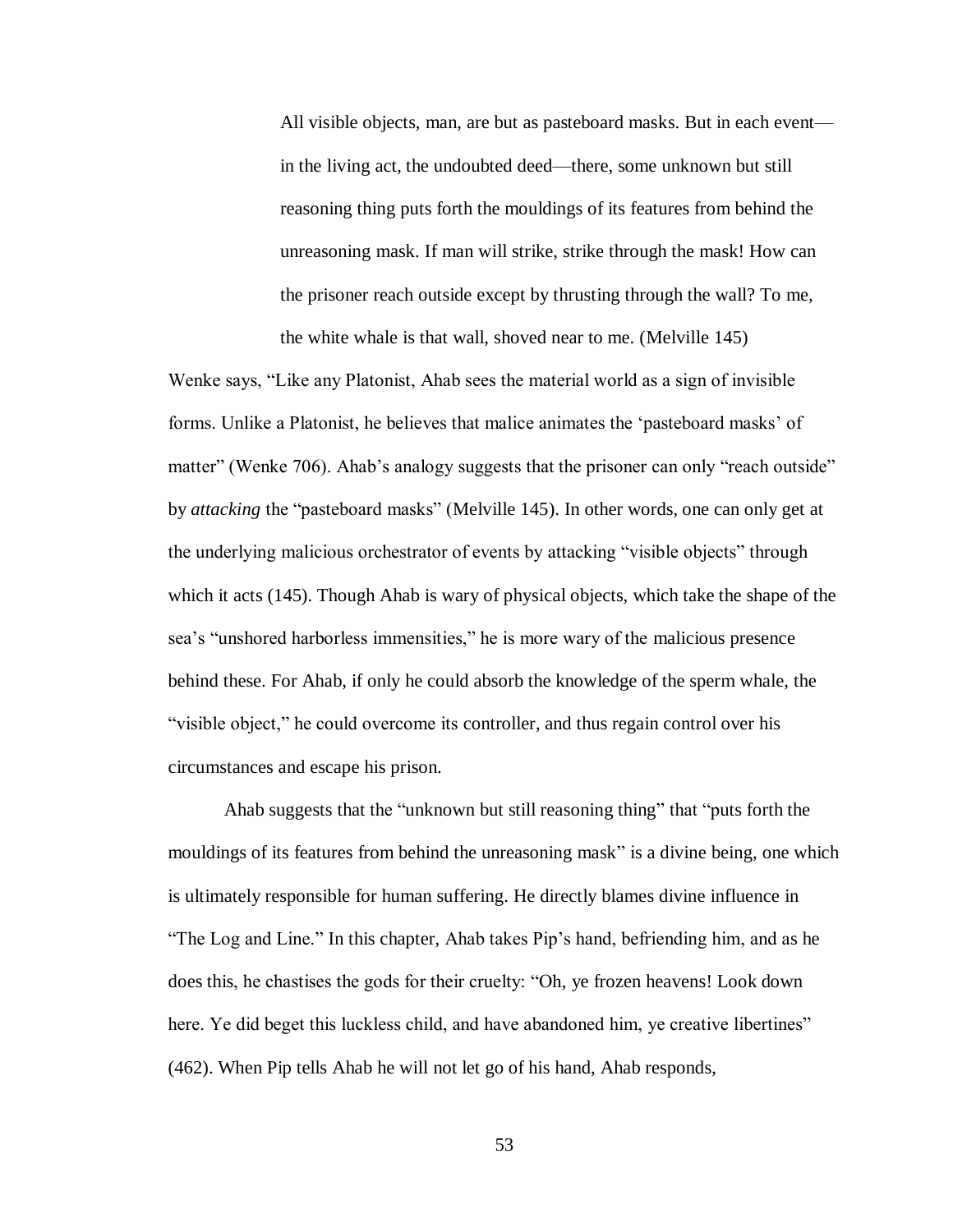Oh, boy, nor will I thee, unless I should thereby drag thee to worse horrors than are here. Lo! ye believers in gods all goodness, and in man all ill, lo you! see the omniscient gods oblivious of suffering man; and man, though idiotic, and knowing not what he does, yet full of the sweet things of love and gratitude. (462)

Ahab contrasts "omniscient gods" who are "oblivious of suffering man" with "idiotic" man who is "full of the sweet things of love and gratitude" in spite of his idiocy. For Ahab, then, the whale does not stand in for the terrifying "colorless, all-color . . . atheism" or the sublime; it stands in for God. However, God and the sublime are not synonymous, because the word "God" anthropomorphizes an entity that cannot be so reduced. Ahab refuses to accept that there exists something fundamentally unknowable about reality, and thus God becomes another *objet petit a* that separates him from the unfathomable infinite. Other possible interpretations of whale, including the Devil, are just as flawed as calling the whale "God." The concept of the Devil, like that of God, can be apprehended by human consciousness and stands in for the inscrutable mystery we find impossible to express. Thus, God becomes yet another "pasteboard mask" or *objet petit a* and is, like the whale, an insufficient representation of the sublime.

## Conclusion

#### I Know Him Not, and Never Will: Two Responses to the Sublime

I have alluded to Ahab and Ishmael's different responses to sublimity, and how these determine why, despite their similar interests in the sublime, the former becomes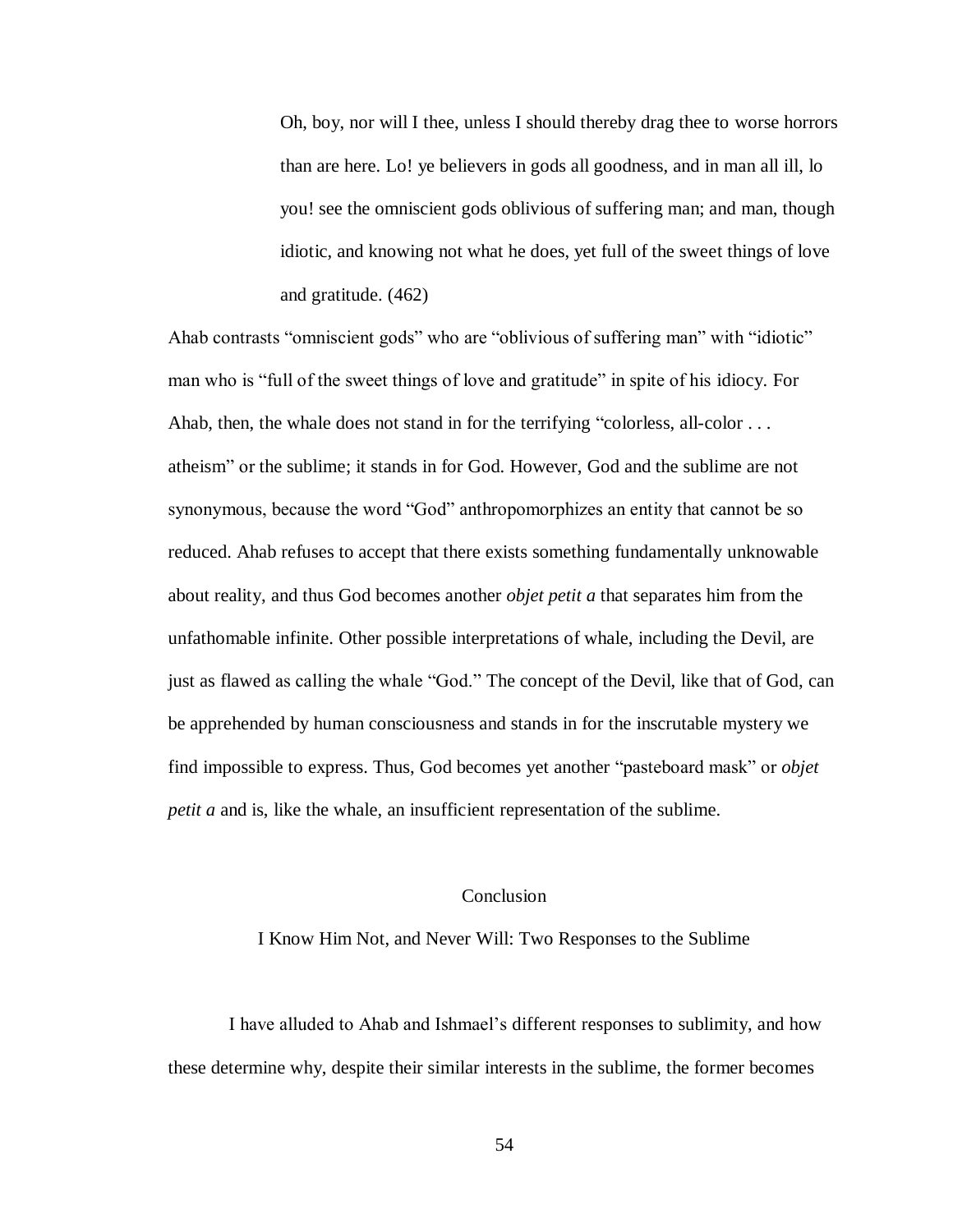obsessed with Moby Dick and the latter does not. In my final comments, I will explore the reasons why their reactions differ so drastically.

Both Ahab and Ishmael pursue the white whale and engage in whale hunting despite previous traumatic experiences, and both pore over books, diagrams, maps, and other records in a futile effort to understand. They exhibit a simultaneous attraction to and repulsion from their mysteries and are obsessed with knowing the secrets of nature; however, their methods in pursuing this knowledge differentiate one from the other. Ishmael and Ahab exhibit two very different responses to that feeling of powerlessness that the sublime evokes in them. It seems likely that Ahab would have a similar degree of interest in the painting at the Spouter-Inn, but how would he have acted on this curiosity? Would he ask the patrons for their interpretations as Ishmael does, or would he thrust his peg-leg through the canvas?

I maintain that Ahab and Ishmael choose two separate paths after their encounters with the sublime; the first chooses the path that leads to insane obsession and the other avoids it. The conspicuous presence of Ahab's unconscious indicates that Ahab willingly hands agency over to this darker part of himself, or in Ishmael's terms, "push[es] ... off from that isle" into "all the horrors of the half-known life." I alluded to the possibility that Ahab must have reflected upon his situation before he went mad, just as Pip spent an hour alone in the ocean before he lost his wits. I see the development of Ahab's obsession within this period of reflection. When Moby Dick takes Ahab's leg, Ahab experiences a traumatic encounter with the sublime, a castration that leaves him, as a sublime encounter will do, feeling feeble. This immediate reaction to a sublime experience, I argue, is where Ahab and Ishmael, on the same path previously, diverge to embrace different fates.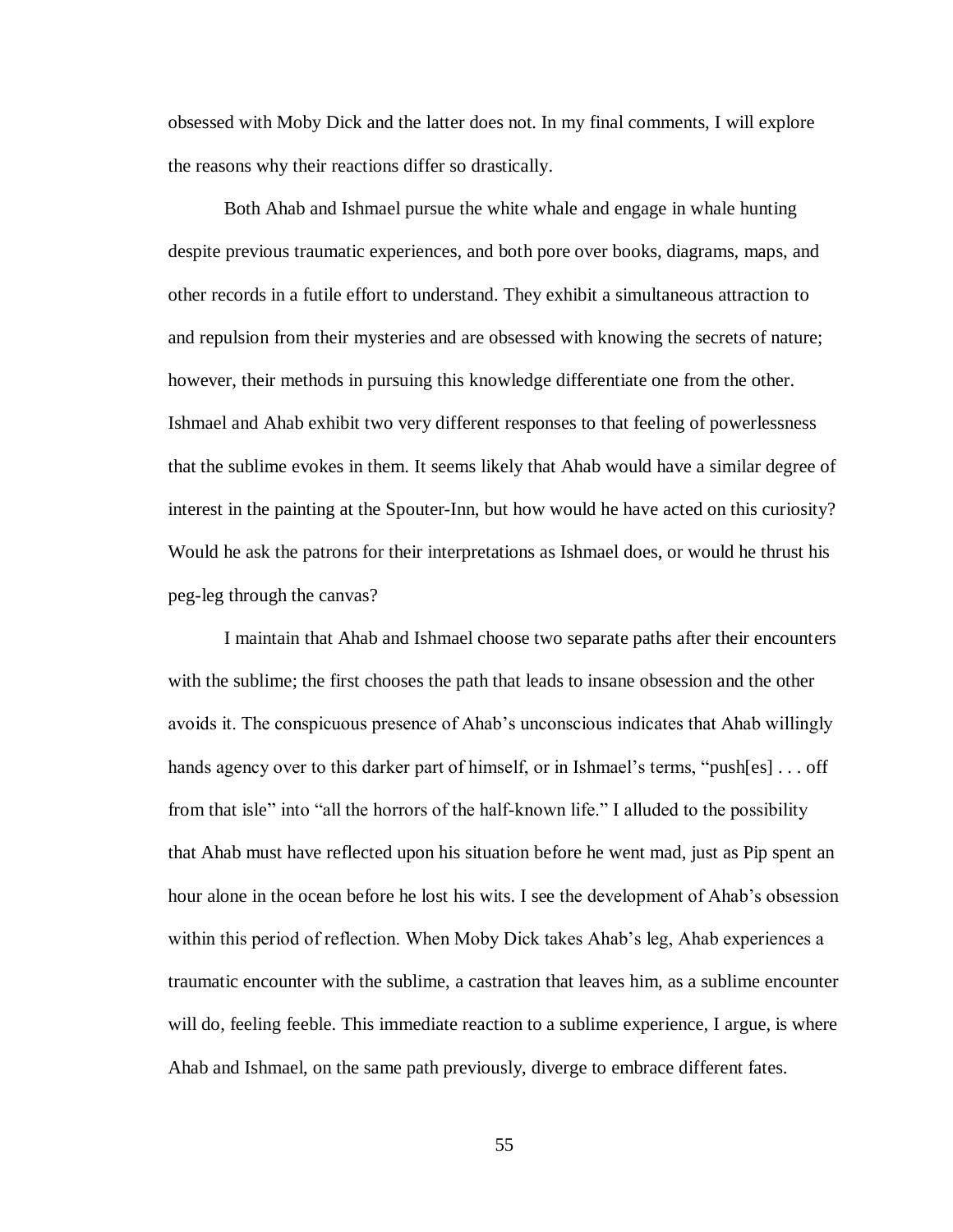Two aspects separate Ahab and Ishmael. The first of these is an acknowledgement of the fallibility of the human mind. Wenke contrasts "Ahab's fixed theory of reality" with "Ishmael's multiple formulations," arguing that Ishmael's perception of reality is in constant flux, while Ahab's is immovable (Wenke 706). Ishmael considers that his own current conceptions may be inaccurate or insufficient; his willingness to consult others after his encounter with the Spouter-Inn painting exhibits this. In "Selfhood and Others," Paul Brodtkorb Jr. points out Ishmael's rapidly evolving interpretation of Ahab's nightmare episodes in "The Chart":

> The conceptual gist of this difficult passage would seem to be that, when asleep, Ahab's soul, temporarily dissociated from what has insanely used it, rebels. Yet the judiciously analytic Ishmael faced with Ahab's psychic profundities does not simplify this analysis to any such 'gist.' The passage is full of complex abstractions, qualifications, extensions, synonyms with subtle distinctions implied between them, and second thoughts. (Brodtkorb Jr. 672)

In this chapter, Ishmael adopts and rejects different hypotheses about the structure of Ahab's mind, and he allows his analysis of Ahab's nightmares to change; he accepts previous interpretations as incorrect as he adopts new ones. Brodtkorb Jr. says, "The whole passage  $\dots$  shows Ishmael unable to create and revise sufficiently quickly enough static abstractions to keep up with the shifting complexity that is his experience of Ahab (672-623). Ahab, in contrast, will not allow his fixity of purpose to waver; he cannot change his mind, because changing his mind would require an admission of error. As Wenke tells us, "Unlike Ishmael, with his expansive, flexible voice and sensibility, Ahab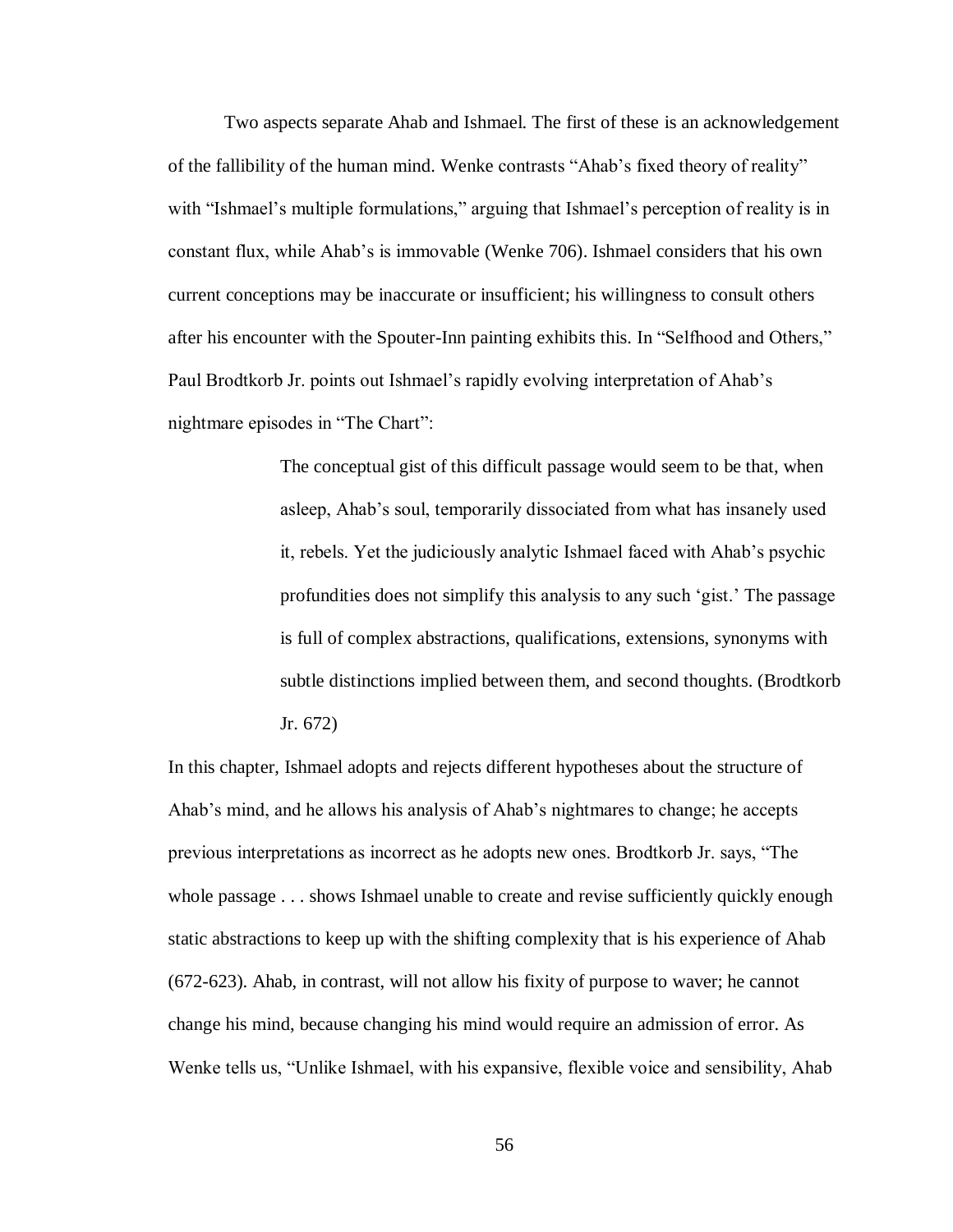articulates a philosophical rhetoric of narrow definition. His speech and actions usually generate from unwavering principles" (Wenke 706).

Second, Ahab and Ishmael are separated by an admittance of human weakness in the face of the sublime. According to Kant's definition, no object is universally sublime, because sublime objects come about "not so much [from] the nature of external things that arouse them as upon each person's own disposition to be moved by these to pleasure and pain" (qtd. in Caygill 379). Thus, what is sublime to Ishmael may not be sublime to Ahab and vice versa. Their reactions to a potentially sublime object determine the presence of obsession in Ahab but its lack in Ishmael. The former's reaction is a rejection of the inferiority he feels in the presence of a sublime object, and the latter's reaction is just the opposite: one of humility. Ishmael repeatedly expresses a great reverence for whales, elevating them at times even above human beings:

> When I stand among these mighty Leviathan skeletons, skulls, tusks, jaws, ribs, and vertebrae . . . I am, by a flood, borne back to that wondrous period, ere time itself can be said to have begun . . . Then the whole world was the whale's; and, king of creation, he left his wake among the present lines of the Andes and the Himmalehs. Who can show a pedigree like the whale's? Methuselah seems a schoolboy . . . I am horror-struck at this antemosaic, unsourced existence of the unspeakable terrors of the whale, which, having been before all time, must needs exist after all humane ages are over. (Melville 408)

Ahab, in contrast, does not hold the whale in such high regard. He rejects the feeling of inferiority that the sublime evokes in him, and he denies that the whale has injured his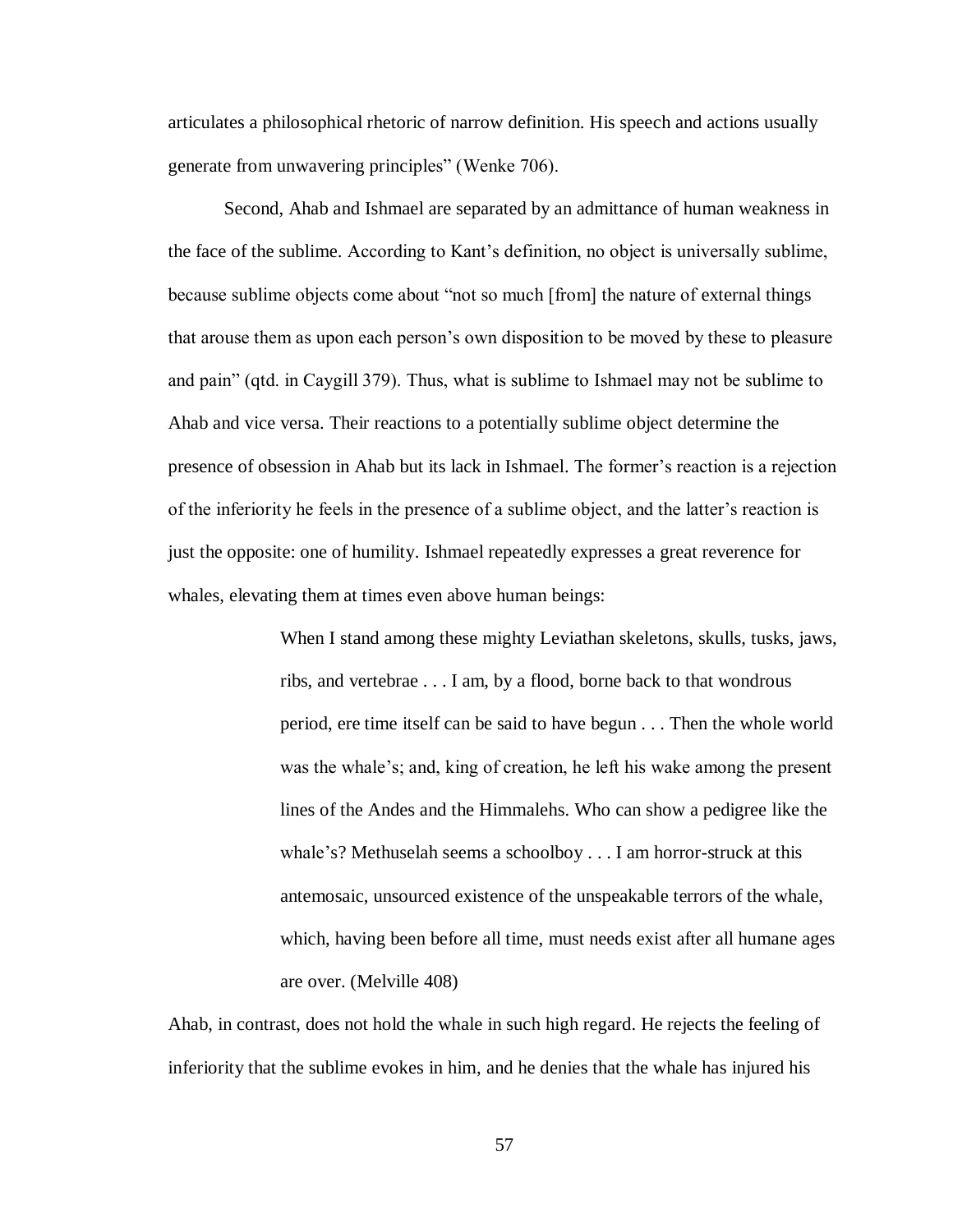"proper and inaccessible being": "Aye! and all splintered to pieces, Stubb!—d'ye see it.—But even with a broken bone, old Ahab is untouched; and I account no living bone of mine one jot more me, than this dead one that's lost. Nor white whale, nor man, nor fiend, can so much as graze old Ahab in his own proper and inaccessible being" (495). He claims that while the whale injured his leg, "Ahab's soul's a centipede, that moves upon a hundred legs" (497).

Ahab thus blames a "dumb brute" for his misfortune, and invests his energy into destroying him, even though he can never destroy the responsible cause: human vulnerability. He locates the loss of his pleasure in an object, the whale; the secret, the whale, and the *objet petit a* become interchangeable terms, as I have discussed. Having misrecognized the whale as the source of his anxiety, Ahab commits himself to a futile quest doomed to fail. How, then, does Ishmael avoid this fate? While he does not become obsessed with destroying the whale as Ahab does, the whale does become an *objet petit a* for him: he studies two other sublime objects, Ahab and the sea, but he is fixated on the whale. His flirtation with Ahab's obsession, and his eventual avoidance of it is mirrored in the book's final pages. At the novel's close, the vortex created by the sinking *Pequod* nearly sucks Ishmael down into the sea; the ship "like Satan, would not sink to hell till she had dragged a living part of heaven along with her" (508). Moby Dick leaves him an "orphan" (509). In spite of Ishmael's trauma, he does not become obsessed; he is not sucked into the whale's vortex. I argue that by the end of Ishmael's story, he has recognized the whale for an *objet petit a*, or, in other words, has realized the dangers of pursuing an *objet petit a*, of locating one's loss of pleasure in the Other. This realization saves obsessive Ishmael from the fate of pathologically obsessive Ahab.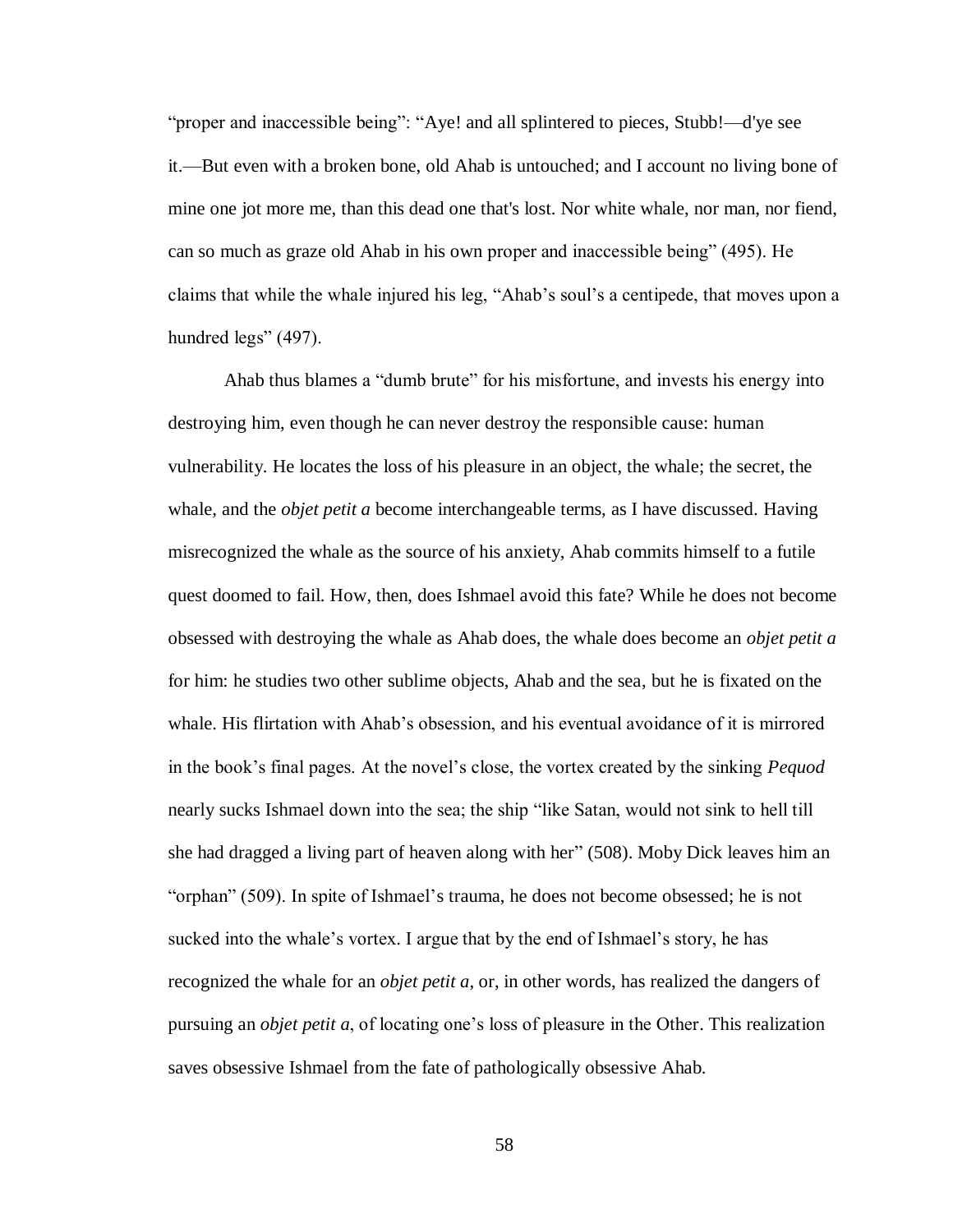#### Works Cited

- Brodtkorb Jr., Paul. "Ahab and Selfhood and Others." *Moby-Dick*. Ed. Hershel Parker and Ed. Harrison Hayford. 2nd ed. New York: W. W. Norton & Company, 2002. 669-674. Print.
- Burke, Edmund. "A Philosophical Inquiry into the Origin of Our Ideas of the Sublime and Beautiful." *The Norton Anthology of Theory and Criticism*. Ed. Vincent B. Leitch. 1st ed. New York: W. W. Norton & Company, 2001. 504-535. Print.

Caygill, Howard. *A Kant Dictionary*. Malden: Blackwell Publishing, 1985. Print.

- Colatrella, Carol. "*Moby-Dick*'s Lessons." *"Ungraspable Phantom": Essays on Moby-Dick*. Ed. John Bryant, Ed. Mary K. Bercaw Edwards and Ed. Timothy Marr. Kent: Kent State University Press, 2006. 165-181. Print.
- Davis, Lennard. J. *Obsession, a History*. Chicago: University Of Chicago Press, 2008. Print.
- Freud, Sigmund. *Introductory Lectures On Psychoanalysis*. New York: W. W. Norton & Company, 1977. Print.
- Freud, Sigmund. "Notes Upon a Case of Obsessional Neurosis." Trans. James Strachey *The Standard Edition of the Complete Psychological Works of Sigmund Freud*. London: The Hogarth Press, 1955. 153-318. Print.
- Glenn, Barbara. "Melville and the Sublime in *Moby-Dick*." *American Literature*. 48.2 (1976): 165-182. Web. 16 Apr. 2012. <http://www.jstor.org/stable/2925070>.
- Kant, Immanuel. "Critique of Judgment." Trans. Werner S. Pluhar. *The Norton Anthology of Theory and Criticism*. Ed. Vincent B. Leitch. 1st ed. New York: W. W. Norton & Company, 2001. 504-535. Print.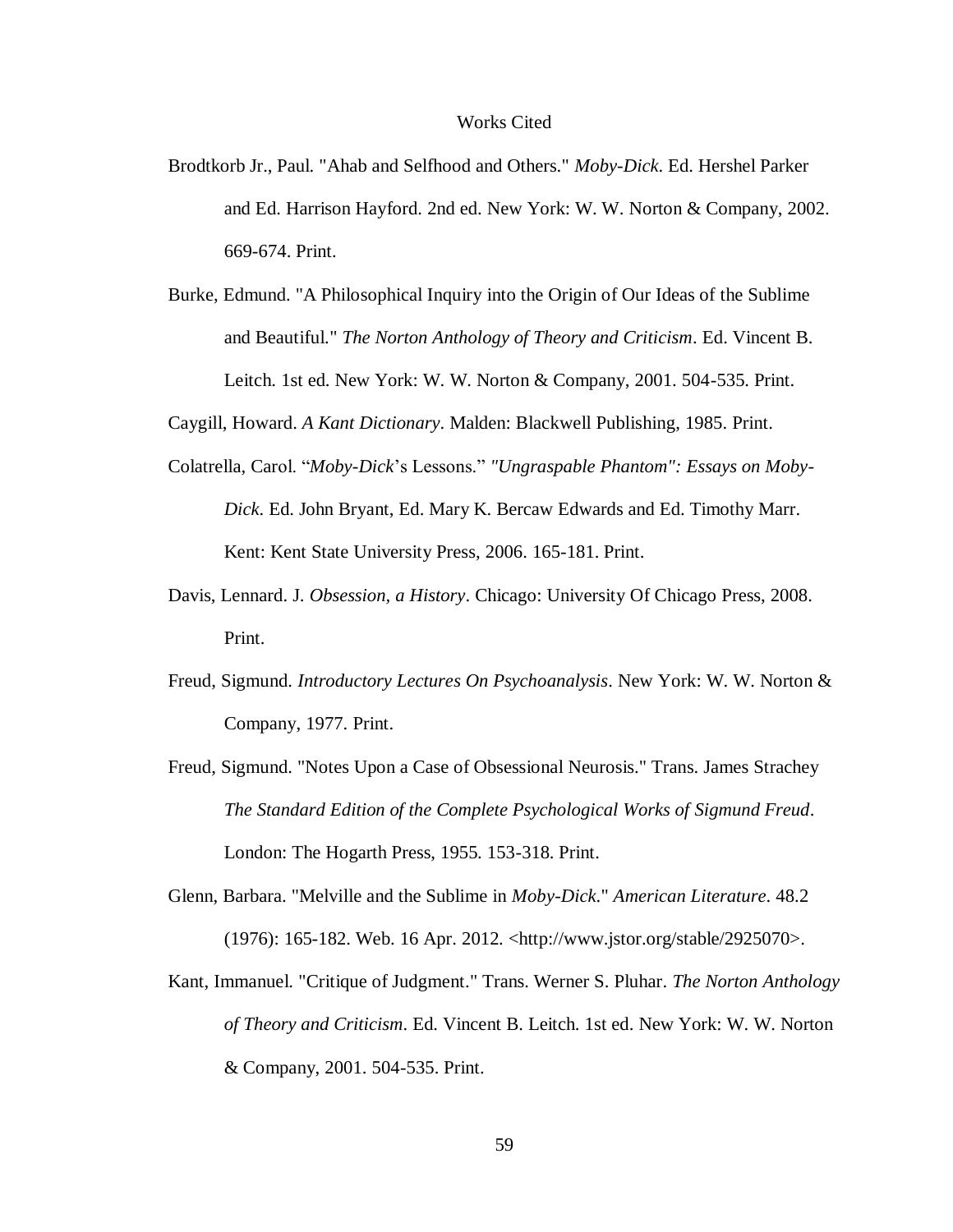Melville, Herman. *Moby Dick, or, the Whale*. Ed. Tony Tanner. New York: Oxford University Press, 2008. Print.

Olson, Charles. *Call Me Ishmael*. San Francisco: City Light Books, 1947. Print.

- Soler, Collete. "Hysteria and Obsession." *Reading Seminars I and II: Lacan's Return to Freud*. Ed. Richard Feldstein, Ed. Bruce Fink and Ed. Maire Jaanus. Albany: State University of New York Press, 1996. 248-282. Print.
- Wenke, John. "Ahab and 'the Larger, Darker, Deeper Part'." *Moby-Dick*. Ed. Hershel Parker and Ed. Harrison Hayford. 2nd ed. New York: W. W. Norton & Company, 2002. 702-711. Print.
- Williams, Dennis. "Filling the Void: A Lacanian Angle of Vision on *Moby-Dick*." *"Ungraspable Phantom": Essays on Moby-Dick*. Ed. John Bryant, Ed. Mary K. Bercaw Edwards and Ed. Timothy Marr. Kent: Kent State University Press, 2006. 61-80. Print.

Žižek, Slavoj. *The Sublime Object of Ideology*. New York: Verso, 1989. Print.